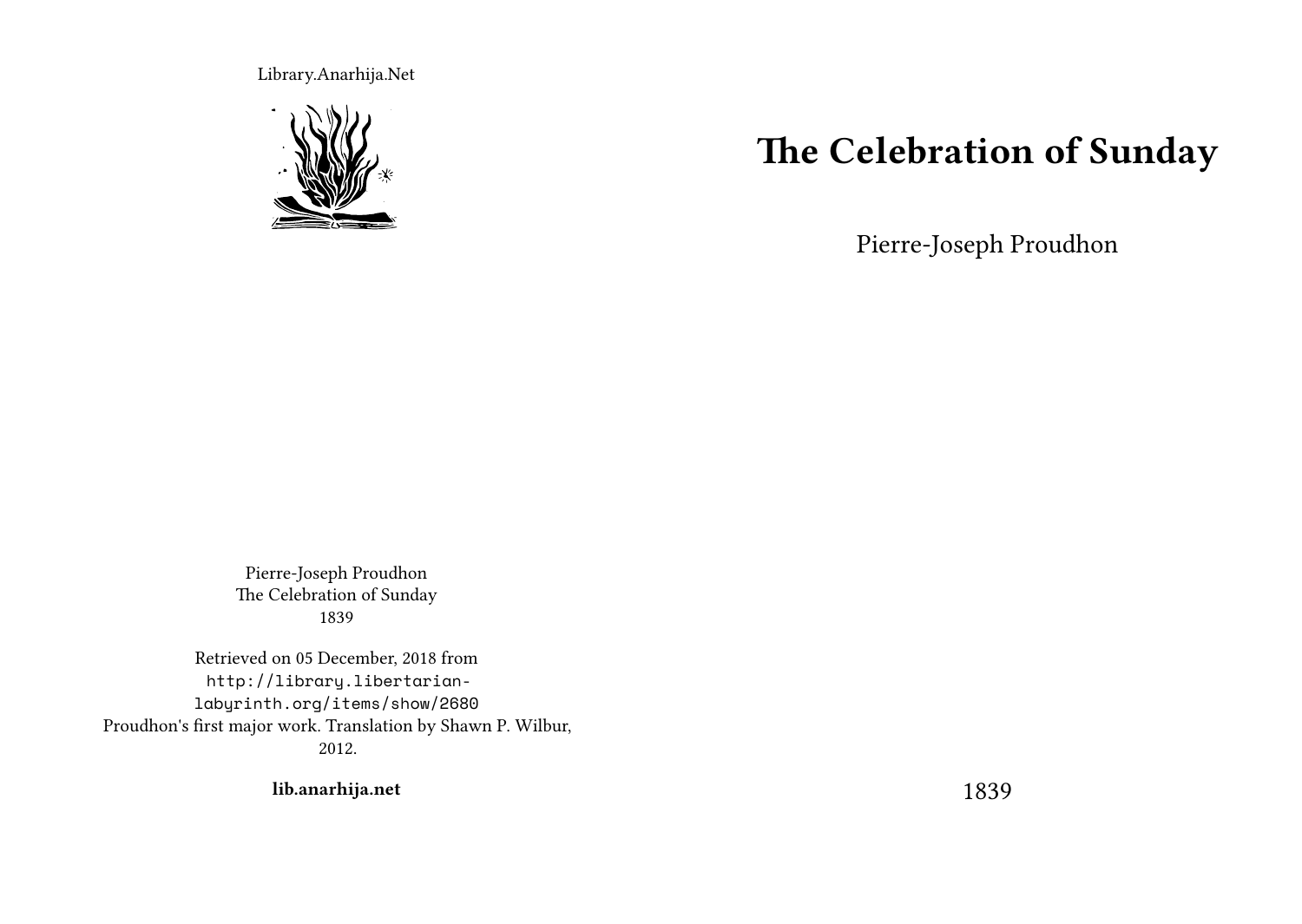# **Contents**

| The Celebration of Sunday |  |  |  |  |  |  |  |  |  |  |  |  |  |  |  |  |
|---------------------------|--|--|--|--|--|--|--|--|--|--|--|--|--|--|--|--|
|                           |  |  |  |  |  |  |  |  |  |  |  |  |  |  |  |  |
|                           |  |  |  |  |  |  |  |  |  |  |  |  |  |  |  |  |
|                           |  |  |  |  |  |  |  |  |  |  |  |  |  |  |  |  |
|                           |  |  |  |  |  |  |  |  |  |  |  |  |  |  |  |  |
|                           |  |  |  |  |  |  |  |  |  |  |  |  |  |  |  |  |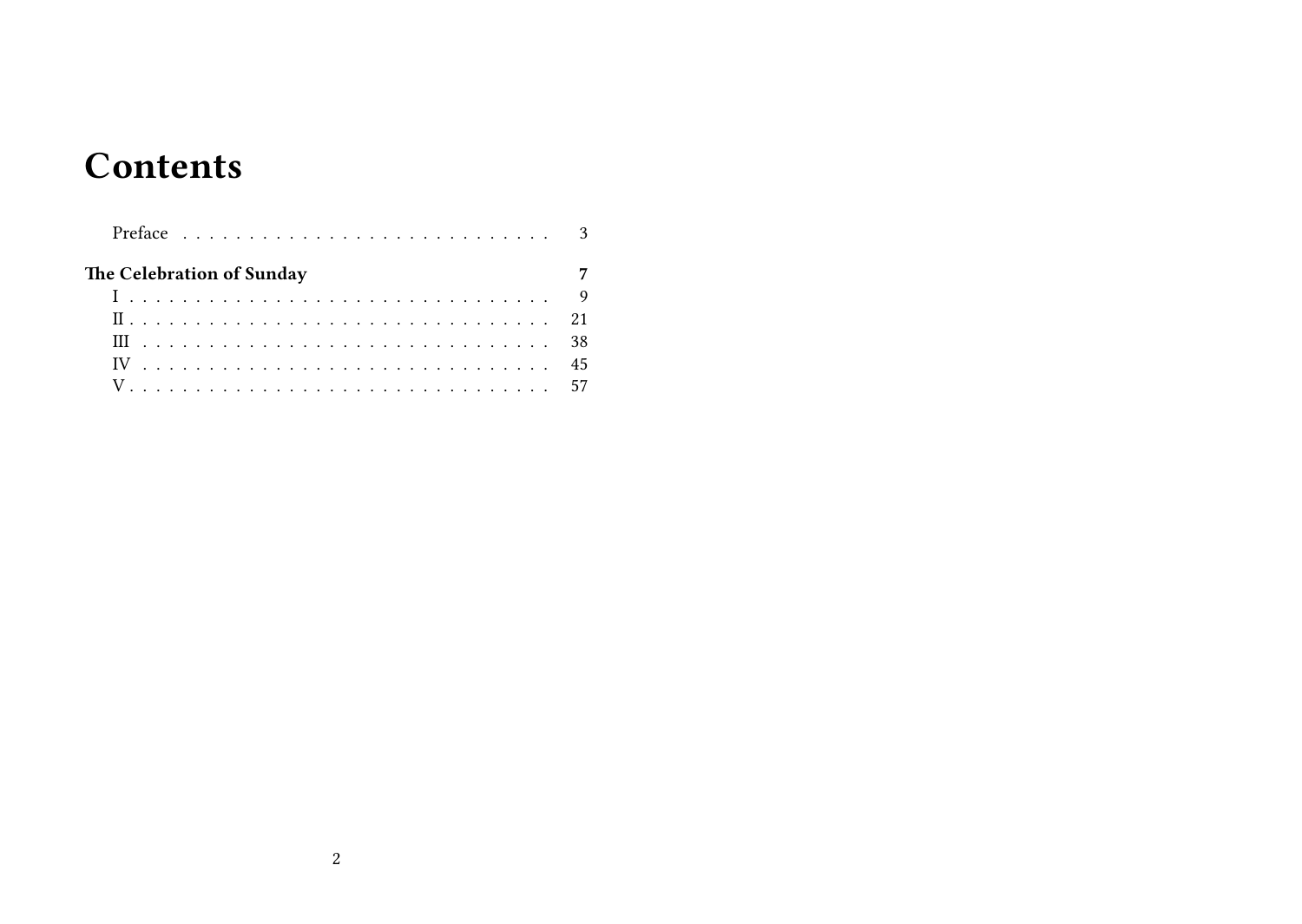#### **Preface**

The celebrated Sir Francis Bacon was called the reformer of human reason for having replaced the syllogism with observation in the natural sciences; the philosophers, following his example, teach today that philosophy is a collection of observations and facts. But, certain thinkers have said to them, if truth and certainty exist in *philosophy*, they must also exist in the realm of *politics*: thus, there is a social science responsive to evidence, which is consequently the object of demonstration, not of art or authority, not, that is, of arbitrary will.

This conclusion, so profound in its simplicity, so innovative in its consequences, has been the signal for a vast intellectual movement, comparable with that which manifested itself in the Roman empire, at the time of the establishment of Christianity. We have set ourselves to seek the *new science*; and as the investigation cannot begin with anything but critique, we have arrived methodically at the negation of everything that makes up and sustains society.

Thus we have asked: What is royalty? And the response has been: A myth.

What is religion? — A dream of the mind.

What is  $God? - An eternal X$ .

What is property?  $-$  It is theft.

What is community? — It is death.

Christianity signaled its entry into the world in absolutely the same way; before positing its dogma, it said to itself:

What is Caesar? — Nothing.

What is the republic? — Nothing.

What is Jupiter? — Nothing.

What is nobility, philosophy, glory? — Nothing.

The negation that Christianity began against ancient society was then pursued against Christianity itself; and we told ourselves that the truth would appear to us only after we had demolished everything. When will this be accomplished? But, if the present and the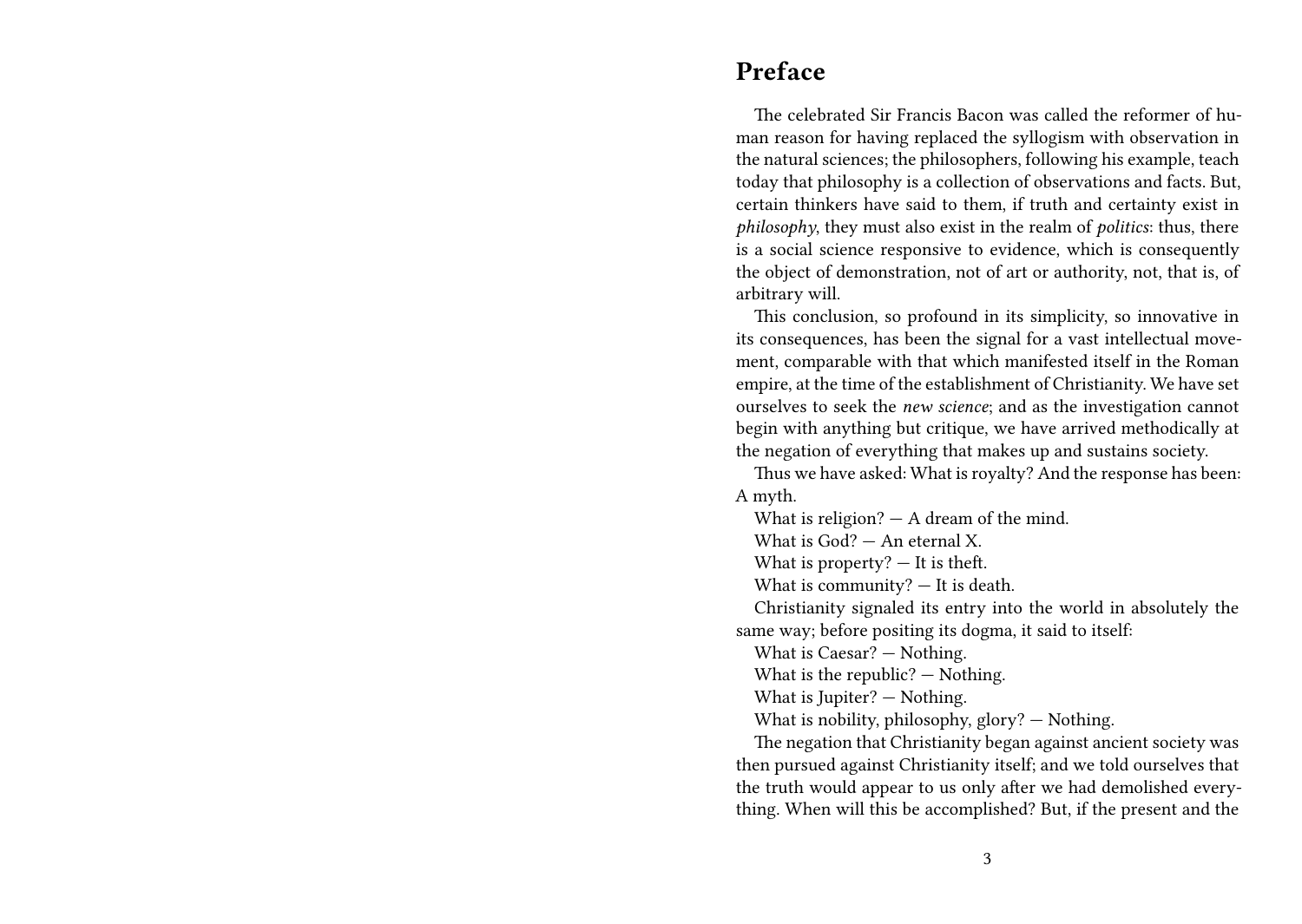past cannot give us truth in its essential form, they contain it substantially, since truth is eternal, and eternally manifests itself. It is thus as much in the institutions that have been destroyed, or are at the point of disappearing, as it is in the facts that spring up anew each day, that we should seek truth in itself, the face-to-face contemplation of the absolute, *siculi est*, *facie ad faciem*.

Among the monuments of antiquity, the laws of Moses are unquestionably those that have most occupied the meditations of the *savants*. For ourselves, the sublimity of the mosaic system would astonish us, perhaps, if we did not know that by virtue of the laws of human understanding, every primitive idea being necessarily universal, every primitive legislation must have been a summary of philosophy, a rudiment of knowledge. What we have taken for profundity and divine inspiration in Moses and the other legislators of antiquity was, at base, only a general intuition and aphoristic conception; as for its form, it was the living and spontaneous expression of the first apperceptions of consciousness.

But how did the Sabbath become, in the thought of Moses, the pivot and rallying symbol of Jewish society? Another law of the intelligence will explain it to us.

In the sphere of pure ideas, everything is connected, supported and demonstrated, not according to the order of filiation, or the principle of consequences, but according to the order of coexistence or coordination of relations. Here, as in the universe, the center is everywhere and the circumference nowhere; that is, everything is at once principle and consequence, axis and radius. Moses, having to formulate the totality of his laws by deduction, was free to choose for the culminating point of his system whatever economic or moral idea he wanted. He preferred the weekly division of time, because he needed a sensible and powerful symbol which constantly recalled to the hordes of semi-savage Israel the feelings of nationality, fraternity and unity, without which any subsequent development was impossible. The Sabbath was like the common meeting ground where all the Hebrews should gather themselves in spirit, at the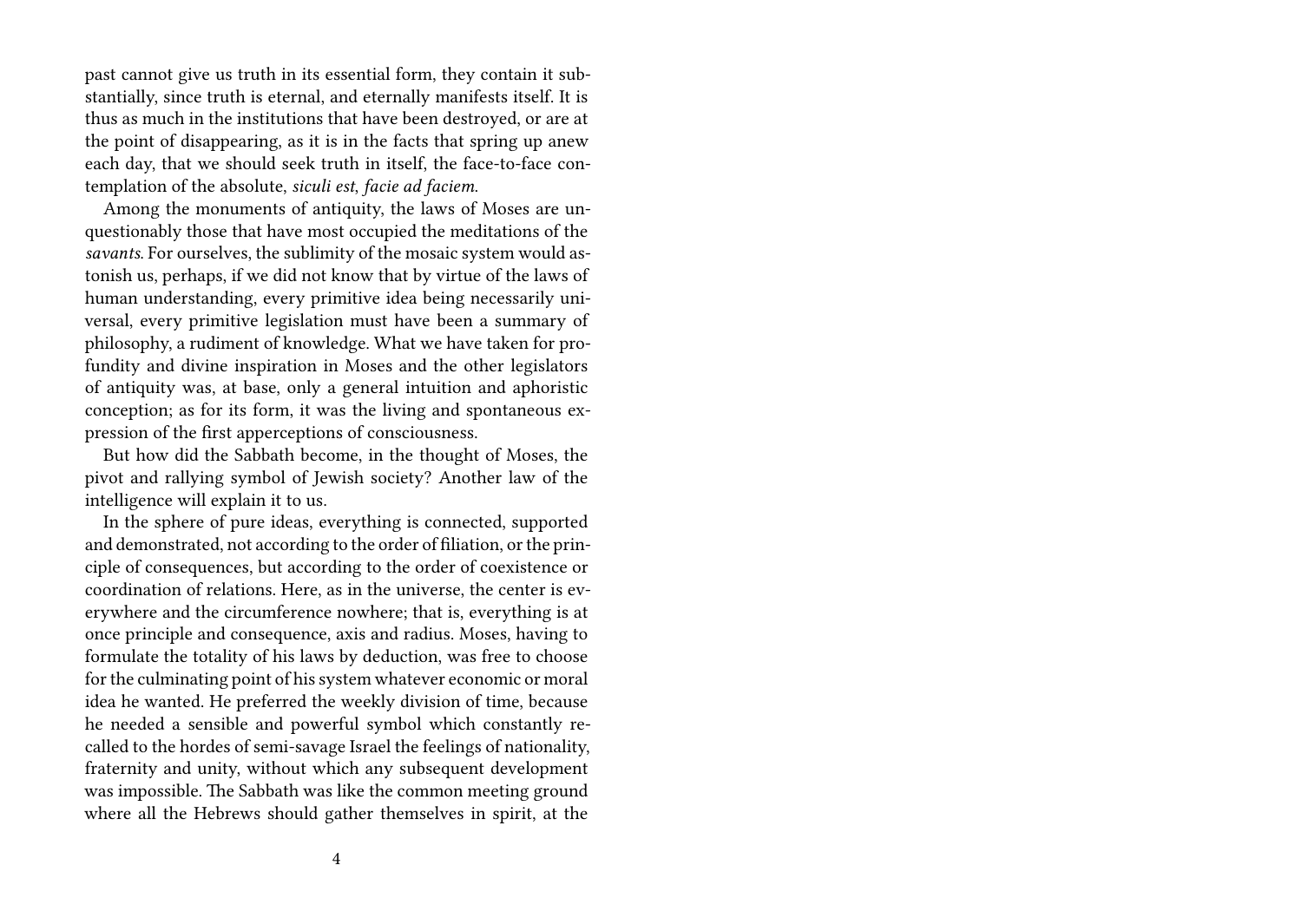rious antagonism has been succeeded by general equilibrium, when the struggle of all the doctrines has given birth to the one and indivisible science, when the religions and philosophies have been joined at the altar of truth, that we will be able to shout: The times of testing are over; the golden age is before us! Yes, humanity will know that it has entered its legitimate path, when, looking upon itself, it can say: One sole god, one sole faith, one sole government, *Unus Deus, una fides, unum imperium*.

beginning of each week; the monument that expressed their political existence, the link that held together all their institutions. Thus, public and civil right, municipal administration, education, government, worship, customs, hygiene, family and city relations, *liberty*, *public order*: the Sabbath supposed all these things, fortified them and created their harmony.

The author of this discourse has been reproved for lending to Moses views that could not have been his own, but this reproach is unreasonable. Today, it is much less a question of knowing what the individual who wrote them thought of these laws, than it is to know the very spirit of his legislation. Certainly Moses was not thinking of the Catholics or protestants; however, the vigor of the institution of the Sabbath was such, that the Jews passed it on to the Christians and the Mohammedans; that from them it extended around the globe; and that it will outlive all the religions, embracing within its vast reach pre-historic times and the most distant future ages.

We do not know who first imagined the division of time into weeks. It doubtless sprung from that spontaneous genius, a sort of magnetic vision, which discovered the first arts, developed language, invented writing, created systems of religion and philosophy: a marvelous faculty, the processes of which elude analysis, and that reflection, another rival and progressive faculty, weakens gradually without ever being able to make it disappear.

Today, when the questions of labor and wages, of industrial organization and national workshops, of political and social reform, occupy public attention to the highest degree, we believe a legislation based on a theory of *repose*, if we can put it this way, could be useful. Nothing comparable to the Sabbath, before or since the legislator of the Sinai, has been imagined and put into practice. Sunday, the Christian Sabbath, for which respect seems to have diminished, will be revived in all its splendor, when the guarantee of labor is won, with the well-being that is its prize. The working classes are too interested in the maintenance of the dominical holiday to ever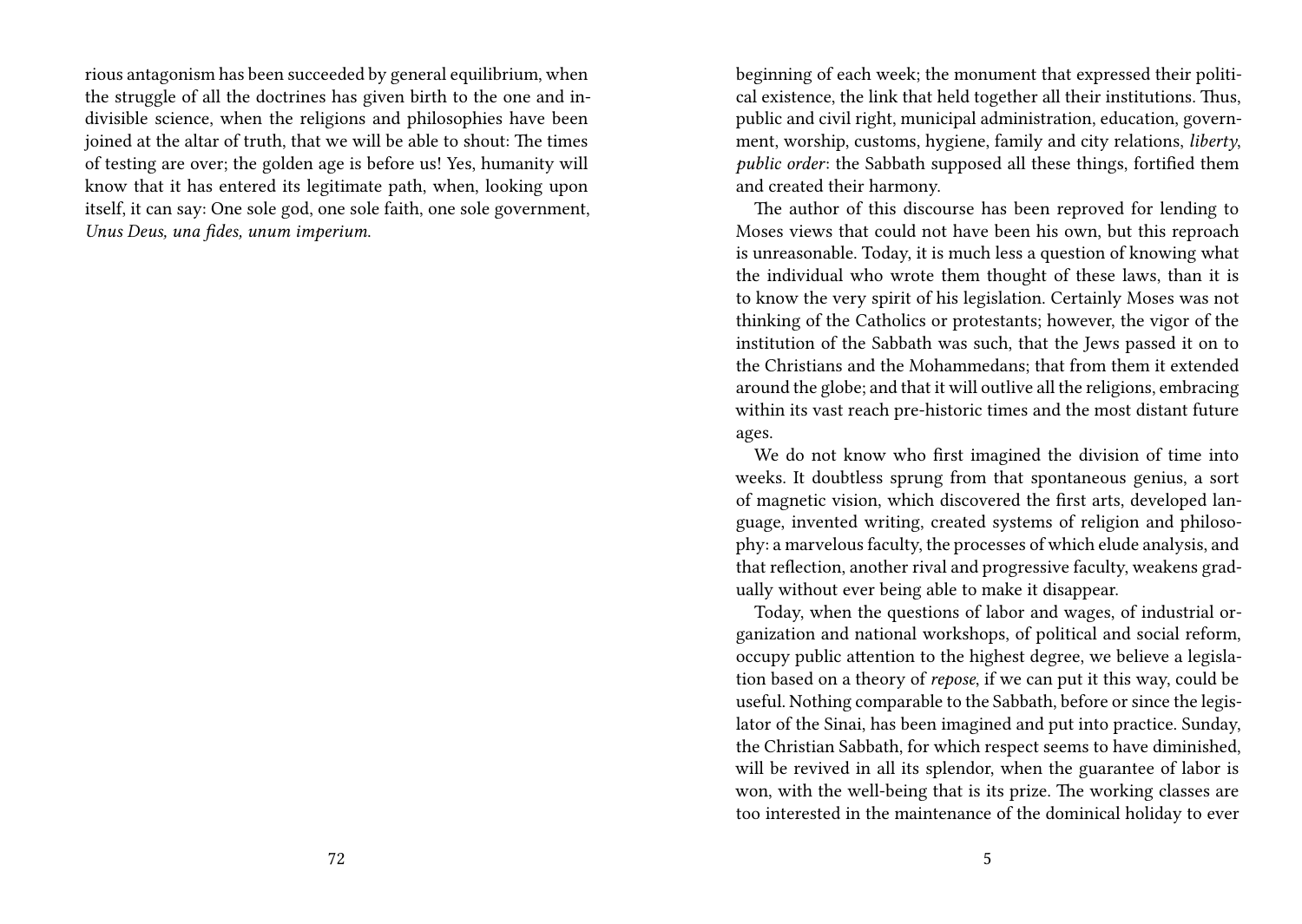let it perish. Thus all will celebrate the day, even though they don't attend the mass: and the people will see, by this example, how it is possible that a religion be false, and the contents of that religion be true at the same time; that to philosophize about dogma is to renounce faith; to transform a religion is to abolish it. The priests, with their scientific tendencies, march toward that inevitable conclusion: let them pardon us for having gone before them, and not refuse us the final benediction, because we have arrived first at the tomb of religion.

how is it that we never acquire anything?—We have inherited from our fathers.—Ah! You invoke possession, transmission, prescription. Well! We call on force. Proprietors, defend yourselves!

And there will be combats and massacres; and when force will again be established as *law*, when the *rebels* have been destroyed, they will write on their tombs ASSASSINS, while their victims will be glorified as martyrs.

And that will endure until God takes pity on us.

But who today will dare to speak in such language? Let us save ourselves from all illusions. Certain people imagine that a great personage must soon appear in the midst of humanity, one of those *providential beings*, as we call them, who will summarize all ideas, disengage truth from error, strike down the old prejudices, put all opinions on a new level, and with his strong hand launch the present generation down a new road—or a new rut. The nineteenth century will not pass, they say, before our prediction comes to pass. Some go further: the great man has already come; Elias has walked the earth; but the world has not understood. The Turk says: God is God, and Mohammed is his prophet. These modern *believers* make a similar profession of faith. But the time of the great reformers, like that of the founders of religions, is gone forever. It is up to societies to fend for themselves. Let them await their salvation only at their own hands. Men never lack truth, but they often lack the good faith and courage to recognize and follow it.

As for myself, I have not placed my confidence in anything new under the sun: I have faith in some ideas as old as the human race. All the elements of order and happiness, preserved by imperishable traditions, exist. It is only a question of recognizing the synthesis, the method of application and development. How has humanity still not succeeded in this? It is up to history to teach us. I could say something of it as well as anyone; but, in my opinion, the philosophy of history will exist only when the social problem is resolved. Truth is necessary to give the definitive reason for error. But can that truth itself be found other than in unity? It is when the most fu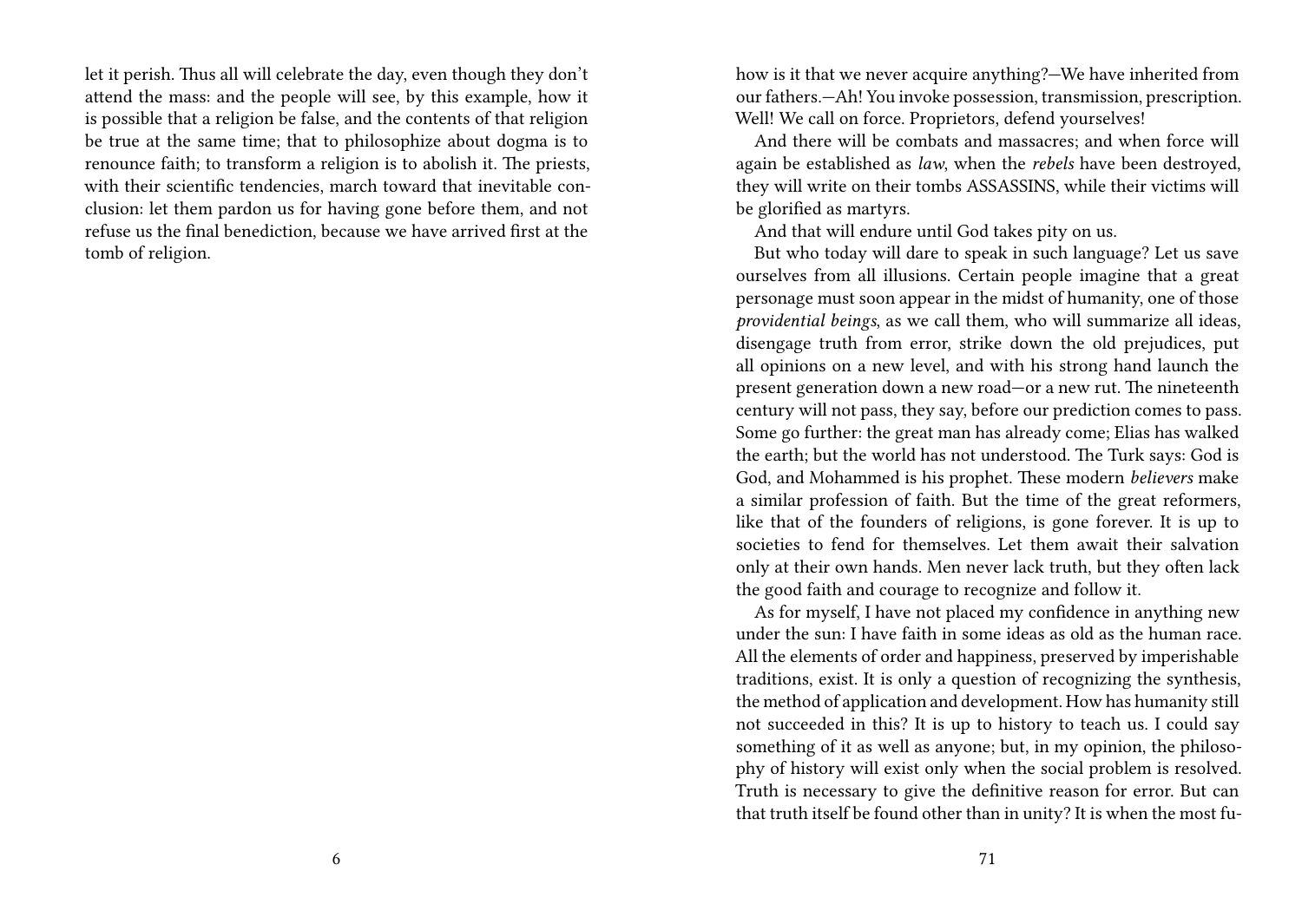them: See how happy your are? What is liberty and equality? Long live harmony!

In those times, trivial talents and arts of luxury will be rewarded lavishly. We will see singers more wealthy than large villages are now. The wage of a comedienne will be more than the cost of a hundred bushels of wheat in a famine. The poor worker, the laborer's wife and the artisan will be humiliated.

The merit of women will no longer be anything but an evaluation of their beauty, their most sacred right, to be surrendered to the highest bidder. The wealthy will possess them all, because they alone can pay; the poor will be left with the disgraced and the castoffs of luxury.

The ignorance and exhaustion of the proletarians will be at its height. They will not be prevented from learning, but they will not be able to live without working, and when they are not working, they will eat nothing. If someone among them shows talent, he will be encouraged, rewarded, and *enriched*; he will enter into the upper class and be lost to his own.

The people, who always follow the example of the rich and powerful, having lost respect and faith in the old religion, which at least taught them the equality of men before God, and could make them suspect that they are also equals on earth, will traverse all the degrees of a materialist and pantheist superstition; and when they have been persuaded that God is All and that all is God, then they will return to fetishes and manitous. They will worship, as they once did, the trees and stones; they will believe in the power or relics, and carry amulets; and the wealthy, under the pretext of utility and tolerance, will protect the new devotion, saying: There must be a religion for the people.

However, they will sometimes encounter some proud souls, men who refuse to bow down before the golden calf. Those will want to compare accounts with the favorites of fortune. — Why are you so rich and we are so poor?—We have labored, respond the rich; we have saved, and we have acquired.—We labor as much as you,

# **The Celebration of Sunday**

"Remember the Sabbath day, to keep it holy.

"Six days shall thou labor, and do all thy work.

"But the seventh day is the rest of the Lord: in it thou shall not do any work, thou, nor thy son, nor thy daughter, thy manservant, nor thy maidservant, nor thy cattle, nor thy stranger that is within thy gates.

"For in six days the Lord made heaven and earth, the sea, and all that in them is, and rested the seventh day: That is why the Eternal has hallowed and blessed the day of rest."

Such is the literal text of the fourth paragraph of the first article of the Charter given to the Hebrews by Moses, and known under the name of the DECALOGUE.<sup>1</sup>

It is a question of penetrating the spirit, the motives and the aim of that law, or, to put it better, of that institution, that Moses and

<sup>&</sup>lt;sup>1</sup> In our catechisms, the division of Decalogue is different from that which is presented here. According to the Hebrews, the first commandment teaches the *unity* of God; the second forbids the *fabrication of images*; it is an artificial, political. These two commandments have been merged into only one. The third forbids *taking the name of God in vain*; that prohibition is at once political and religious, completely within the customs of antiquity. We recognize here that *Punic faith*, to which imprecations and oaths cost nothing; Moses ordained that the oath by Jehovah would be inviolable. That precept is for us the second; it commands, it is said, to avoid *foul words and swearing*. The fourth commandment concerns the Sabbath. The tenth (for us the seventh), concerning covetousness, has been divided in two, in order to preserve the number 10. It is, on the one hand, the prohibition against desiring one's neighbor's wife; on the other, the prohibition against coveting his ox or his ass, etc. But in Moses this distinction does not exist.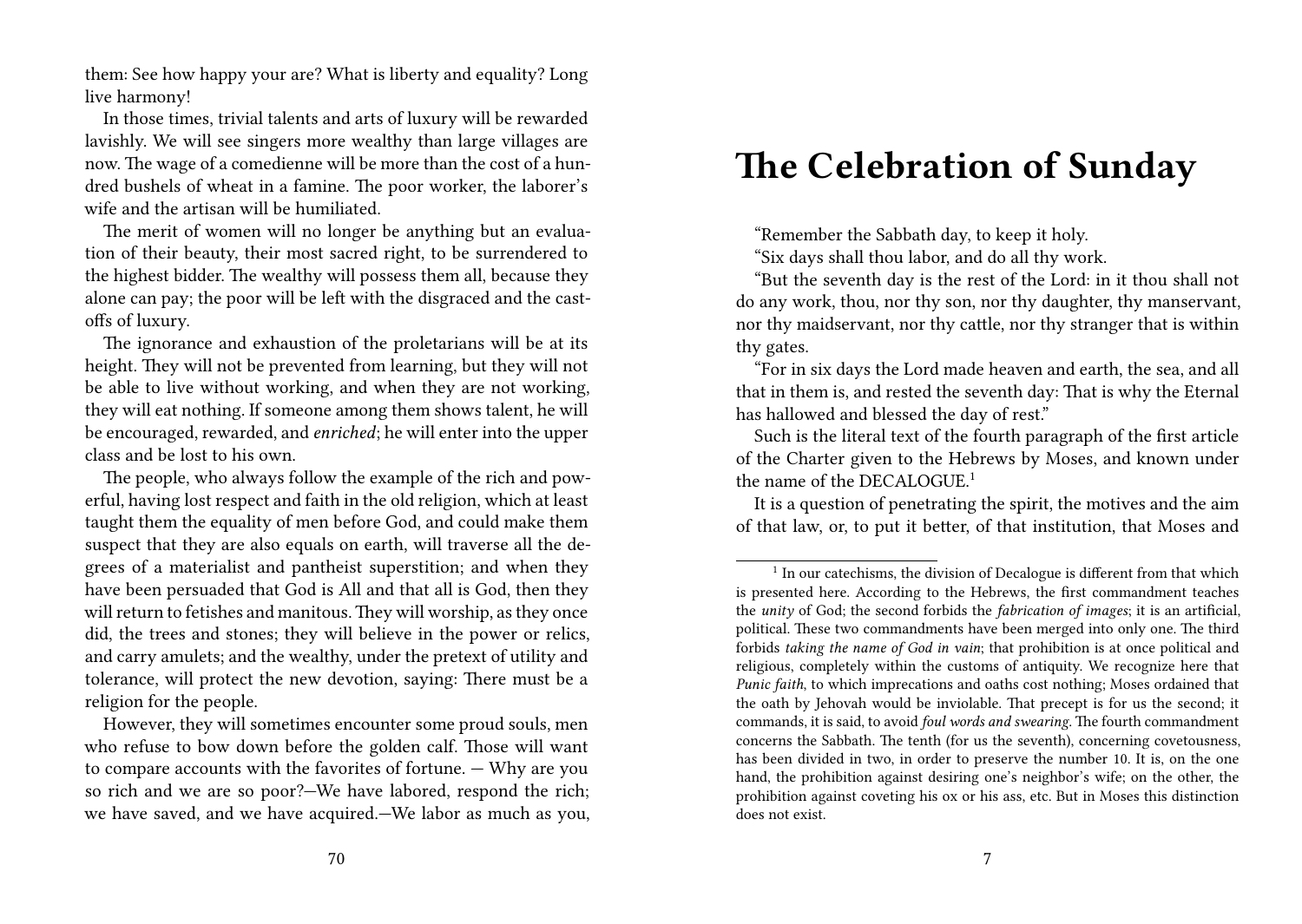the prophets would always regard as fundamental, and to which we can find nothing comparable among any of the peoples who have had a written legislation; an institution the whole scope of which even the most celebrated critics—Grotius, Cunéus, Spencer, Dom Calmet, l'abbé de Vence, P. Berruyer, Bergier, etc.—have not grasped; of which Montesquieu has not even spoken, because he did not understand it; that J.-J. Rousseau seems to have sensed, however far his thought was from it; an institution, finally, which our modern genius, with all its theories of political and civil right, with its niceties of constitutions and its vague desires for liberty and equality, has never measured up to. We know that, from the origins of Christianity, the weekly celebration of rest was transferred from Saturday, or the day of Saturn, to the following day, the day of the Sun; and that, in the thought of the Apostles, there should not exist, between the mosaic Sabbath and the Christian Sunday, any difference but a delay of twenty-four hours. The day of the observance was transferred for two reasons: to honor the resurrection of Christ, and to radically separate the two religions. Beyond that, neither the thing nor its spirit were changed; the obligation and the purpose of the precept remained the same. The intention of the reformers, as faithful disciples of their master, was never to abolish the ancient law, but to complete it. If then I should succeed in establishing that the object of the Jewish legislator, in that which concerns the holiday the seventh day, was quadruple; that that object, at once *civil*, *domestic*, *moral* and *hygienic*, was consequently the most vast, the most universal that the thought of a founder of a nation could embrace; if I could show according to what principles of a philosophy unknown to our age the fourth commandment was conceived, what its sanction was, what its consequences should be for the destiny of the people, I would have, I believe, satisfied all the conditions of the problem put forward; and by demonstrating the sublimity of the institutions Moses, I would have plumbed the depths of the question that I examine. It is nearly useless to caution that I contemplate all the facts relative to the Jewish religion, as well as those relating to

lament our miseries and let him cry out: The cause of the evil is in the ideas. To heal the heart, you must correct the brain. Can you remake your understanding? Can you change your opinions, condemn what pleases you, hate what makes you laugh, love and respect what hardly concerns you? Do you believe these truths that you no longer understand?

*Crime is imputable, satisfaction necessary, and punishment just and legitimate.*

*Labor is obligatory, property only usufruct, and inheritance a mode of conservation of shares; liberty is balance ; the inequality of nature is weakened by education, and effaced by the equality of fortunes. Marriage is exclusive and holy: fornication is an offense against nature, against persons and against society.*

*Reason oversees the senses; the conscience imposes a brake on the animal passions. Man's end is not to enjoy, but to cultivate his soul and contemplate the works of God.*

*Falsehood is the murder of the intelligence; the oath is inviolable.*

*The law is not the expression of a single will, nor of a general will; it is the natural relation of things , discovered and applied by reason .*

*The sanction of the law is in God, who gives it.*

0h citizens! If you can't handle that medication, if you find this brew too bitter, stop complaining, ask for no medicine and rot in your own corruption. But listen to what will happen.

The sun will shine neither more nor less on the soil where you live. The dew and gentle breezes will refresh your fields and meadows in the same way. Your trees will not be less productive, your vines less fertile. You will not see hail, floods or fire desolate your towns or countryside more often. The elements will not be more murderous.

But opulence and misery, inseparable companions, will increase in an endless progression; large properties will invade everywhere. The bankrupt peasant will sell his inheritance; and when there are only landlords and tenants, lords and serfs, the first will give to the second a few clothes, lodging and some bread, and they will say to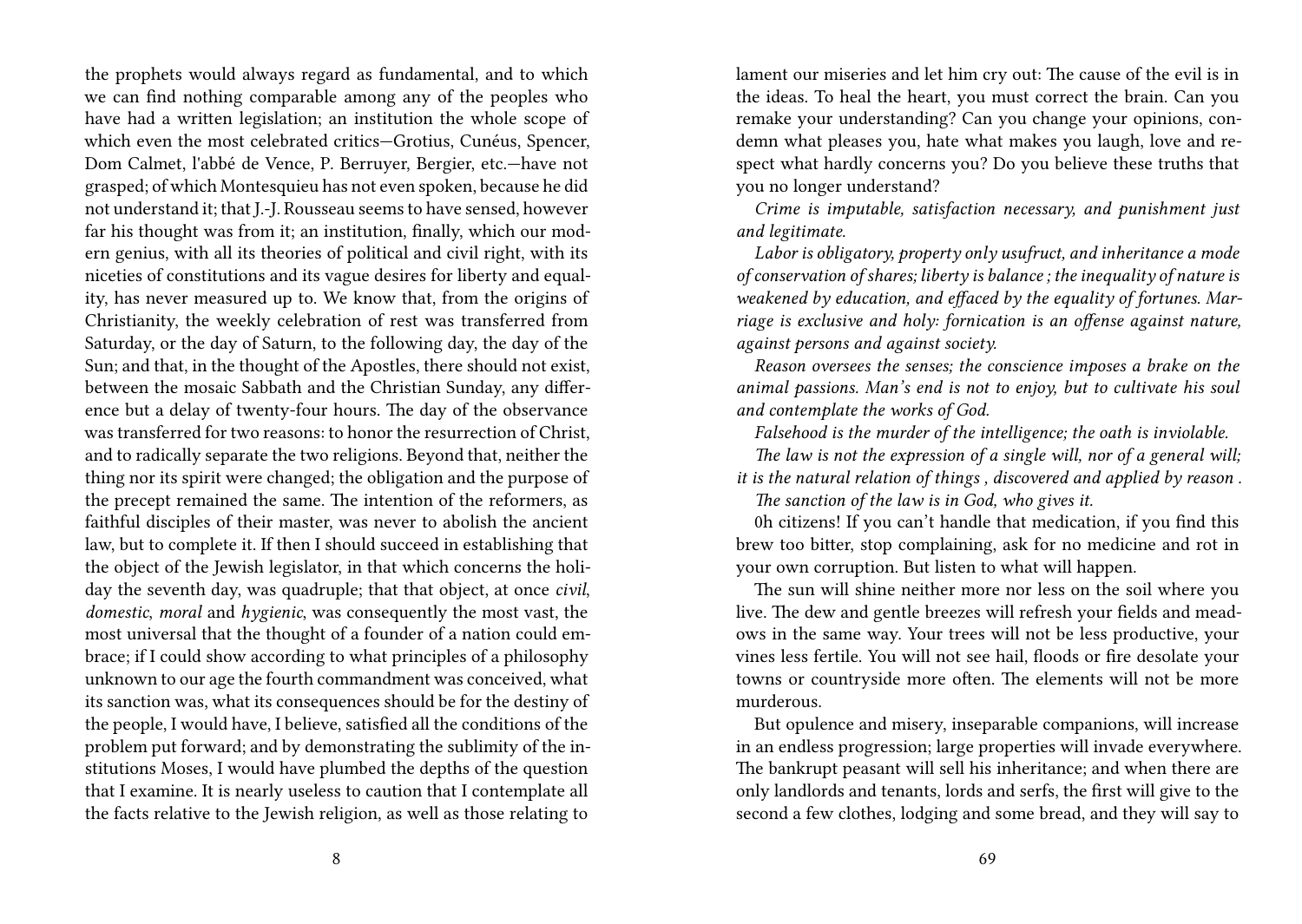and that if there is a contradiction between reason and conscience, between conscience and the law, that contradiction comes from us. Today, peace is on the verge of being concluded: the civil law recognizes its insufficiency, and calls for the support of religion; philosophy touches on the demonstration of the mysteries; faith, without abandoning any of its doctrine and traditions, offers rational explications. Who would dare to say that something greater than the code, philosophy and religion will not spring from these reciprocal concessions?

There was always, within the homeland, an elite of citizens, the first in science and virtue. Let their functions be to instruct, counsel and resolve. Let them form the greatest and most glorious university. Let them give to the people a perpetual example of equality and disinterestedness. Let their reward be to hear themselves called *prudent as well as wise and fathers of the nation*.

Let us abolish royalty without hatred and vengeance, because with royalty we are all guilty. Let us reject it, not only as vicious, extravagant, corrupting and unworthy, but as illegitimate. We dispute endlessly: *The king reigns and govern , the king reigns and does not gover*n. Let us begin by saying: *He governs and does not reign*; and if we are not still in the realm of truth, at least we have made a step towards it; for it is the people who are the *executive power*, and it is the law that inaugurates them.

And let us preserve, let us restore the solemnity of Sunday, so eminently social and popular, not as an object of ecclesiastic discipline, but as an institution that conserves mores, a source of public spirit, a meeting place inaccessible to the cops, and a guarantee of order and liberty. In the celebration of Sunday is lodged the most fruitful principle of our future progress; it is by taking advantage of Sunday that the reform will be achieved.

Let there rise in the midst of his brothers, with all the authority of virtue and genius, the reformer that some await. Let him come, powerful in words and deeds, to convert and to punish. Let him see the horror of our vices, and hear the tale of our follies. Let him

Christianity, from a purely *human* point of view: today one is no longer suspected of religiosity, because they discover reasonable things in a religion.

### **I**

It is rare that a law can be well understood and appreciated at its true value, if we limit ourselves to considering it separately, and independent of the system to which it is linked: that is a principle of legislative critique which no one contests, and suffers hardly any exceptions. How is it that this rule has been so badly followed with regard to the laws of Moses, that no one has yet thought to present them in their totality? I would not exempt from this criticism even Mr. Pastoret himself, whose work on the legislation of Moses seems to have been composed under the dictation of rabbis who wanted to mock their disciple. How is it, I say, that no publicist has even tried to sum up that governmental machine, to show its workings, to show the correlation of the parts with the whole, and the exact proportion between them? We have given ourselves up to minute researches on the laws of Lycurgus; for them, we have exhausted all the resources of erudition; by means of sagacity and critique, we have managed to give, if not a complete idea, at least an approximate, of the political state of the Lacedaemonians. The same work on Moses would be much easier; most of the materials exist; and, in order to reconstruct the edifice, it is a question only of arranging the scattered fragments.

We would hardly believe such an insufficiency on the part of the commentators, if the causes were not found recorded in their writings. According to the rabbis, it is not necessary to seek any reason in the Jewish laws other than the autocratic will of God, no other motive than the absolute, *sic volo*, *sic jubeo*, which allows neither examination nor verification. It is an impiety to probe the ways of the divinity. Obedience, in order to be meritorious, must be blind. Sub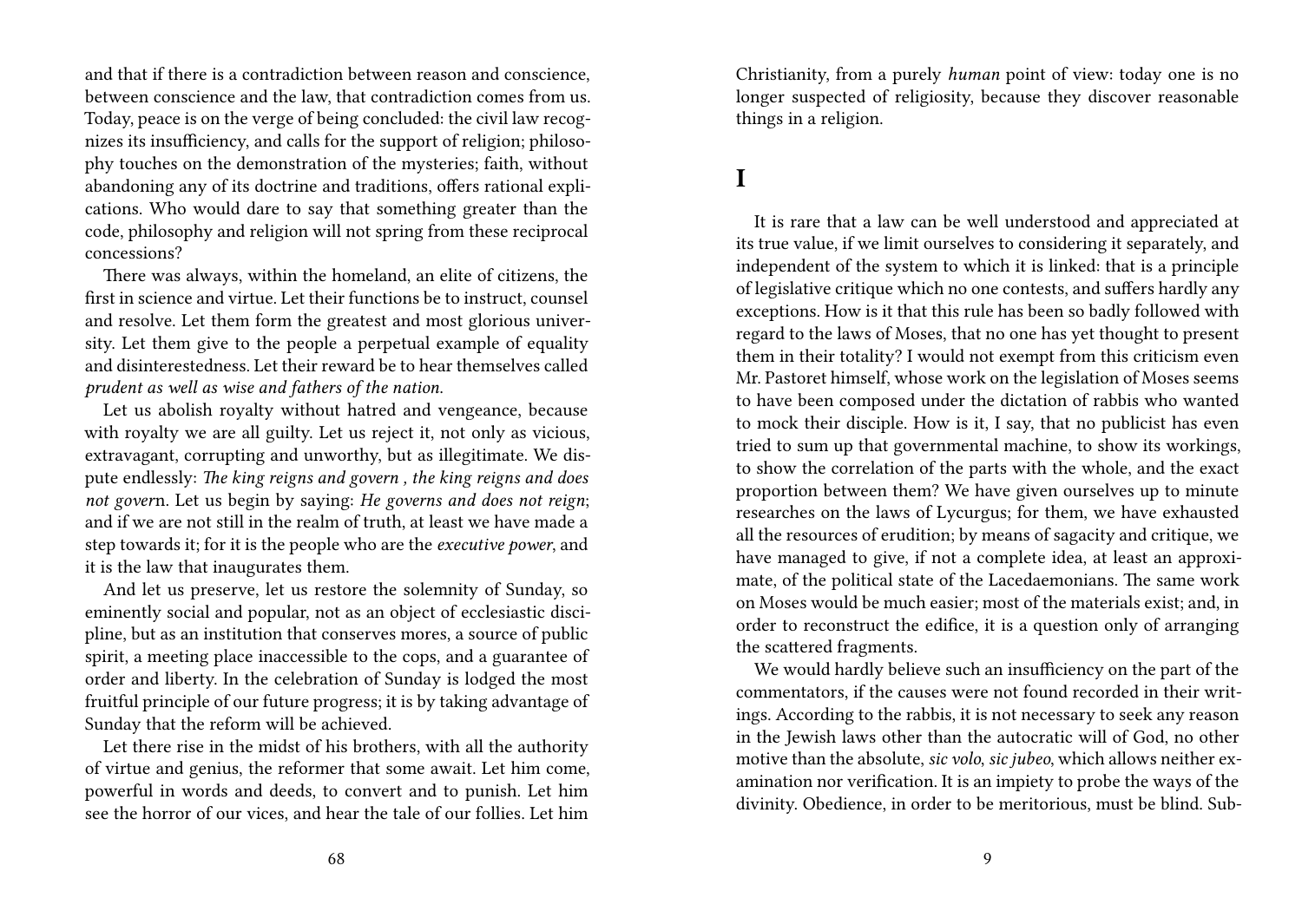mission to the law loses all its prize, as soon as it is accompanied by science. That absurd opinion is ever so ancient and so profoundly established among them, that when a Pharisee, Saint Paul, came to proclaim before the nation that heretical aphorism, *Rationabile sit obsequium vestrum*, "Let your obedience be reasonable," a revolution was accomplished in religion.

On the other hand, Moses had not prepared himself to erect a dialectical monument; he did not want to make a theory. He never explained his principles. The needs of the people demanded a rule; Moses rendered an oracle. A question of right presented itself to be resolved; he dictated a law. But, despite that incoherence in the redaction, we need not imagine that his plan of legislation was as disordered as the collection of his decrees appears to us today, and that he had not had constantly in mind the archetypal idea of the simplest and most magnificent system. The Decalogue is the reduced expression and like the most general formula of that mass of detailed ordinances scattered in the Pentateuch. The very number of the commandments of the Decalogue and their sequence is not at all fortuitous: it is the genesis of moral phenomena, the scale of duties and crimes, based on a wise and marvelously developed analysis.

could they bear those great solemnities of Passover and Tabernacles, which, gathering the whole nation as a single family, made them reflect on their strength and on the weakness of the corrupting and liberticidal tyrant? The schism of the ten tribes was accomplished in one of these great gatherings. Athaliah was cast down from the thrown during the feast of Pentecost. The Maccabees would use a Passover to rouse the people against the king of Syria, and this was also the occasion when the revolt of the Jews under Vespasian took place. According to the prescriptions of Moses, the king could only be a president of the republic. This was clearly the sense of the instructions given to the king in Deuteronomy, of which, until the time of Josiah, no one had been aware. To be king, truly king, as the Hebrew *melks* understood it, and as one always expects it to be, it is necessary to corrupt the people and separate them from the institutions: that was, it is true, what led to its loss and prepared the ruin of the throne. No matter, the kings would not hesitate. The seduction was accomplished, and it was total. It will last as long as the monarchy itself, since, in the words of the fourth book of Kings, it was an unheard of novelty that the Passover was celebrated under Josiah and, according to Ezra, the captivity had lasted seventy years, in order that the earth had the time to *rest and celebrate its Sabbaths*. As soon as a nation has right, even if granted [from above], it is ungovernable by any will that wants to be the equal, if not the ruler of the law; because, sooner or later, the Charter, whether awarded or consented to, rebels against the will which is not its own, and opposes it.

In it origins, religion was politics and science; the priesthood were thus also magistracy and teachers. Every social organization is contained in that trilogy. But it is necessary that the priest becomes dogmatic and intolerant, that the judge becomes violent and despotic, that the philosopher, contemptuous of priests and kings, makes himself their persecutor and curse; it is necessary that all mankind should bear the penalty of their follies, to teach us that the division of functions does not entail the separation of powers,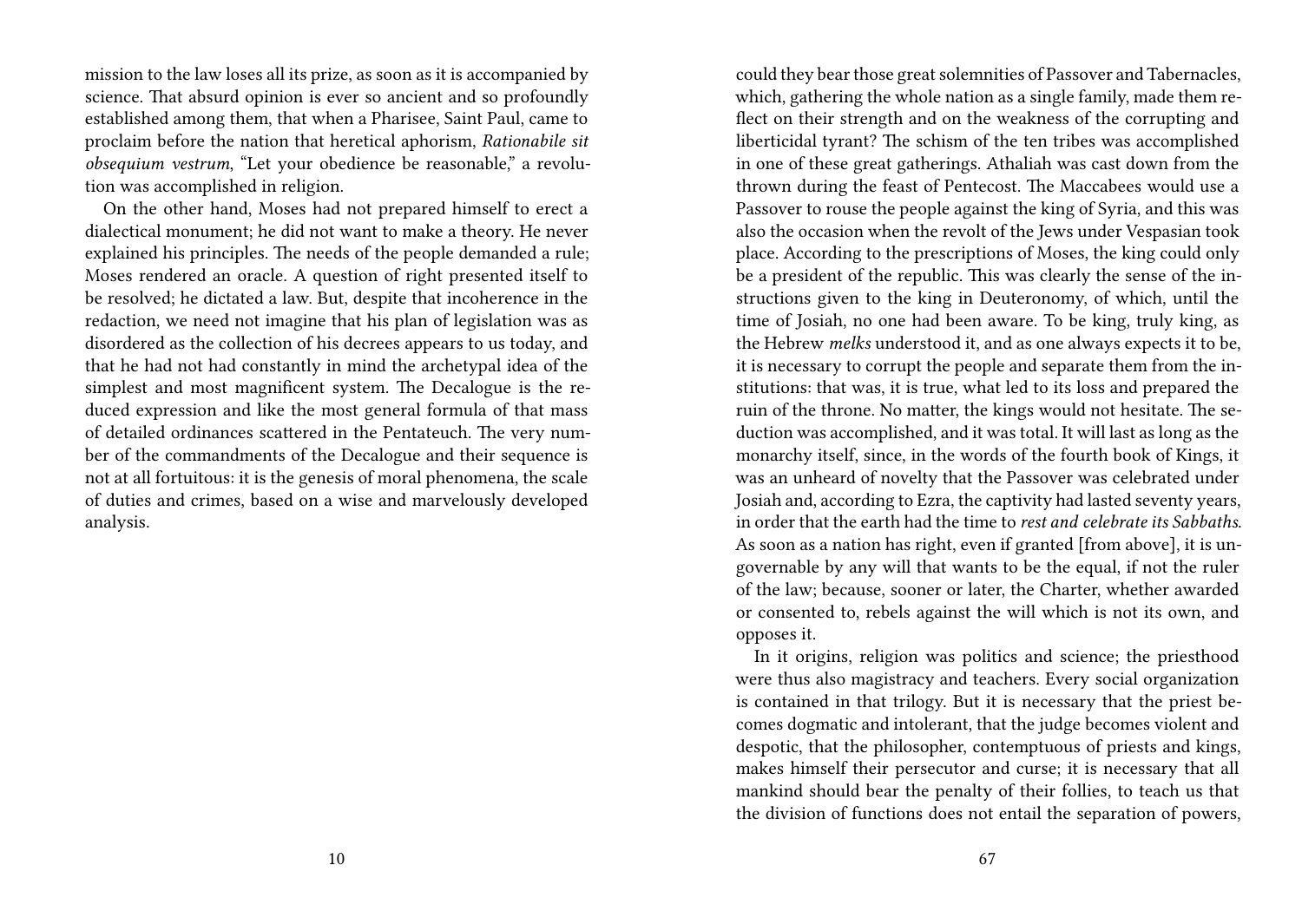the others to the tutelage of religion. For them every moral proscription was civil law, and all civil law was sacred. With regard to religious rites, as those rights had for principle a reasonable and useful object, the greatest men submitted to them, conceiving no virtue and propriety without a rule, as they did not conceive justification without works.

From the unity of the law followed the unity of power: so it happened that Jeroboam erected a temple in Samaria, that Ozias wanted to award himself the censer, in Rome the consuls were at the same time soothsayers and supreme pontiffs, that the further one goes back into antiquity, the more one finds that the chiefs of the peoples brought together the three positions of king, priest and prophet. But soon all those notions would be obscured. The usurpations entered like a mob into the sanctuary and the temple of the law. The kings and priests, each on their side, would make a patrimony of the government and the church, and sometimes quarreling, sometimes associating their interests, too often made the yoke of fanaticism and tyranny weigh on the people.

Moses wanted to spare the Israelites these fatal drawbacks. He founded a police which, confided to a more faithful race, would certainly have led to the highest degree of domestic felicity and national strength. But the people, not knowing how to be free, wanted a king. Now, the establishment of a royalty was something so contrary to all the ideas of the legislator, so eccentric to his plan, that the Jewish monarchs never believed that they could consolidate their power beside a law that they had not made and which troubled them in all their movements. That is what explains that dogged idolatry, that long apostasy into which the kings of Judah strove to lead the nation. And, indeed, to return to my subject, (which I have never abandoned, even when I seem to be diverting ever more from it,) what could have been more dreadful and odious for the sultans of Jerusalem, than these feasts and Sabbaths when the people were obliged by their religion to gather and to read the law, that law that taught them who they were and who was their sovereign? How

| COMMANDMENTS       | <b>CRIMES AND MIS-</b> | <b>VIRTUES AND DU-</b>  |  |  |  |  |  |  |  |
|--------------------|------------------------|-------------------------|--|--|--|--|--|--|--|
|                    | <b>DEMEANORS</b>       | <b>TIES</b>             |  |  |  |  |  |  |  |
| 1st, 2nd, 3rd, 4th | 1. Impiety.            | 1. Religion, home-      |  |  |  |  |  |  |  |
|                    |                        | land.                   |  |  |  |  |  |  |  |
| 5th                | 2. Parricide.          | 2. Filial piety, obedi- |  |  |  |  |  |  |  |
|                    |                        | ence, discipline.       |  |  |  |  |  |  |  |
| 6th.               | Homicides,<br>3.       | 3. Love of the neigh-   |  |  |  |  |  |  |  |
|                    | assaults, etc.         | bour, of humanity.      |  |  |  |  |  |  |  |
| 7th                | 4. Luxury.             | 4. Chastity, mod-       |  |  |  |  |  |  |  |
|                    |                        | esty.                   |  |  |  |  |  |  |  |
| 8th                | 5. Theft, rapine.      | 5. Equality, justice.   |  |  |  |  |  |  |  |
| 9th                | 6. Lies, perjury.      | 6. Truth, good faith.   |  |  |  |  |  |  |  |
| 10th               | 7. Concupiscence.      | 7. Purity of heart.     |  |  |  |  |  |  |  |

What a magnificent creed! What philosopher, what legislator has there been but this one who has established such categories, and who has known how to fill out this cadre! Seek in all the duties of man and citizen something which does not boil down to this, but you will not find it. On the contrary, if you show me somewhere a single precept, a single obligation irreducible to that measure, I am justified in advance in declaring that obligation, that precept, outside of conscience, and consequently arbitrary, unjust, and immoral. We have exhausted all the forms of admiration and praise with regard to the categories Aristotle; we have not said a word of the categories of Moses. I will not do the same.

Supported by these certain foundations, the work of Moses was raised like a creation of God: unity and simplicity in the principles, variety and richness in the details. Each of the formulas of the Decalogue could become the subject of a long treatise: I will not explore even one of them in depth. The ordinance on the Sabbath is only one section of the first law, of which it forms the fourth paragraph.

"It is necessary," said J.-J. Rousseau ( *The Social Contract* ), "that there be fixed and periodic assemblies, that nothing can abolish or defer, so that on the indicated day the people will be legitimately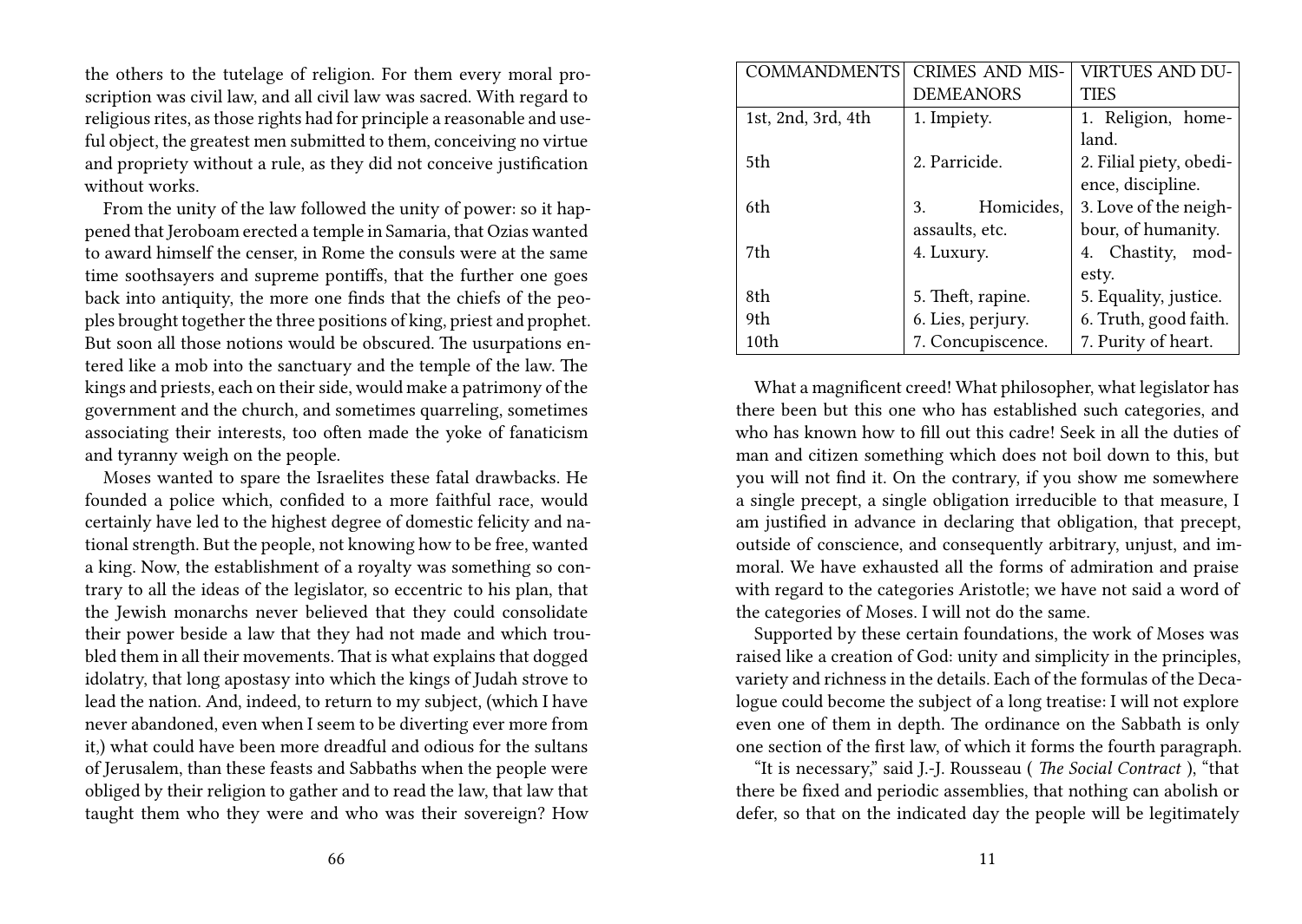called together by the law, without there being need for any other formal convocation."

What Rousseau asked, with the sole aim of forcing the people to show itself from time to time in all of their majesty, and thus to act as sovereign, Moses ordained, but not to gather a deliberative assembly:—about what would they deliberate? They have no right to claim, no privilege to destroy: all affairs, private or public, should be dealt with according to the constituent principles and by a sort of casuistic algebra. The marvel of modern times, the standing vote, taken on questions which could be resolved only by science and study, the preponderance of majorities, in a word, would then have appeared absolutely absurd. The laws like the institutions, founded on the observation of nature and deduced from moral phenomena in the same manner as the formulas in a treatise on physics are deduced from the phenomena of bodies, were immutable; and there was a penalty of death for whoever proposed to change or remove them. For extraordinary cases, the ancients gathered themselves in the public square: they did not wait for the Sabbath. The government of the Hebrews was not, as some imagine, a *democracy* in the manner of the *Social Contract*; neither was it a *theocracy*, in the sense of a *government by priests*. Moses, founding his republic by making the people swear to be faithful to the *Alliance*, had not submitted his work to the judgment of the multitude: that which is just in itself, the absolute truth, cannot be the object of an acceptance or a pact. Free, at his own risk, to obey the voice of his conscience, man has not be called to compromise with it: so the Jewish people were subject to the law. As for the priesthood, we will see what it was later.

Moses knew that man, rather than being born for society, is often dominated without knowing it by an unsociable instinct which leads him to isolation; he knew that reason, interest, even friendship, does not always suffice to vanquish his natural sloth; that suffering and labor, far from bringing him closer to his fellows, pushes him from them, and that his somber sadness is increased by the encontrary to order; it is a negation of God. Everywhere royalty exists, even when subjected to some rules, even if it is beneficial and protective, it will only be an abuse that nothing can legitimate, a usurpation that no one can dictate. Its origin is always blameworthy. It is, if one will allow me this scholastic jargon, *ex ordine ordinando,* never *ex ordine ordinato*. —We must say as much of all aristocracy and democracy. The authority of some over all is nothing. The authority of the greatest number over the least is nothing. The authority of all against one is nothing, without the authority of the law, which alone cannot be contradicted.

It is good that some men be specially charged with instructing the others, with recalling them to their rights, warning them of their duties, teaching manners and religion, bringing up the young, settling contentions and disputes, cultivating the sciences and practicing medicine. These men are not masters, but teachers of the people, *demagogues*. <sup>8</sup> They command no one; they say what should be done, and the people carry it out. They do not impose belief, but show the truth. They neither give nor sell religion, philosophy and the sciences, for they are not their property. They are only their physicians and guardians. Their doctrine is true: all that they announce is the word of God.

It is necessary from time to time for men to rest, that they even rejoice: the soul must be nourished and the body repaired. What should the duration of labor be? What will the intervals of rest be? Will the holidays be observed simultaneously by all the citizens? How will hygiene, morals, the family and the republic profit by them? Search the will of God.

It is thus that, in their political foundations, all the legislators and philosophers of antiquity would proceed. Never would they enter into the spirit of separating the rights from the man, of placing some under the protection of a justice armed with a sword, and abandon

<sup>8</sup> *Demagogue*, conductor or tutor of the people; as *pedagogue*, tutor of children; *mystagogue*, master of sacred ceremonies.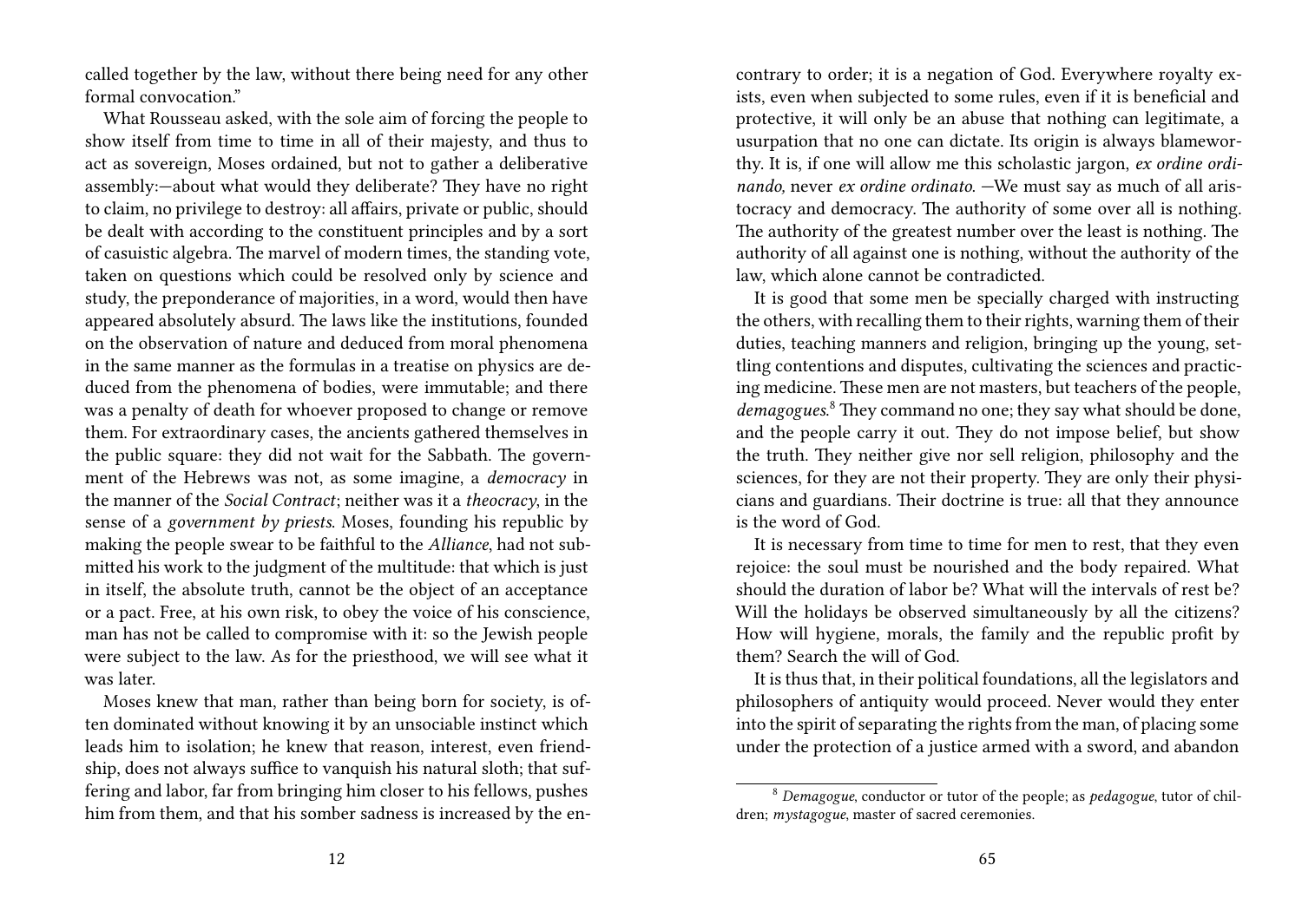logic of numbers, that our intelligence, whose laws are the same as those of nature—or God—make us understand the fact in this way.— Bodies weigh on the earth. Why? Because of gravitation. And what is gravitation? The order of God, said Newton.—Nitric acid shows a stronger attraction to iron than to copper. Why? That is perhaps the result of the shape, the density, and the different arrangement of their atoms. Why don't the atoms of all bodies resemble one another? It is because God wills it. — The elements of verse, in Latin, consist of prosody and measure; in French, in rhyme or measure. Why this difference? Because of the diversity of idioms. But, while the intelligence and organs of man remain the same, where can this diversity come from? From a multitude of causes which all amount to the decree of destiny.

To govern men, it is also only a question of seeking God's order. Everything that enters into that order is good and just; everything that strays from it is false, tyrannical and bad.

It is just to make, or to speak more precisely, to discover and ascertain the economic laws, restrictive of property and distributive of labor; Why? In order to maintain equality in conditions. But why should conditions be equal? Because the right to live and develop completely is equal for all, and the inequality of conditions is an obstacle to the exercise of that right. How is the equality of rights proven? By the parity of penchants and faculties; because God, in giving them to all, did not want them to be stifled or subjugated in one for the benefit of another. The equality of fortunes is the expression of the divine will, which has reserved for rebellious societies a terrible punishment, destitution. It is a question of knowing how that equality will be realized: for it is not for us the object of a restoration, but of an institution.

The command of an individual will only be counted for something to the extent that it conforms to reason: in this case, it is no longer the man who commands, it is reason. It is the law. It is God. Nobody has the privilege of interposing his will in the legal exercise of right, to suspend the law or sanction it. Thus all royalty is

ergy of his thought and his silent contemplations. Who should be more disposed than the preacher of Mount Horeb to absolve the reclusive man? For forty years, alone with his genius, always lost in the infinite, conversing only with the beasts, he had tasted all the delights and all the rancors of meditation. His soul, exalted by continual ecstasy, had made enthusiasm a habit. And suddenly the anchorite of the desert said to himself: Man is not made to live alone; he must have brothers. The interior life is not of this world. On this earth, action was required. And he was soon on his way: Israel had a liberator.

What Moses wanted then for his young nation, was not associations or musters, nor was it rallies and fairs. It was not only the unity of government, nor the community of usages. All of that is consequence, rather than principle; it is the sign, not the thing. What he desired to create in his people was a communion of love and faith, a fusion of intelligences and hearts, if I may put it that way. It was this invisible link, stronger than all material interests, that forms among souls the love of the same homeland, the worship of the same God, the same conditions of domestic happiness, the solidarity of destinies, the same memories, and the same aspirations. He wanted, in short, not an agglomeration of individuals, but a truly fraternal society.

But, in order to sustain the social sentiment that he desired to give rise to, something tangible was needed. For the symbol to be efficacious, it would be necessary to bring together consciences. On the day of the Sabbath, the children asked their fathers: "Why these celebrations, these ceremonies, these mysteries, that Jehovah our God has instituted?" And the fathers responded to their children: "We were slaves of an Egyptian Pharaoh, and Jehovah took us from Egypt by the strength of his arms! He led us to this land that he had sworn to give to our fathers. That is why he instituted all these solemnities, testimony to our gratitude and token of our future prosperity." Let us note these last words. While the common Jew saw in the Sabbath only a commemoration of his deliverance, the legisla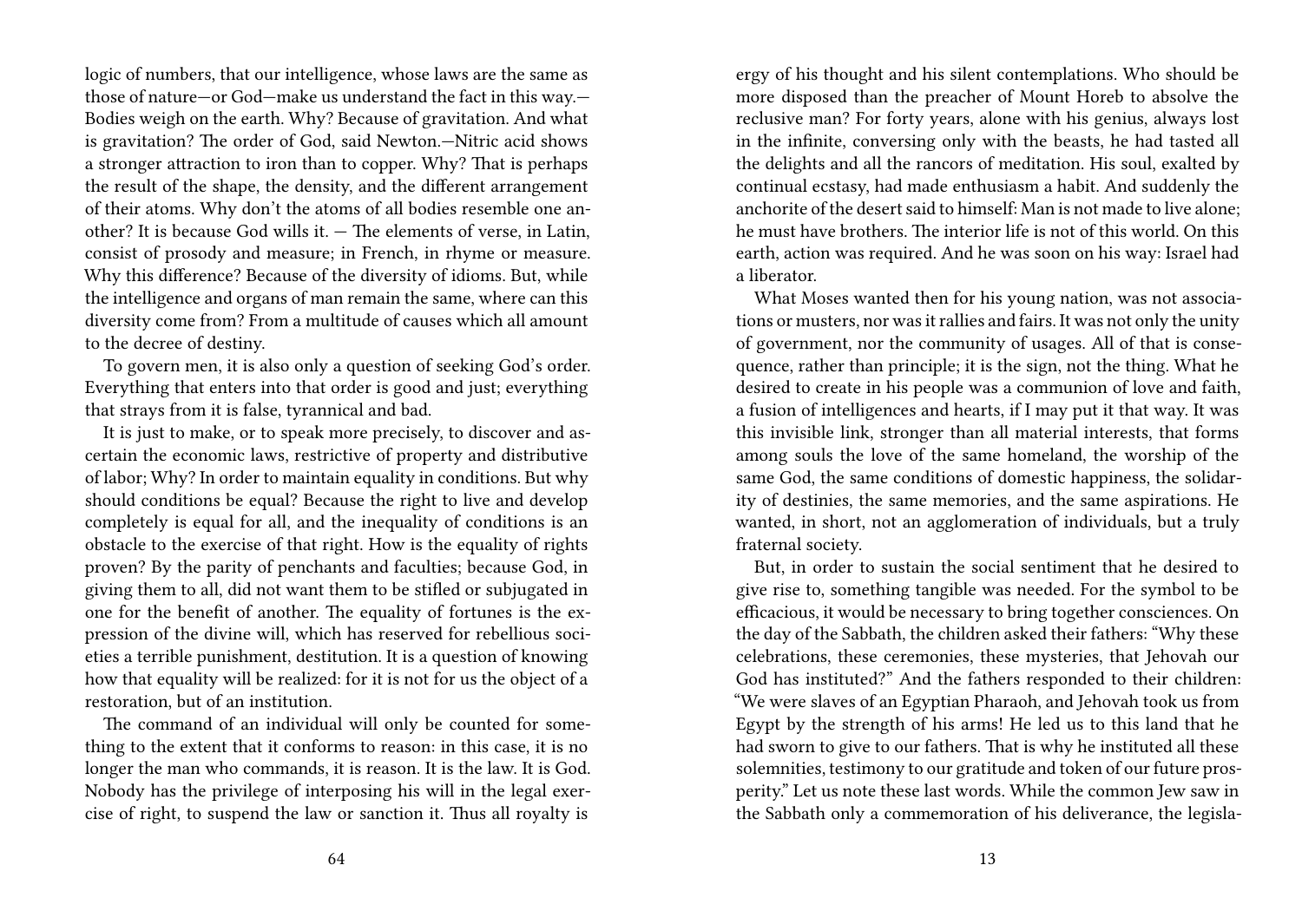tor made it the *palladium* to which the salvation of the republic was attached. And how is that? Because every system of laws and institutions needs to be protected by a special institution that encompasses and sums it up, which is its crown and its basis; because the Sabbath, suspending the rude labors of an almost entirely agricultural population, and connecting minds through the connection of persons, a day of public exaltation, national mourning, popular instruction and universal emulation, stopped the speculations of interest and directed the reason towards a more noble object. It softened manners by the charm of a rest that was not sterile, aroused a mutual goodwill, developed the national character, made the rich more liberal, evangelized the poor, and excited the love of the homeland in every heart. Let us examine some of these consequences.

Every man in Israel was required to read and meditate all his life, and copy with his own hand the text of the law. Some sentences drawn on the doors of houses and even on clothing, constantly recalled to memory that sacred law. Now, as there were no public schools, and as the entire week was filled by labor in the fields, it was during the rest of the Lord that the first writing lessons were given, and it was the BOOK which provided for this pious exercise. The first result, and the most important, of the sabbatical law, was instruction, and what instruction? That of religion, politics and morals. The teaching of the synagogue later developed the spirit of the letter that *kills*; the Levites and the prophets learned to sing it. "Such were," said Fleury, "the schools of the Israelists, where they taught not curious sciences, but religion and manners, and where on instructed, not children and some individual idlers, but all the people." Religion means, to express myself in our language, the science of government, political and civil right, the knowledge of duties, the principle of authority, obligation of discipline, the conditions of order and equilibrium, the guaranties of liberty, equality, or more accurately the original consanguinity. Our catechisms are, I cannot help noticing, a quite a ways from all that.

liberty only acts under a lawful order, and only obeys a sort of impulse, that of physical and sensible nature.

Compared with the animals, man has, with regard to thought, more intelligence, which reflects, counts, judges, reasons, combines, generalizes, classes and distinguishes; with regard to sentiment, more conscience, which dictates new laws to him, often contrary to the appetites of his sensibility. The field of human liberty is double: enlightened by reason, the masterwork of that liberty is to harmonize all his acts; its greatest effort, to sacrifice passion to duty.

The will of man, obeying two different impulses, has a composite movement. It is thus prone to going astray. In that case, man is at fault and always unhappy. The direction of the will demands the most attentive monitoring and the most discriminating temperament. It is in the study of the relations between the physical, the intellectual and the moral, that the best of mode education for the will is to be discovered.

But man is born into society: it is thus also necessary to study the relations between men, in order to determine their rights and sketch out some rules for them. What complications! There is a science of quantities which forces assent, excludes willful objections, and rejects every utopia; a science of physical phenomena, which rests only on the observation of the facts; a grammar and a poetics based on the essence of language, etc. There must also exist a science of society, absolute and rigorous, based on the nature of man and his faculties, and on their relations, a science that he will not *invent*, but *discover*.

Now, admit that the principles of that science have been fixed, with every application made by means of the principles of deduction and causation, and we will understand how Moses, starting from the absolute, found as the ultimate reason for his laws only the commands of God.

5 multiplied by 5 gives a product of 25. Why? It is impossible to give any reason for it, if not that this is a fact, that this is the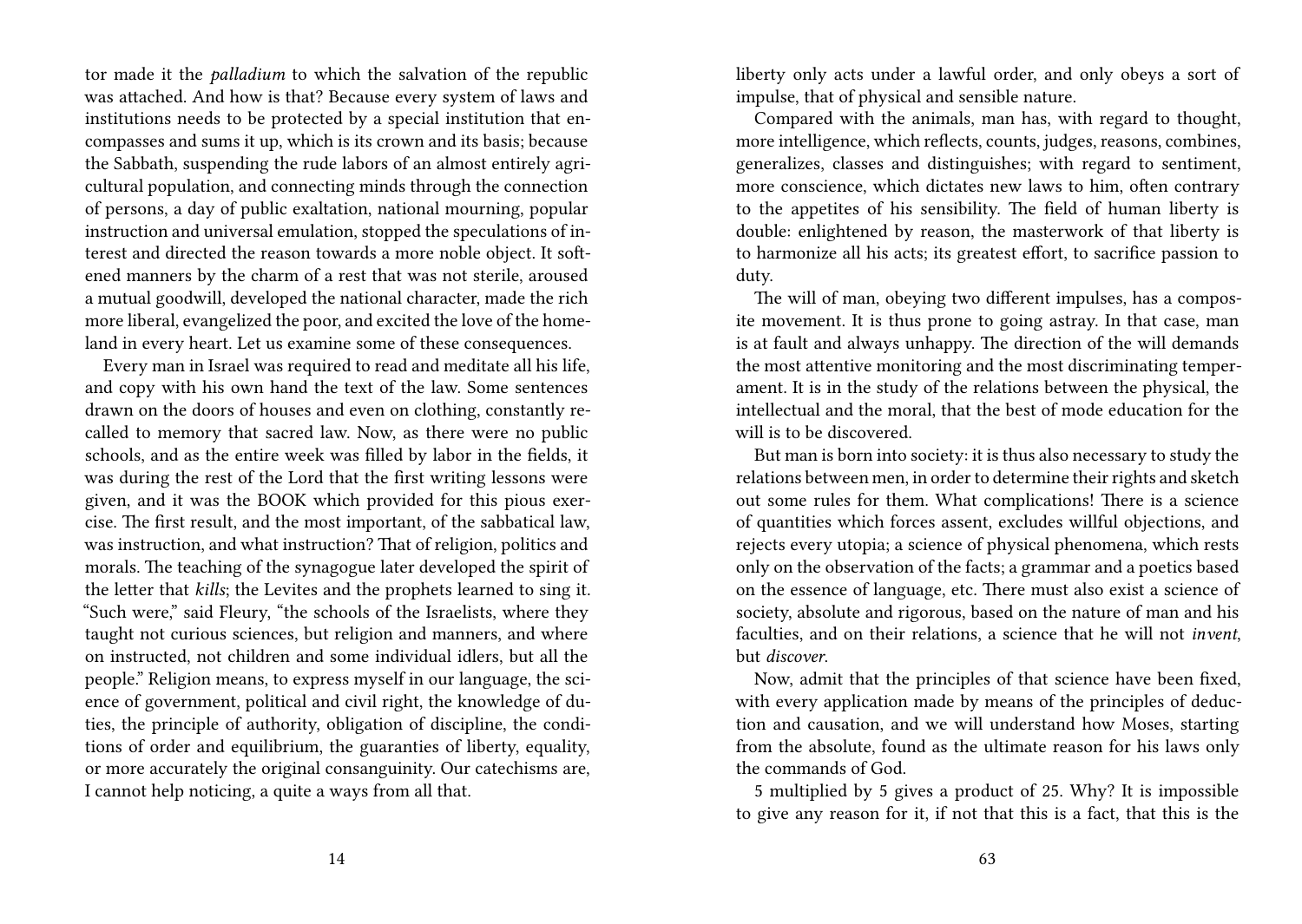God, as Moses conceived him, is living Force, effective Will, infinite Reason.

He is, he creates, and he commands.

As supreme being, he is the principle of all existence; as action and life, he moves, animates and preserves; as intelligence, he regulates all creation.

The extraordinary revolutions of the world, which are always destroyed and always restored, announce the eternity and immutability of his being; the constancy of physical laws, the permanence of forms, and the recurrence of movements attest to his inflexible will; the sequence of causes and effects, the exact disposition of each thing for a single end, demonstrates his wisdom.

The existence of God is not proven a priori, nor a posteriori, because he has no before or after. We see that existence and feel it. We think, speak, reflect and reason about it. God is necessity; the *alpha* and *omega*, the principle and complement of all. He is the Unique and the Universal, embracing all truths in an infinite chain. We grasp some links here and there, some more or less extensive fragments of that chain, but the immensity of its ensemble escapes us. Whoever expresses a thought,by that alone names God; all our sciences are only partial or unfinished expositions of the absolute science, which is the *scitum* and *fatum* of God himself.

The organisms that God has created are predisposed by him in such a way that, coming from his hands, they accomplish their destinies by themselves. Thus, the celestial orbs have each been weighted for the route that they will travel. Thus the atoms find themselves formed for all combinations. In the vegetable realm, the assimilating power is never deceived: we have yet to see the grapevine produce melons.

The animals are endowed with memory and imagination, and capable of some experience: they enjoy nearly from birth an entirely developed and innate intelligence, which we call instinct. Their movements are spontaneous, and their will is free; but that

It is that spirit of religion that Saint Paul, so learned in the Hebraic traditions, tried hard to create among the Christians converted among the Gentiles. Already in his time, the pride of wealth and the luxury of sensual pleasures had crept in even among the *agapes,* or love feasts, which were taken in common. The wealthy did not want to eat with the poor, or eat the same food. "Each of you, St. Paul reproached them, brings home what pleases him: one gets drunk, the other dies of hunger." And he cried out indignantly: "Can you not stay in your houses to eat and drink? And do you come to the meeting (in *church*) only to insult those who have nothing?" How much these merchants of Corinth must have made the apostle miss the brothers of Palestine, so fervent, so disinterested, so pure! But they had been prepared by the Jewish religion, while the others had foresworn from paganism only the worship of multiple gods. The same social tendency shows itself in the famous Apology of Saint Justin. We see there that the principle exercises of Sunday were, after the catechesis, acts of charity and mercy, that part of religion which could then be reconciled with the secular power and with the obedience that one believed due to it.

A people, it is said, must have spectacles. I am far from contesting it; but since in everything we encounter evil alongside good, the question is to know what spectacles it is suitable to give to the people. For that, it is necessary to consult the times, the places, and the men. The representations of Aristophanes would have been an abomination to Orientals; the fierce Roman preferred the butchery of the circus to the pomp of the theaters; our fathers, in the Middle Ages, interrupted the offices of the church in order to perform the mysteries in the presence of the bishop and his clergy; and I would dare say that after two centuries of admiration, our Greek tragedies begin to seem a bit too distant from us. Besides, we don't even have spectacles: among us there exist only curiosities—more or less amusing, and more or less costly—in which nine-tenths of the people do not participate.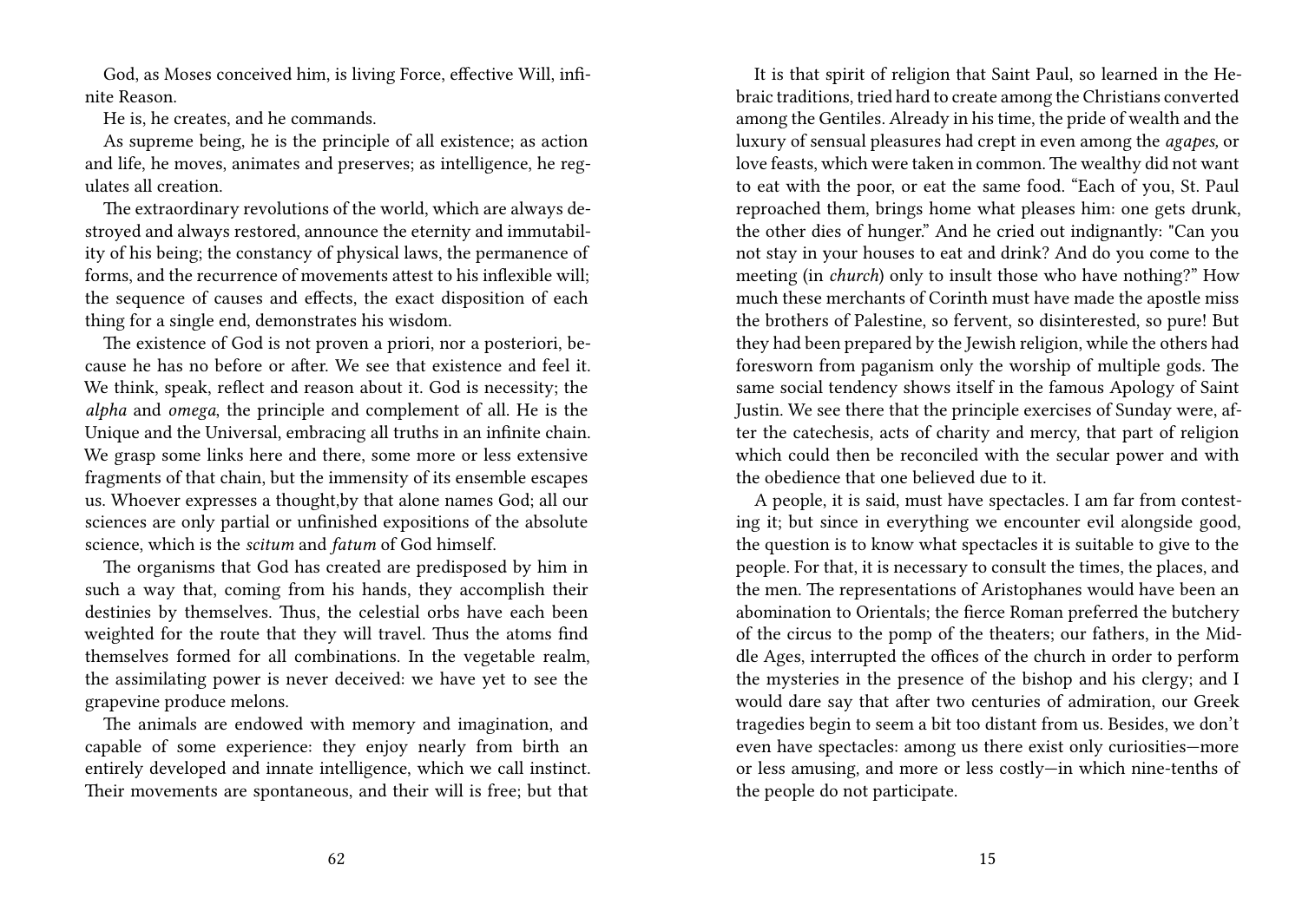It has been said that the Sunday vespers were the comedy of servants: that disparaging phrase, cast on the ceremonies of worship, and a thousand times more insulting to the people than to religion, shows better than anything I could say how much the mania for distinction stifles the spirit of society, and how little we in France respect divine or human things. What's more, the priests, by a deplorable emulation, try to justify that mocking definition; the opera music introduced into the church, the theatrical effects, the taste for charms and incantations, the search for unknown devotions and new saints, all that, we must say, invented or foreseen by the priests, degrades the majesty of Christianity more and more, and manages to destroy the little bit of religious faith in the nation that escaped the libertinage of the eighteenth century.

What more beautiful spectacle than that of a whole people assembled for the rites of its religion, for the celebration of the great anniversaries? Such a spectacle suits the taste of all men; no nation ever did without it. "The feasts of the Israelites, says the same Fleury, were true feasts, real rejoicings. They were not profane spectacles, and contented themselves with some religious ceremonies and the mechanism of sacrifices. All men were obliged to be in Jerusalem at the three great solemnities of Passover, Pentecost and Tabernacles; and women were permitted to come. The assembly was thus very numerous: each appeared clothed in the best that they had. One had the pleasure of seeing parents and friends again; one attended the prayers and sacrifices, always accompanied by music. After that, in the magnificent temple, followed the feasts where the peaceful victims were eaten. The same law commanded rejoicing, and united sensible with spiritual joy… It need not astonish us then that it was agreeable news that the festival approached, and that one would soon go to the house of the Lord; so, to go there, one traveled in great troupes, singing and playing instruments…"

These solemnities were rare, it is true; but each week brought their abbreviated image, and maintained their memory. The ceremonies of the synagogue finished, the fathers and elders gathered

Samuel did not enter into a discussion with the people; he did not return to principles; he invoked neither rights, nor morals, nor the constitution. Like the democrats of 93, he showed royalty with all its extravagances, its usurpations, its vices and its tyranny; he reviewed its odious cortege, and he cried: *There is your king!*

Thus, when Moses, establishing the Sabbath, said to the people: *Thou shalt sanctify the seventh day*, *because it is the rest of the Lord who has brought you out of Egypt*, it is not necessary to believe, with the Anglican Spencer and the Calvinist Benjamin Constant, that behind these words are not hidden other motives, more direct, more human, and more capable of satisfying the scruples of a formalist and positive politics. But we must recognize in that language the necessities of the age. Moses, forced to proportion his message to the intelligence of his freemen, chose, from among all the reasons he could have given to his commandments, the most impressive and formidable, and let us say it boldly, in the last analysis, the most true, the only true one.

But I sense that my paradoxes become more and more appalling.

What! Some indignant philosopher will doubtless cry: You dare to say that God rests, that he is concerned with our feasts, that he must observe the Sabbath because he gives the example for it! to set up some rules, useful if you like, on revelations and oracles, when one claims to have better reasons! To make Divinity intervene where only reasoning is admissible! To lead men astray, instead of instructing them, that is what will be called truth! What is your philosophy? What do you profess?

Unfortunate one, how will you understand me, if you refuse to see the trend of my thought? My profession is this: that Moses believed in his own God; that he believed in his soul and conscience, and that he was imbued with that faith which alone established his authority and his strength. He adored foremost, in spirit and in truth, that *Jehovah* whose prophet he was. But his worship was not of the common sort.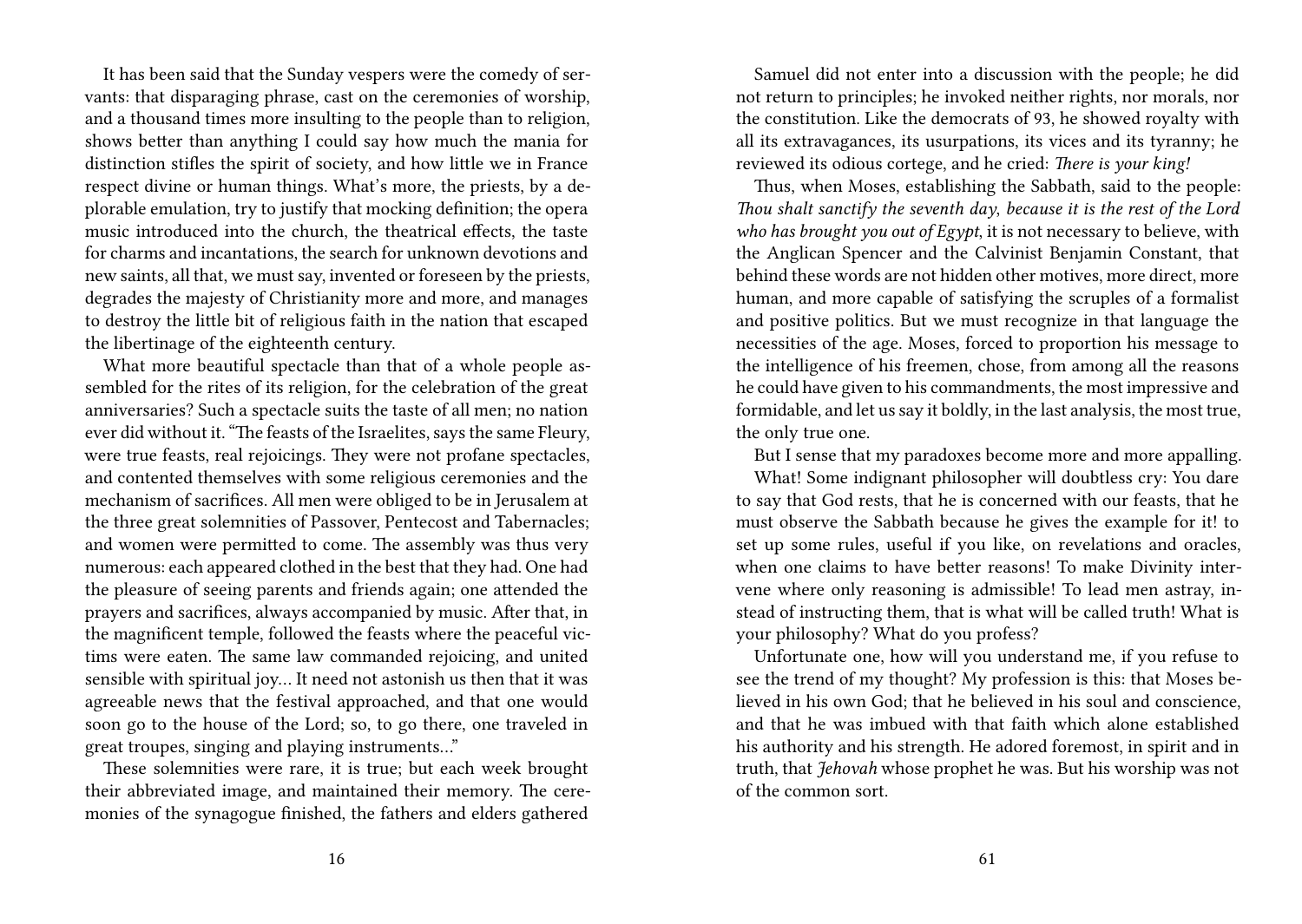Pythagoras said in the same style: "Don't stir the fire with the sword. Don't sit on the bushel." He meant: "Don't provoke an angry man. Avoid idleness."

When Moses instituted a clergy, he did not go out of his way to explain to the people its nature and attributions; he told them nothing of the functions of that order, or of its prerogatives. He did not allow even a glimpse of the reason why no property was allowed to the Levites, while in Egypt the priests possessed a third of the land. He made God say: *I have chosen the children of Le vi to serve in my tabernacle; every intruder will be put to death*. And that was done to Core and Dathan.

The successors of Moses acted in exactly the same way.

Under the judicature of Samuel, the people demanded a king. What was the prophet's answer? Did he reason with the deputies of the tribes? Did he consider whether royalty is in itself a just and moral thing; if it is in the spirit of the constitution; if it did not wound the rights of the people; if it would not lead to a revolution in the State? No; he said to them:

"This will be the right of the king who will command you:

"He will take your sons and make them man his chariots; he will make them horsemen, runners, tribunes and centurions, laborers for his lands, harvesters for his wheat, makers of arms and chariots." Samuel seemed to threaten the Hebrews with conscription.

"He will make your daughters his perfumers, his cooks and his bakers.

"He will take hold of your fields, your vineyards, your olive orchards, and give them to his servants.

"He will take a tenth of your harvests, to pay his eunuchs and his domestics.

"He will take your menservants and your maidservants, the strongest of your young men, and your asses, and put them to work at his chores; he will take a tenth of your livestock, and you will be his slaves."

at the gates of the town; there they talked of labor, of the opening of the harvests, of the approach of the sheep-shearing, of the best methods for working the land and raising herds. There was also talk of the affairs of the country and of relations with the neighboring peoples. The young men, to the approving cheers of the women and girls, engaged in martial exercises: they held races, learned to draw a bow, tried to show strength and flexibility by lifting heavy loads, and by handling weights intended for that purpose. Sometimes they even competed in wit and subtlety, by riddles and apologues. We find traces of all these customs in the Old Testament; for we need not believe that prior to the migration in Babylon, the observation of the Sabbath was carried to that point of superstitious fastidiousness that Jesus Christ criticized in the Pharisees when he said to them: *The Sabbath was made for man, and not man for the Sabbath*. One of the most unfortunate effects of the sojourn of the Jews in Chaldea was to give them a taste for metaphysical reveries and a narrow, petty critique, a passion for disputes, a hunger for vain curiosities in speculation and refinement in practice. When we compare the Jews of the restoration of Cyrus with the Hebrews of the time of Samuel, Solomon and Hezekiah, we would think we see two different races. The greatness and simplicity of the Israelite genius has given place to the fault-finding, persnickety and false spirit of the rabbis; the good sense of the public seems eclipsed, and the nation has fallen. Between *Horace* and *Attila*, the distance is undoubtedly great; but between the Prophets and the Talmud, the contrast is monstrous. In general, we shouldn't seek the truth of the usages of the Hebrew people in the Talmudic traditions.

With regard to the government, the people should gather on the seventh day, not to make laws or vote on anything: I have already said that, according to Moses, all matters of legislation and politics are the object of science, not of opinion. The *legislative power* belongs only to that supreme reason that the Hebrews worshipped under the name of *Jehovah*: consequently all law, in order to be holy, should be marked with a character of necessity; all jurispru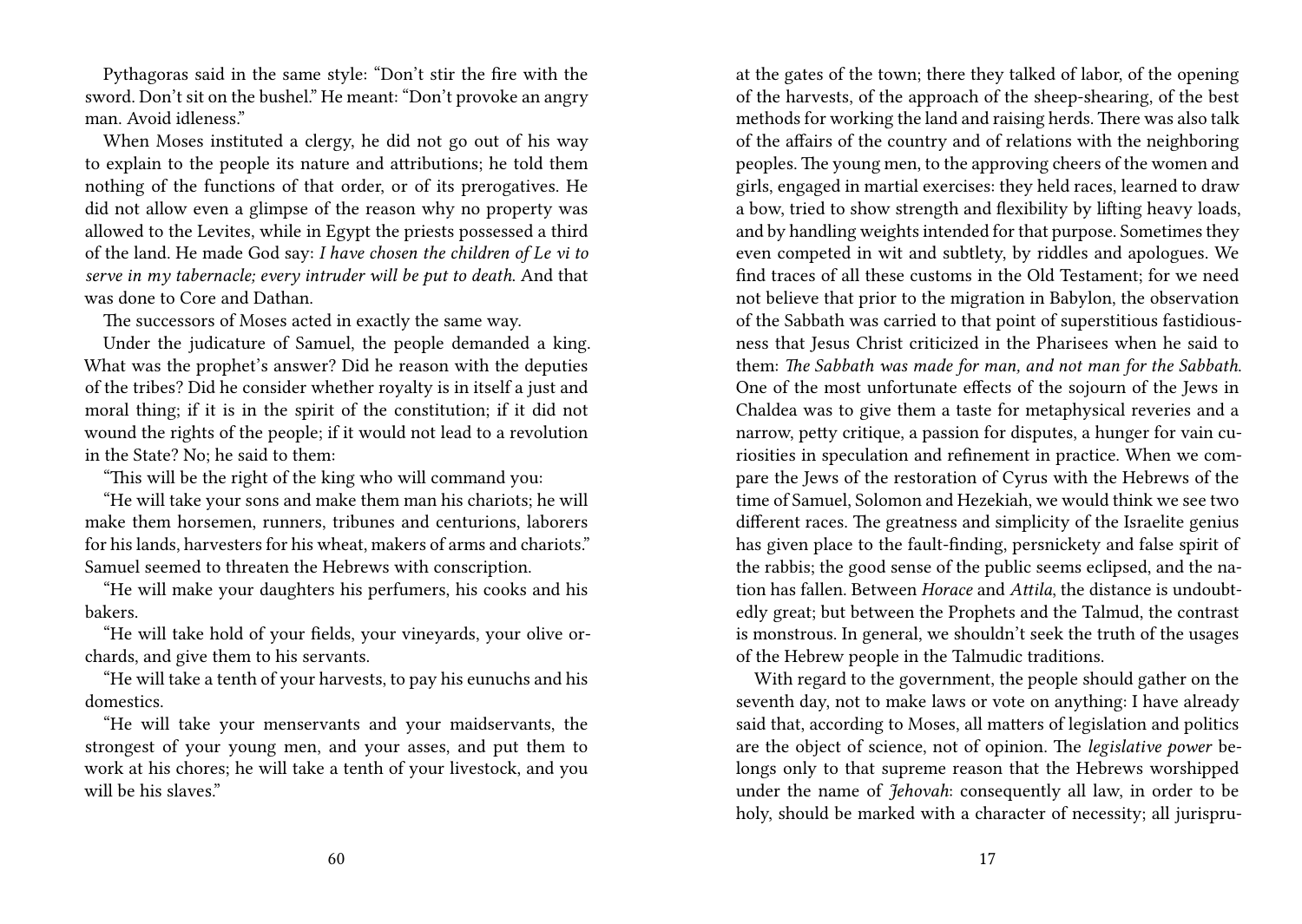dence consisted of a simple exposition of principles, the knowledge of which was no one's privilege. To attribute to an official personage the right of *veto*, or of *sanction*, would have appeared to Moses as the height of absurdity and tyranny. Justice and legality are two things as independent of our consent as mathematical truth: to compel, it is enough for them to be known; to let themselves be seen, they demand only meditation and study. But,—and this will appear unprecedented,— the assembled people, whom Moses did not recognize as sovereign, in the sense that the will of the people makes law, formed the *executive power*. It was to the people, gathered in its families and tribes that the charge of watching over the law was confided; it was for this great and sublime function that the legislator had wanted them to gather for a full week, judging that the people alone have a right to constrain the people, because they along can protect themselves.

What then was the legislator himself? A man inspired by God, which is to say a saint, a philosopher, a poet. Interpreter of that wisdom that founded the law, he was still, by his enthusiasm and his virtues, its herald and reflection. He commanded nature, conjured heaven and earth, ravished imaginations with the magic of his songs; but he spoke to the people in the name of God—in the name of *truth*. That is why he referred the guardianship of the law to the entire nation, why he allowed it that guarantee against the audacity of imposters and tyrants, the obligation to gather on a set day to oversee itself and its agents. Every citizen can affirm: This is true, this is just; but his conviction obliges no one but himself. The nation alone has the right to say: *We command and require…*

Such would be the institution of Sunday, if fatal circumstances, which did not exist for Moses and which time has not caused to disappear, had not stopped the development. In the cities, Sunday is hardly anything but a holiday without motive or aim, an occasion for parades for the women and children, for consumption for the restaurateurs and wine-merchants, of degrading idleness, and increased vice. On Sunday, the tribunals are closed, the public courts

for the sixth year is the natural result of a renewed fertility. With more knowledge, the Israelites would have glimpsed the aim of the legislator, and they would have ordained that the Sabbath of the land would have taken place each year in one-seventh of the lands, so that at the end of seven year the whole territory would be rested. The law dictated that they content themselves, during the seventh year, with the products of the herds: it was an invitation to convert the fields into artificial prairies. Don't we know today that his mode of farming rests the earth and enriches the laborer?

Bestiality was punished with death; among us, that infamy would hardly be judged worthy of the whip. The wretch who soiled himself with it would excite more disgust than blame from the tribunals. But that crime, in the time of Moses, was part of idolatrous ceremonies; in Egypt, women prostituted themselves in public to the Goat of Mendes and to crocodiles, and similar customs were to be seen elsewhere. It is that execrable superstition that motivated the severity of Moses: none of that, however is reflected in the law itself.

He declares abominable anyone who exchanges their clothing for that of the opposite sex. Is it a question of simple disguise? That would be to be a slave of the text. Moses designated under an innocent surface the sort of infamy for which Sappho was famous, which the Greeks deified in Ganymede.

He forbade mixing any foreign seed in the vineyards, *lest*, he said, *the two plants harm one another and are ruined*. This is another law of public morality disguised under a rustic image. Moses, in prohibiting a custom honored since Sparta, which Plato wanted to introduce into his republic, taught the people to care more for conjugal inviolability than for the production of children.

It is a capital crime to imitate the composition of the holy oil, *because*, said Moses, *such a counterfeit is sacrilege*. What made that oil so precious? It is because the mark of the clergy and royalty consisted in consecration; and what Moses called *counterfeiting the holy oil* was nothing less that aspiring *to tyranny*. It was primarily the crime of national lèse-majesté.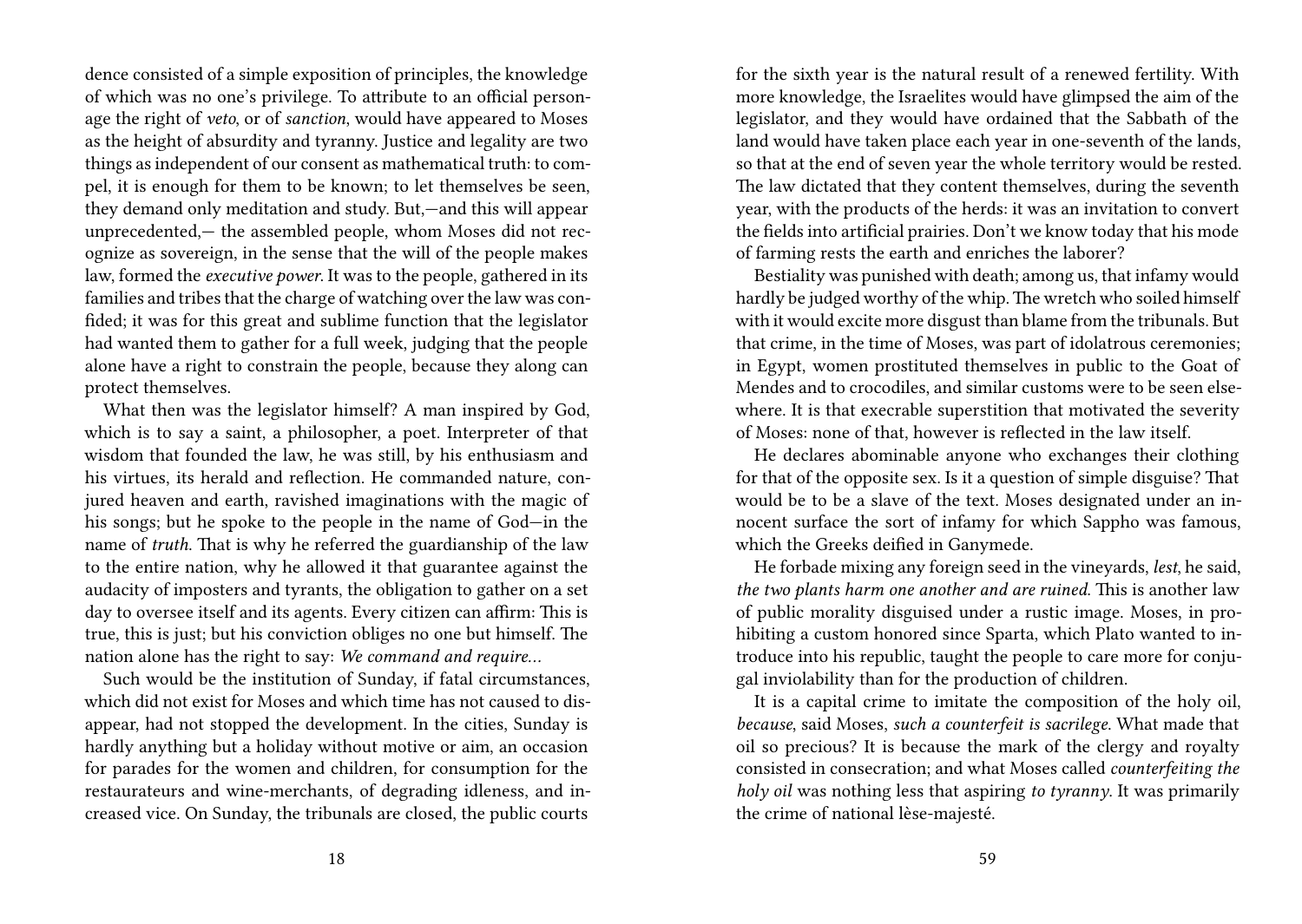capable of increase and variety, according to ages and characters;

4. That it was eminently conservative of the social order, which conserved it in its turn.

It remains for me to clarify some difficulties.

If it is true that the plan of Moses was such as I have tried to describe, how did he let nothing of that plan appear? Why do we not find a word of it in the motives that he alleged, and he cited everywhere only to the absolute will of God? Why, instead of these fine political teachings, did he always resort to promises and threats?

Moses spoke to his century so that he could be understood by it; he explained himself as he had to. The law of the Sabbath was not the only one in which the name of Jehovah took the place, outwardly, of every motive and every sanction: the other laws, whether political, civil or criminal, as well as the detailed ordinances, were in the same position. It is always the same formula— *I am the Lord* which is the supreme reason. Sometimes the benefit of deliverance is recalled, in order to add the sweeter bond of gratitude to the motive of fear. But everywhere the true spirit of the law is concealed: Moses seems to have wanted that knowledge to be reserved for the faithful, for it to become the prize of perseverance and meditation. Sometime he only half expressed it, and sometimes he wrapped his thought in a symbolic and figurative style, leaving to the attentive reader the task of penetrating the sense of his words. Never, however, did he deign to anticipate a *why* or a *how*, or to forestall a single objection.

Moses instituted a *Sabbath year*, that is he forbade the cultivation of the soil each seventh year, declaring that the Lord wanted it thus, and promising on his part a triple harvest for the sixth. Mr. Pastoret finds that it is not easy to justify that law. He even remarks that the triple harvest was always lacking. However, that law is nothing but an agricultural precept, and the abundance promised

recessed, the schools vacant, the workshops idle, the army at rest: and why? So that the judge, casting off his robe and his gravity, can freely attend to concerns of ambition and pleasure, the scientist can cease to think, the student stroll, the worker stuff themselves, the grisette dance, and the soldier drink or just be bored. The trader alone never stops. If all of that was honest and useful, the aim of the institution would still be missed, and for two reasons: one, that all these amusements are without relation to the general good; the other, that they foment selfishness even in the connecting of persons.

In the countryside, where the people yield more easily to religious sentiment, the celebration of Sunday still preserves some of its social influence. The appearance of a rustic population, gathered as a single family to listen to their pastor, prostrate in silence contemplation before the invisible majesty of God, is touching and sublime. The charm works on the heart of the peasant: on Sunday, he is more gracious, more loving, more affable; he is sensible of the honor of his village, and he is proud of it; he identifies with the interests of his commune. Sadly, that happy instinct never produces its full effect, for lack of sufficient culture; for if religion has not lost all its influence on the heart, it has long since ceased to speak to the reason. And I do not intend this as a reproach: religion is immobile by its nature; it only modifies its discipline at long intervals and after endless delays. Moreover, the brusque changes that have occurred in our mores and social relations have, so to speak, taken it unawares. It has still not had time to adapt itself to the new order of things, or to harmonize itself with it. The people understand nothing of the ceremonies; the dogmas have no relation to their understanding. The prayers are not translated; and if sometimes they are recited in their language, the object of these prayers no longer interests them. Placed between the spiritual and the temporal, accustomed by their education to separate them, how would they grasp the connection? They believe that on entering the church they pass from one world to another, and rarely do they abstain, on that occasion, from sac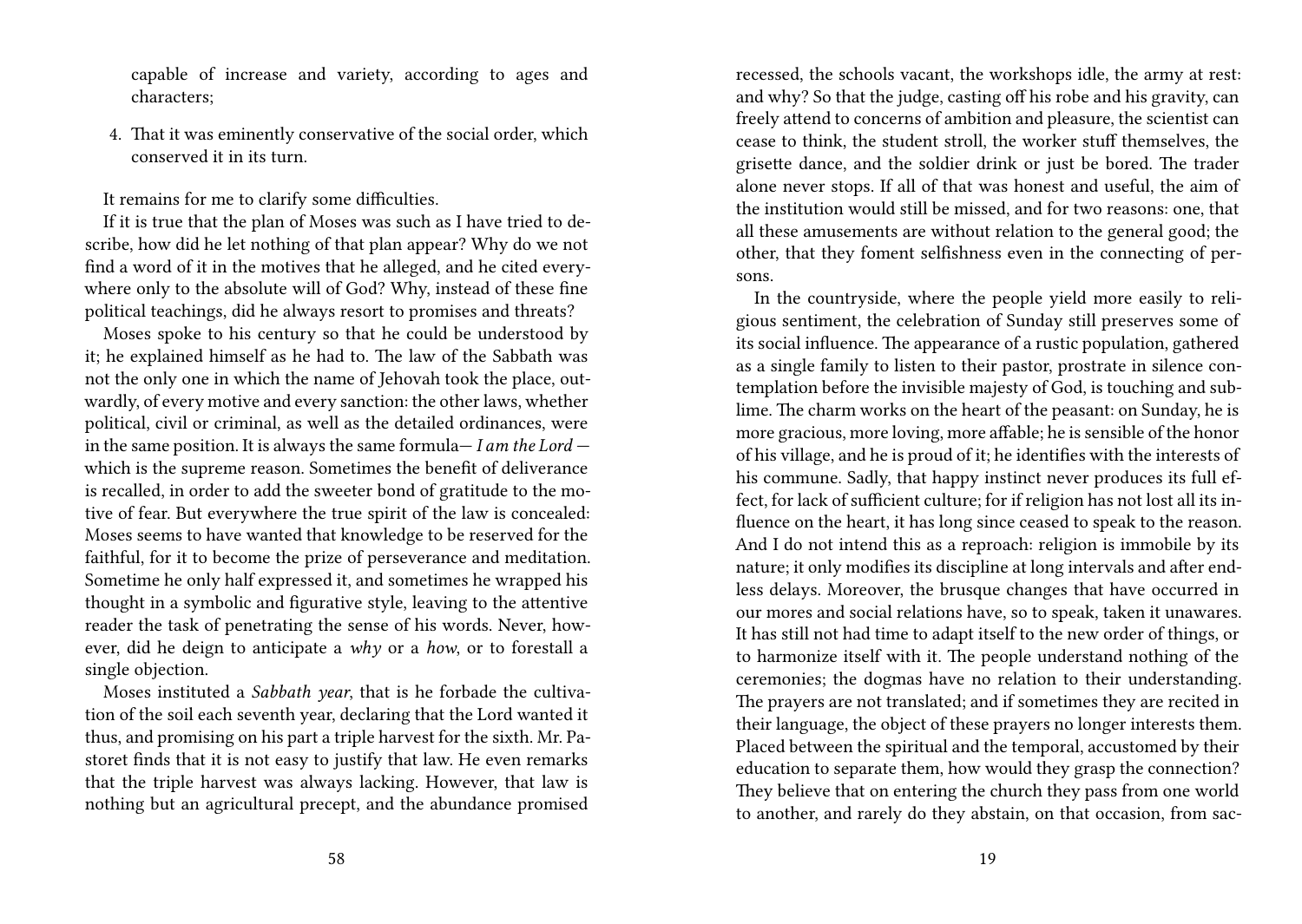rificing a present interest to some obscure and uncertain one. The priest teaches morals, but does he speak of the conditions of the social order, of the equality which should reign here below between the different classes of citizens, as it reigns among the orders of the blessed in the times that he heralds? Does he speak of the duties of the government, of the majesty of the sovereign nation, of the independence of reason, which alone can legitimate respect for the earthly powers and faith in God? Does he speak of progress, of the incessant transformation of religious dogmas and political institutions? No, the priest does not speak of these things. The mayor and the bishop forbid it; he could not do it without kindling revolt and incurring the blame for himself.

*Incedo per ignes:* I have touched on a revolutionary question, resolved in the eyes of all parties, but on which I dare to battle the common opinion, and defend the paradox which forms the basis of my discourse: *I mean the identity of religion and politics*.

The separation of powers, consummated in the era of Constantine and Theodosia, goes back to Jesus Christ himself, who did not make a dogma of it, but tolerated it: it is the result of certain metaphysical oppositions which should resolve themselves harmonically in a higher form, but which the routine of the legalists, as much as the fanaticism of the devout, has claimed to render eternal. Since the world has become Christian, paganism has always existed in the civil life: at the very center of Christianity, the state has not entered into the church, nor the church into the state. The monarch of Rome and the pope are two different things. Some attempts were made in the middle ages, sometimes by the sovereign pontiffs, and sometimes by the bishops, to reestablish the unity of government among the people, which is not the same thing as universal monarchy, to which the vulgar accuse Gregory VII of having dared to pretend. It is no longer priestly theocracy, for religion is no more the supremacy of the priest, than the law is the government of the judge; but it is necessary to believe that this idea of unity, or, to put it better, of synthesis, fair and true

We rightly mock the foolish mania of those people who exalt the ancients beyond measure, and who discover the vestiges of the most sublime knowledge where the judicious observer only perceives the mark of good sense. But when the facts are multiplied and clarified by each other, when several monuments render a common testimony, the probability increases as the doubt diminishes. We have seen at the beginning of this memoir the septenary number figure in the categories of duty; the same number is present in the cosmogony of Moses and in a multitude of other circumstances, for example, in the symptomatology of the leper; finally, we have cited the reflections of Cabanis on the relations of numbers: were all these laws recorded by the ancients, or just dreamed up at random? The response would presume the very science of which I have spoken and spoken too long, since I don't even know the name it bears.

### **V**

If I have accomplished the task that I imposed on myself in beginning these researches, it remains certain and proven:

- 1. That the institution of the Sabbath was conceived on the principles of a higher politics, the greatest secret of which consisted in making the means arise from the end;
- 2. That this institution, analyzed in the circumstances of its origin and its reform, supposes liberty, equality, supremacy of religion and the laws, executive power in the people, absolute dependence of the functionaries, means of subsistence the same for all;
- 3. That its effects, mediate and immediate, is summed up in the following: highly developed sociability, perfect morality, health of the body and mind, constant happiness, always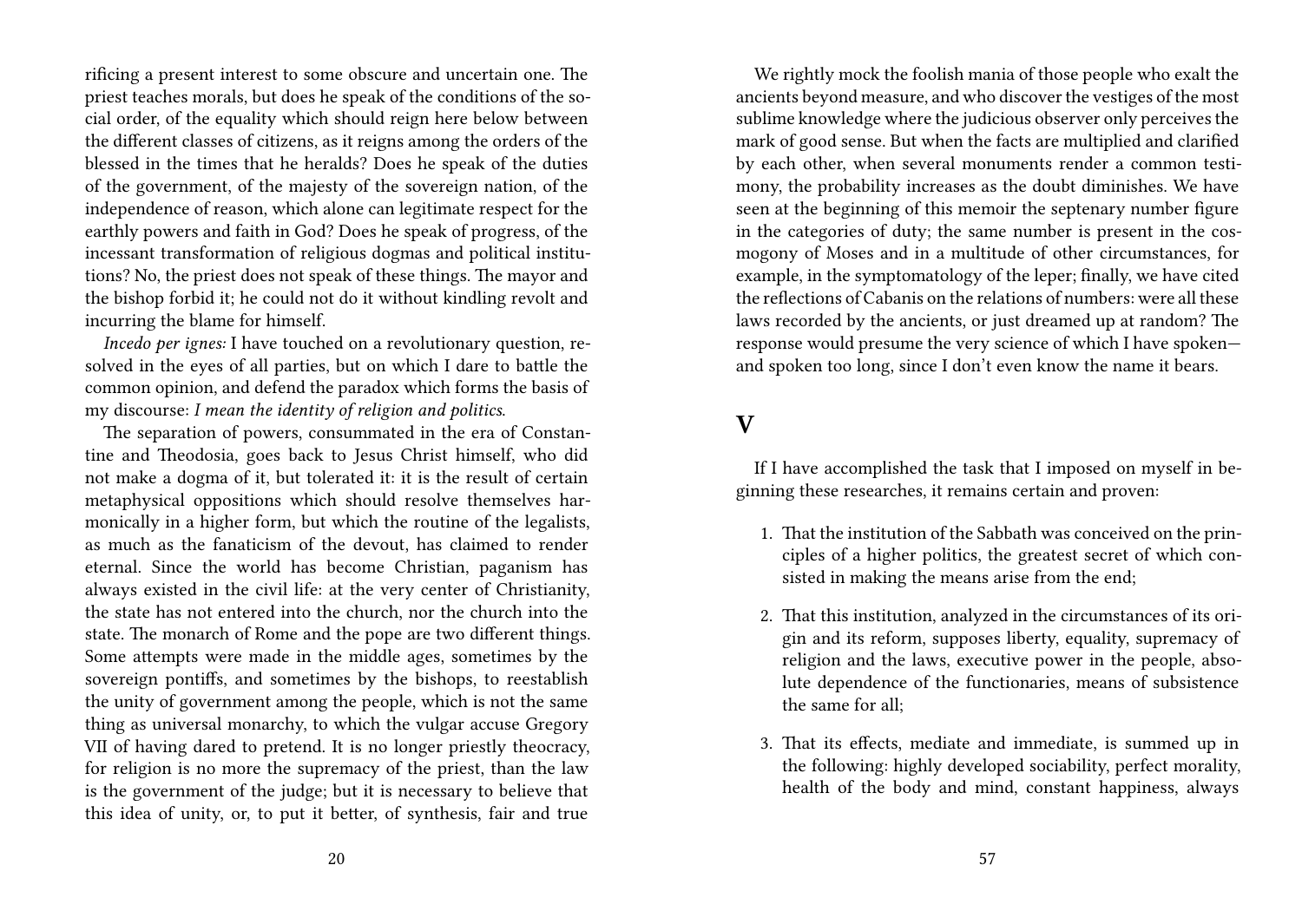knowledge and of the foundations of certitude. But I have not been initiated in the sanctuaries of Heliopolis and Jerusalem, and I have not inherited the mantle of Elijah. Moreover, such a reconstruction, not being made of special fragments, but only inferred from the general spirit of the beliefs and institutions, would always preserve an arbitrary character, and however plausible one makes the ensemble and the details, they will attest less to the exactitude of the doctrine than the spirit of the critique.

Moses, having thus to rule in a nation the works and day, the feasts and holidays, the labors of the body and the exercises of the soul, the interests of hygiene and morals, political economy and the subsistence of persons, had recourse to a science of sciences, to a *transcendent harmonic*, if he will permit me to give it a name, that embraces everything: space, duration, movement, minds and bodies, the sacred and the profane. The certainty of that science is demonstrated by the very fact with which we concern ourselves. Reduce the week by a single day, labor is insufficient in comparison with rest; add the same quantity, and it becomes excessive. Establish a half-day of rest every three days, and the fragmentation multiplies the loss of time, and by splitting the natural unity of the day, you break the numerical balance of things. Grant, on the contrary, forty-eight hours of rest after twelve consecutive days of effort, you kill the man with inertia after having exhausted him with fatigue. I omit, for the sake of brevity, the mass of similar considerations that might suggest the inversion of relations in the family and city, and which would bring to light other disadvantages. How then did Moses calculate so well? He did not invent the week, but it was, he believed, the first and only thing that would serve for such a great purpose. Would he have adopted that proportion, if he had not calculated in advance its whole impact? And if it was not the effect of a theory he held, how are we to explain such a prodigious intuition! Moreover, as for supposing that chance alone had thus favored it, I would rather belief in a special revelation that had been made to him about it, or the fable of a sow writing the Iliad with its snout.

in itself, was premature, since it has ended by collapsing under a unanimous disapproval. The declaration of 1682, composed by Bossuet, sanctioned the distinction of powers, and nearly made it an article of faith. I will return to this question.

### **II**

What I have said of the civil effects of the Sabbath sufficiently explains the importance that the legislator attached to it, when he made the stability of the State depend on it. But that institution itself had need of safeguards: it demanded to be defended against the negligence of some, against the ill will of others, and against the ignorance and barbarity of all. Now, it is from the guarantees with which Moses surrounded it that we have seen born the influence of the Sabbath on family relations. For such is the admirable economy of the Mosaic system, and the close connection of all its parts, that in studying it one seems to follow an exposition of physics rather than a combination of the human mind. It is of the legislation of Moses that we can truly say, that in it *all converges*, *all conspires*, *all consents*. Pull just one of its stitches, and the whole thing unravels.

Moses would not have believed in the solidity of his edifice, if it had not concerned all classes of people. Beyond the accomplishment of certain religious duties, such as attendance at the ceremonies, participation in the sacrifices, etc., he demanded that on the day of the Sabbath every sort of servile labor be suspended, and he accepted no pretext or excuse. *You shall not*, says Deuteronomy, *do any work, neither you, nor your son or daughter, nor your manservant or maidservant, nor your animals, nor the stranger within your gates*. That means: You will not labor, either by yourself or through another. The law allows no exceptions; it is the prerogative of all. The father of the family, representing in his person all those subordinated to him by birth, by natural domain, or by a consensual dependency, alone enjoyed certain civil privileges, such as those of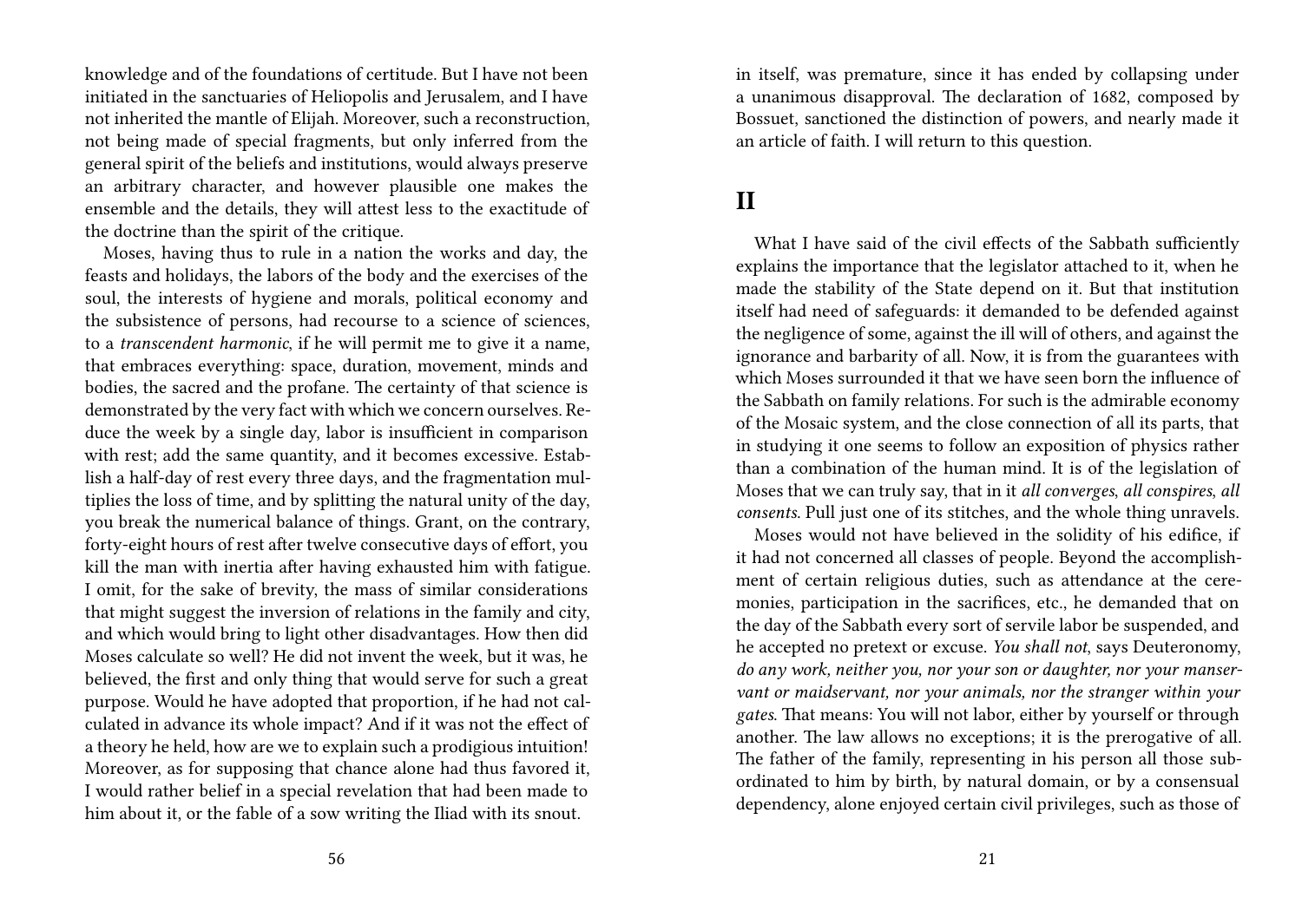sitting in council, to render justice, carry arms, etc. But there are some basic necessities that he cannot claim for himself alone, and rest after labor is among that number. Also Deuteronomy, or the second exposition of the law, adds: *So that your manservant and maidservant may rest, as you do. Remember that you have also been a slave.*

The laws of Moses, if we pay attention to them, are all, with regard to form, expressed in personal style, by the second person singular of the future tense. Now, as the expression always remains the same, whether it is a question of duties common to all individuals, or whether the law refers only to the heads of families, who alone were counted for some things, and as we might be able to quibble about the generality of the text, Moses added to the fourth commandment of the Decalogue, following the standard formula— *Thou shalt not work* — the commentary that we have just read, in order to remove all means of bickering from inhumanity and avarice.

Four-fifths of the population were thus interested in the rigorous observation of the Sabbath. The servants, recognizing for a day their dignity as men, put themselves back on the level of their masters; the women displayed the luxury of their households, the elderly the gravity of their lessons, their children, in their noisy joy, learned early some polite social habits. One saw the young girls sing and form dancing choruses, where they unfolded all the grace of their movements and the taste of their ensembles. Attractions formed and led to happy marriages. With such festivities once known, what father, what husband, what master would have thought to deprive their own of them? What domestic authority would have triumphed over an institution so sweet, transformed by the legislator into a religious precept? No, if paternal despotism had had the courage, it would not have succeeded.

What could I add to this quick description, that I have not already said? Sunday is the day of triumph for mothers and daughters. Bright with health and youth, beautiful from the expression of her conscience, accepted in the parish mass among all her comhave observed all of nature; to aspire to direct it, you must know all the orders of phenomena and the secret of their balance. Of all the studies, the study of man is the largest; of all the arts, that of governing him is the most difficult.

"When you raise a building, you use the plumb and lever to assure that the centers of gravity of all the stones meet in a single perpendicular plane; for you know by statistics that by neglecting that precaution you compromise the solidity of the structure. Likewise, you have observed that, to farm successfully, it is necessary to observe the times of grafting, germination, flowering and maturity, the advantages of the season and the soil, and all the rules of vegetable life. You can accelerate and multiply the development of that life, but you can only do it by virtue of its own laws: to act on it, you need a pressure point, and it is in that pressure that you will find it. Thus, the eagle that plane in the sky triumphs over gravity by the use of gravity itself.

"What! Man is order and beauty, and you will abandon his education to chance! His will is free, and, instead of directing him, you will impose chains on him! His conscience raises him towards his maker, and you will render that conscience impious! Under the pretext of emancipating reason, you will proclaim your republic without God! To build up the flesh and blood, you will recommend passion and deny duty! Legislator of swine, your barn will not stand: the conscience, the will and the intelligence will react against a blind tyranny, and since you have not been able to rule them, and you have been afraid to destroy them, you will see them burst out in a frightful confusion, until finally, exhausted by their excesses and obeying their nature, they return to their legitimate ordination and harmonize themselves in an eternal society."

I would like now to be able to say how, with that powerful method of induction, the ancient philosophy escaped the reef, so common today in a certain kind of shipwreck, of speculative and practical pantheism; how it resolved the subsequent problems of the destiny of man, of the origin of evil, of the principle of our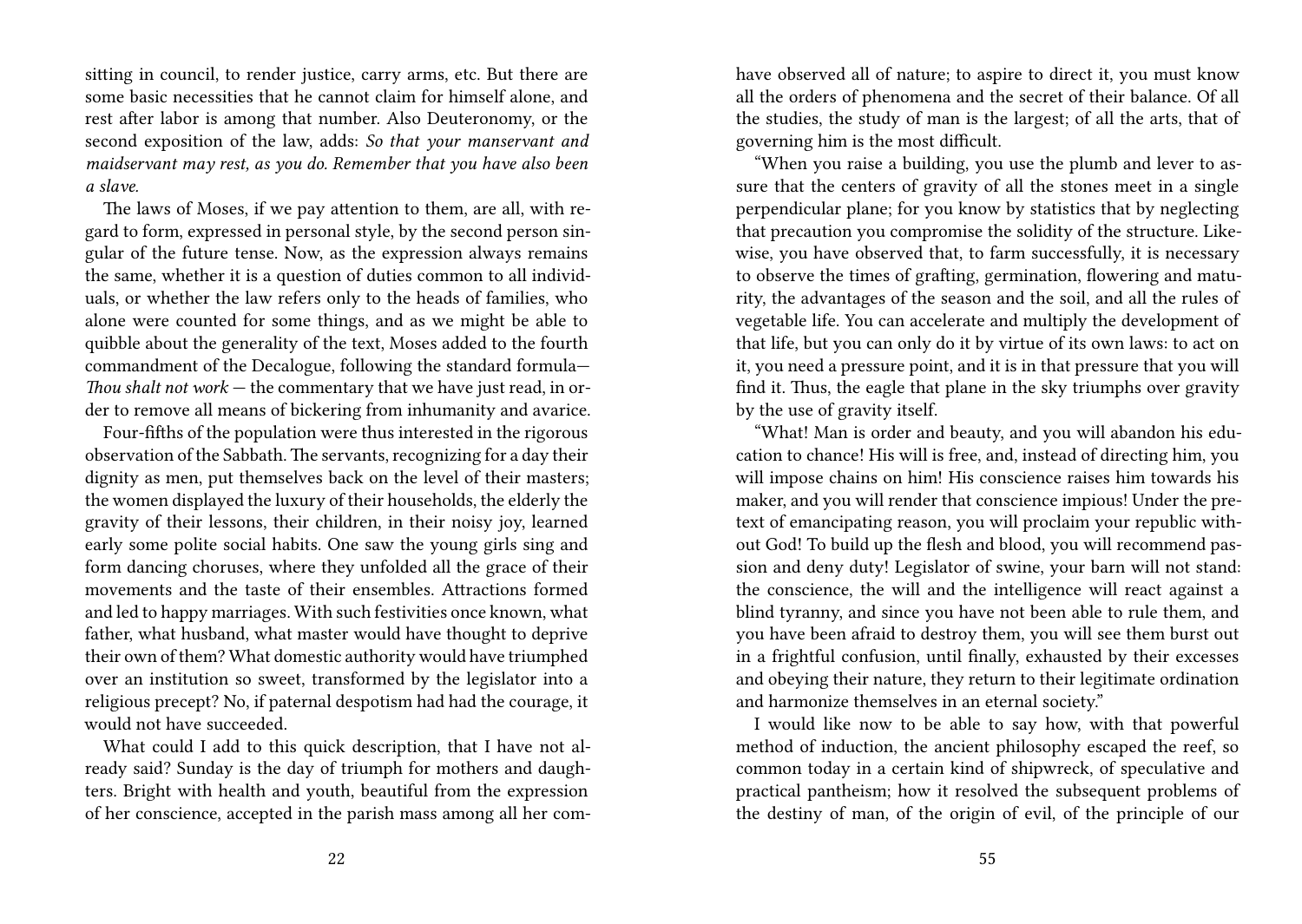allowed, of the rights he must respect, and of the punishments that await if he disobeys. Well! You will succeed in knowing this invisible legislator, whose dictates arrest the appetites of the nature, this reason to act independent of speculative reason, no better by reducing it physiology, than you have by attempting to reduce it to sensibility, to reduce sensibility to attraction, or weight to expanse. We require *morals*: who will give them to us?

"The sciences we have just enumerated form so many systems, which are distinct but do not contradict one another. The facts proper to each being varied, but not opposed, can only give rise to different laws: the expression of one of these laws is not the negation of the other. On the contrary, the object of the second and the third of these sciences being the object of the first, plus a new element, *force*; the object of the fourth being the object of the first three, plus another element, *life*; the object of the fifth being the same as that of the previous ones, plus a third element, *reason*; the object of the sixth, finally, being the object of five others, plus a last element, *justice*, it follows that they form an ascending gradation, along the whole extent of which the mathematical formulas must find their application. There is thus a science of sciences, a philosophy of the universe, of which *number*, which is to say *rhythm*, *series*, is the object.

"Thus, all the sciences demonstrate one another, and serve reciprocally as cross-check and *criterion*. If, for example, the succession of days of rest, instead of corresponding to the arithmetic progression 1, 8, 15, 22, 29, 36, etc., had the relation: 1, 6, 14, 25, 29, 39, 47, you could conclude, with no other demonstration, and by that fact alone, that the numbers 1, 6, 14, 25, 29, 39, 47, did not form a regular period, that such a distribution of holidays is contrary to hygiene, morals, and liberty.

"A living, intelligent and moral creature, a creature of both mind and matter, man is subject to the laws of life, thought and science; shape, force and number are the bases of his intelligence as was as his being. To understand something of this microcosm, you must

panions, what village woman, once in her life, would not believe herself the kindest, most diligent or most wise? What wife, on a Sunday, does not give her household a certain air of celebration or even of luxury, and does not willingly receive, in a more affectionate mood, her husband's friends?… The joy of Sunday spreads over all: sorrows, more solemn, are less poignant; regrets, less bitter. The sick heart finds an sweetness unknown to its stinging troubles. Sentiments are uplifted and purified: husbands find a lively and respectful tenderness, maternal love its enchantments; the piety of sons gives in more docilely under the tender care of the mothers. The domestic, that furniture in human form, born enemy of the one who pays him, feels himself more devoted and faithful; the master more benevolent and less hard. The farmer and the worker, stirred by a vague sense of equality, are more content with their condition. In all conditions man regains his dignity, and in the boundlessness of his affections, he recognizes that his nobility is too great for the distinction of ranks to be able to degrade and damage it. In all these regards the spirit of Christianity gets the upper hand over the Jewish spirit, always marked with a coarse sensualism. The religion of Moses is scarcely contemplative. Much given to demonstration, it speaks to the senses rather than the soul, as its law was addressed more to the mind than to the heart. Christianity is more unctuous, more penetrating, more expansive: incomparable especially when you want to astonish crime, terrify the conscience, break the heart, temper pride, and console the unfortunate. Why has the effective virtue of its dogmas not yet triumphed, in the political order, over human obstinacy?

The most dangerous adversary that Moses could meet, in instituting a weekly holiday, was greed. How was he to tear the rich farmers from multiple and pressing labors, manufacturers from the demands of the practices, traders from their indispensable operations? What could the Levite, charged with announcing with this horn that the rest of the Lord had begun, respond to these sophisms of interest: "Will you add a day to the week, or will you take re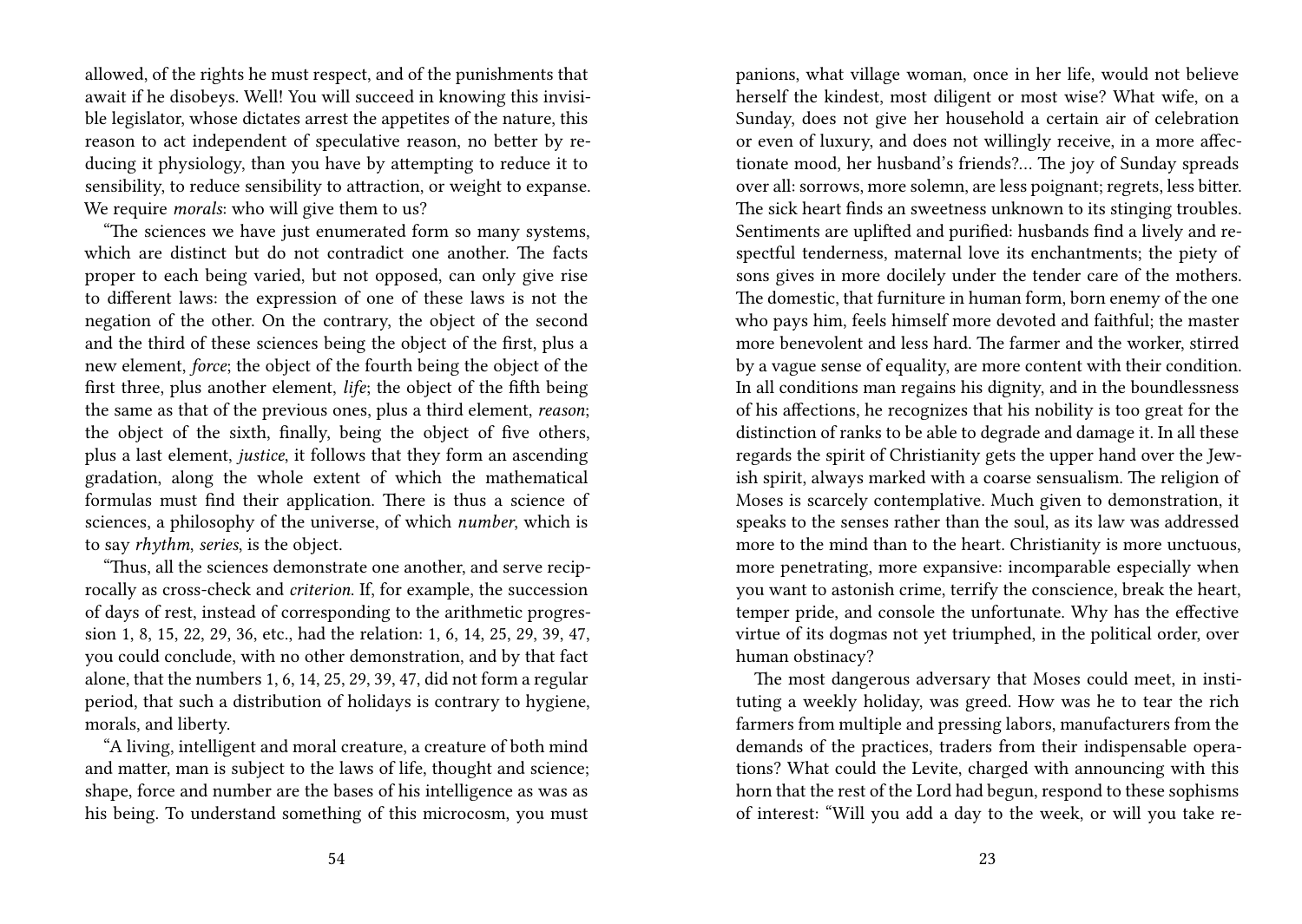sponsibility for loading the harvest and working the fields?… What compensation do you offer us if we withdraw this order, if we miss this investment?… Make your sacrifices anyway, and pray for us in the synagogue: we do not have the leisure to go there, our occupations do not permit it." What are we to say, once more, to people constantly alleging necessity, imminence, and unrecoverable occasions?

This is the stumbling block for all the adversaries of Sunday, ancient and modern. In order to give all possible strength to their reasons, I am going to quote the observations and calculations of a political man of the last century, of a man of the church, the abbot of Saint-Pierre, who, enjoying a fine abbey and having nothing to do, was perhaps not absolutely wrong to find the obligation to rest on Sunday unreasonable.

"It would be a great charity and a good work, more agreeable to God than a pure ceremony, to give to poor families the means to meet their needs and those of their children, by *seven* or *eight* hours of labor, and the means to instruct themselves and their children in the church, for *three* or *four* hours in the morning…

"To understand what a solace the continuation of their labor would be to the poor, we need only consider that of the five million families which are in France, there are at least a million who have almost no income except from their labor, who are poor; and I call poor those who do not have 30 Tours pounds of income, that is to say the value of 600 metric pounds of bread.

"These poor families could gain at least 5 sous each half-day of festival, one after another, during the 80 or so festivals and Sundays in the year. Each of these families would thus gain at least 20 francs per year more, which would make, for a million families, more than 20 millions of pounds. Now, wouldn't an annual charity of 20 millions be quite a hand-out, spread proportionally among the poorest?

are armed for reproduction; individuals die, but species are indestructible. Before these marvels, what is the science of the chemist or the physician? What is it that gross matter can teach you about living matter? Gravitation, the attraction of cohesion, the elective affinities, soon find the end of their action. The elementary combinations, once carried out, remain fixed. The spring released, the machine stops and everything returns to rest. There is no resurgence, no internal development, no perpetuity, and no center of operations. You will never explain life by weights and resistances, by molecular attractions or atomic combinations. We need, for this new order of phenomena, a new mathematics, a new physics, and a new chemistry. You may, if you like, call that science *physiology*. 7

"But, Fate! What can physiology do for the theory of intelligence? Are ideas acquired as the organs grow? Are judgments formed by a digestion of the brain! Is it the nervous system or the vascular system that produces metaphysicians and geometers? You speak of organic predispositions, natural appetites, temperaments, etc.; that is to say that an organism is necessary as a *substratum*, or place of exercise, for thought, but not that it engenders the thought, just as matter is necessary to the production of force, and is not force; to the development of life, but is not life. No one knows the genesis of the soul. No one has sounded the abyss of his faculties.

"What use will man make of that light which illuminates his instinct? Isn't it to be feared that he will put it in the service of his selfishness, at the expense of all those around him?… A brake is imposed on his fierce greed; an inner voice warns him of what is

<sup>&</sup>quot;If, when the first canons on the cessation of labor had been made, the bishops had seen some of the cabarets and games established,

<sup>&</sup>lt;sup>7</sup> "[A]ll the efforts of philosophers have not yet been able to discover matter in the act of organization, either of itself or by any extrinsic cause. In fact, life exercising upon the elements which at every instant form part of the living body, and upon those which it attracts to it, an action contrary to that which would be produced without it by the usual chemical affinities, it is inconsistent to suppose that it can itself be produced by these affinities."

G. Cuvier.

*Introduction to the Animal Kingdom*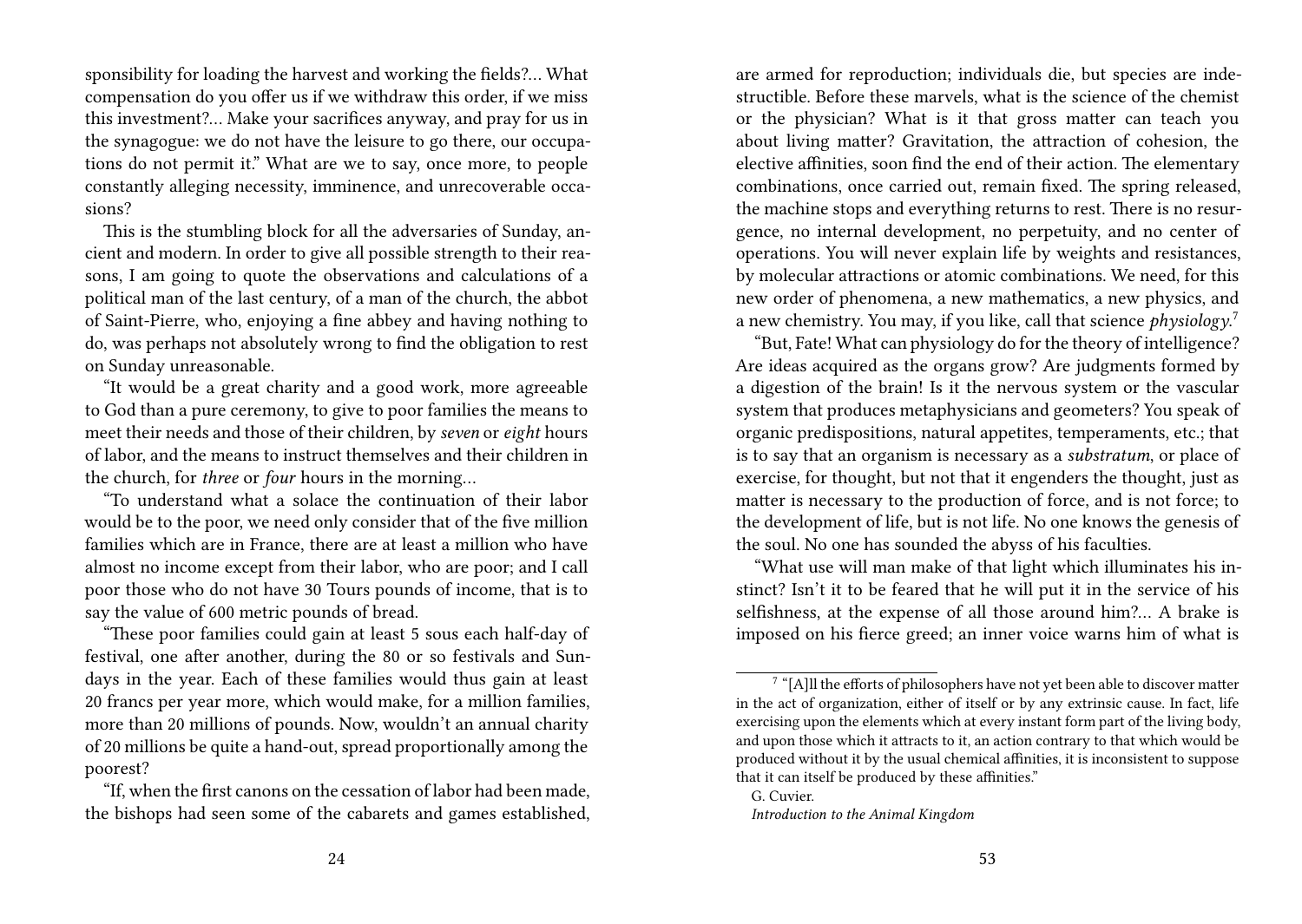all possible space: the subject is without proportion to the attribute. Bodies finally according to the relations of their masses, and by their resilience or expandability, halt, transmit or reproduce movement; they do not create it. There is an external force, distinct from the bodies, that moves and directs them. The science of quantities can calculate the apparent proportions formulate the laws of that force, but it is unable to explain the principle. The knowledge of the effects of bodies, considered as acting on one another by their mechanical power, namely, their movement and their weights, gives rise to a new science, *physics*.

"You think you know something already: enter into the laboratory of nature, and all that you know will vanish like a dream, and leave you only the feeling of your ignorance. What produces between this inert masses this mutual penetration, these sudden metamorphoses, these aversions and preferences, these loves and hates? This is the second incorporation of force. An uncontrollable and certain power presides over all the combinations, and, varying its laws according to the variety and quantity, awaits before acting only contact or repose. See these products so different from their elements; admire the complex geometry of this precipitation. The snow, like a crystallization of transparent flowers, floods with its symmetrical flakes the heights of Mount Lebanon and the Caucasus, father of rivers: what paintbrush has ever drawn figures more regular, and more elegantly varied? But here, the more the intelligence sparkles, the more illusive the cause becomes: science is nothing but a series of names and phenomena. Each fact recorded by the observer blurs his classifications; each discovery is a refutation of his systems; and the deeper you penetrate into this labyrinth, the more its detours increase and entwine. There is still no *chemistry*.

"Who has examined the sources of life? Who has discovered the principle of the sensibilities? Who has seen the lighting of the torch of instinct? Tell me by what virtue plants and animals assimilate their nourishment; from whence comes the autonomy that preserves and guides them?… 0h, mystery! All living beings

if they had foreseen all the disorders that idleness can cause, they would have limited themselves to the hearing of the mass and the instructions of the matins." (Tome VII, page 73).

All these speculations are very nice, and the principle of this charity is very commendable; it only lacks a little good sense. For, as Bergier remarked, it is absurd to recognize, on one hand, that Sunday is instituted to give rest to the people, and to pretend on the other that this rest is itself harmful to them. In wanting to provide for the subsistence of the poor, we must have regard for the measure of their strength as well as their moral and intellectual needs. Our philanthropist is a cassock wanted to make the poor work *seven* to *eight* hours each Sunday, plus *three* a *four* hours of mass and sermon, which makes in all eleven to twelve hours of exercise on the day when others rest. And that *five sous* piece earned on Sunday, that fruit of an excessive labor, that wage of a people at bay, he charitably calls *alms*! Moses meant things in a rather different manner; his legislation had provided for all, and if the modern nations have not followed its windings, that was not the fault of the councils, which we would defend against the reproach of lack of foresight leveled against them by the abbot of Saint-Pierre.<sup>2</sup>

The Israelites, Fleury remarked, could not change place, nor enrich or ruin themselves excessively. The reason is easy to discover: among them the fortunes in real estate were equal, at least as much

<sup>&</sup>lt;sup>2</sup> Here is the portrait that J.-J. Rousseau has drawn of the Abbot of Saint-Pierre: "A famous author of this century, whose books are full of grand projects and small views, had, like all the priests of his communion, desired to have no wife of his own; but, finding himself more scrupulous that the others with regard to adultery, it is said that he opted to have pretty servants, with which he repaired as best he could the affront to his species made by that bold commitment. He regards it as a duty of a citizen to give others to the homeland, and with the tribute he paid of this sort, he peopled the class of artisans…" If the Abbot of Saint-Pierre had the population so much at heart, why didn't he go, like another Vincent de Paul, to the Hospital for Foundlings? For, according to the same Rousseau, in order to have men, it is less a question of procreating than of providing for those children who exist.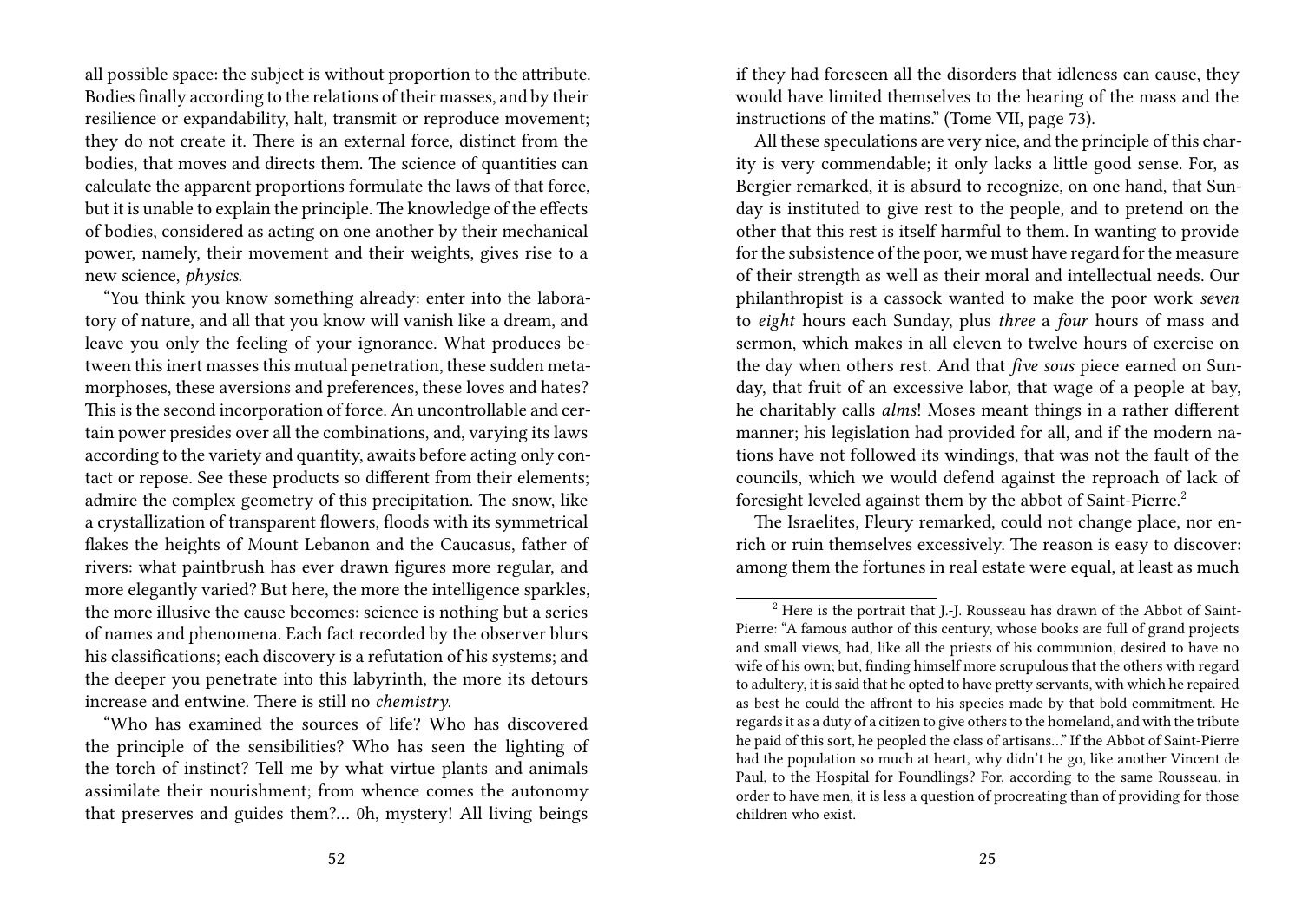as the division flowing from successions and unforeseen accidents could allow. A law, called *levirate*, had even been made to prevent the goods of one family from passing to another; and it was subject to various applications, as we see from the example of Ruth and of the daughters of Salphaad. From the beginning, the lands had been subject to an equal partition: a sort of general cadastre had been executed by Joshua, in order that in certain cantons the natural sterility of the soil was compensated by a greater extent of territory or by other equivalents. According to the law, no immovable good could be alienated in perpetuity; the legislator exempted from that measure only houses in towns surround by walls. And the motive for that restriction is blindingly obvious; while promoting the growth of the people, he wanted them to spread uniformly over the territory, instead of crowding and corrupting themselves in large cities. He found there as well a guarantee of independence and security for the nation: we know that the lure of the wealth of Jerusalem was the perpetual cause of the invasions of the kings of Egypt and Babylon, and, in the end, of the ruin of the whole people.

Every child of Abraham was thus obliged to preserve his patrimony. Each should be able, in the general prosperity, to eat beneath his own vine and fig tree. There were no large farms, no great domains. The unfortunate or insolvent Israelite could stake his inheritance, the legacy of his father, as he could hire out his person and his strength, but in the year of the Jubilee all the properties were freed of debt and returned to their masters, all the servitors were freed. It followed from this that property sales, being subject to repurchase, were negotiated with an eye to the greater or lesser proximity of the year of Jubilee; that debts were difficult for the same reason, which made lenders cautious; that the passion to acquire was arrested at its source, and that labor, activity, diligence, were inevitably maintained among the citizens. It also resulted from it, relative to the Sabbath, that the exploitable materials, or the patrimonial soil, not being able to be extended, could not be increased for anyone; consequently, that no one could add a surcharge to his own fatigues,

sensibility, to a crude mechanics,. They knew, these first observers of nature, that the notion of God and of a future existence had been revealed in the beginning to the conscience of man by a mysterious utterance, and that it is still by an immediate transmission from person to person that this notion is preserved in society. But they also thought that, reason having been given to us to contemplate the ineffable ways of the Divinity, no less than to admire his works, that reason extends his domain over that which is above him and that which is below; that he is within his rights to reduce the study of God and the world to one unique point of view, to subject that double study to a single mode of development, and to imitate the cosmogonic succession of beings in the synthesis that they exhibit. The universe, in their eyes, was an immense pyramid of which the visible substance formed the base, the phenomena that this substance proved made up its various tiers, and at the summit of which appeared the Spirit.

"Matter, said the Hierophant, is extended and impenetrable. These two properties, which signify for us only indestructibility, are essential to matter; without them we could not conceive of it. Considered with regard to solidity and surface, it gives rise to the *science of number and measures*, an infinite science, capable of absorbing the life of the man. The dimensions of matter will be sufficient for the exercise of the created intelligence.

"It is a fact that mass will rush towards a center; bodies seek one another, and matter is drawn towards matter: why is this? But while this tendency is general and constant, it does not appear essential to bodies; for we can conceive of them perfectly without gravitation, something that we cannot say of extension or impenetrability. What is more, there is, in this propensity of bodies to join, a circumstance quite contrary to their nature: they are limited and circumscribed, while their sphere of attraction is infinite. The intensity of that attraction is increased or diminished in certain proportions; it is never extinguished. If there had existed only two molecules of matter, they would have been drawn towards one another across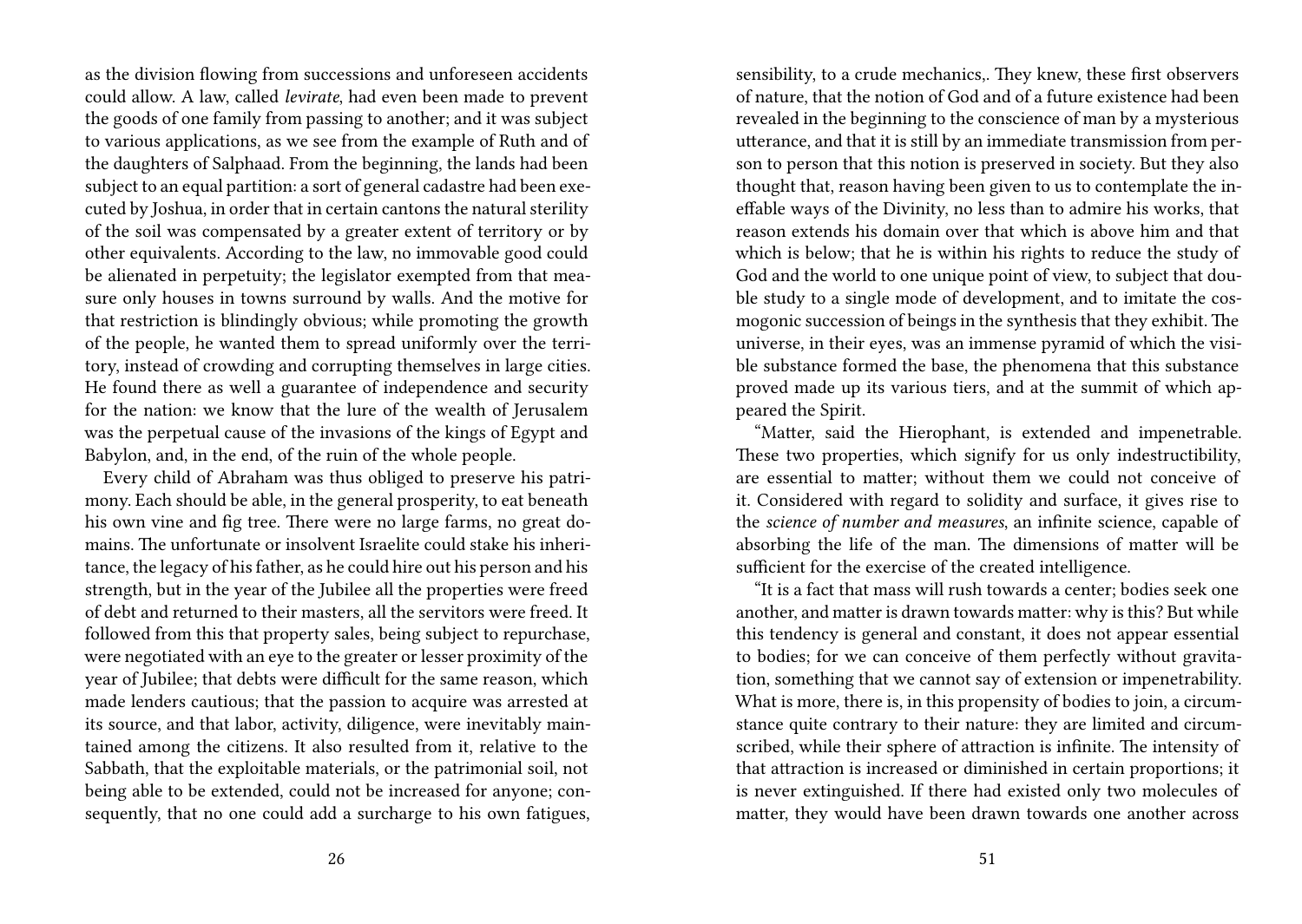and the moral, those of religion and politics, the multitude of relations between all the parts of intelligent, living and animated nature, the analogies between the various branches of human knowledge, that the numerical operations served to calculate and formulate, all of that was excluded from their music, and philosophy itself has retained hardly any of it. Some have sought, in our own times, to recall attention to these objects of antique curiosity; but up to the time in which I write, they have only succeeded in giving caricatures or puerile allegories. It is not with the imagination, but with observation and fact, that we will create such a science. It will not be guessed. We must infer it from phenomena. Moreover, what renders it so difficult for us is the unequal development of the sciences: in order for a synthesis to be able to occur, there must be one single intelligence which embraces all the parts, which presumes either all the infinite sciences, or their parallel progress.

But were the sciences more advanced in Egypt, four thousand years ago, than they are in France in the nineteenth century? I will not speak about matters whose nature is foreign to me: perhaps the Egyptians had discovered methods and sciences of which we are unaware, as they were necessarily unaware of ours. In any event, according to Chainpollion, the arts and sciences appear to have been in decadence in Egypt from the reign of Senusret, 2,000 years before Christ. And I will add that, to judge by all of the propositions that one could extract from the most ancient Hebrew books, modern philosophy still lags behind its inspiration.

It was by a sort of methodical materialism analogous to the doubt of Descartes, that the ancient sages theoretically raised themselves to the knowledge of God and the soul, and let them deduce the persistence of the self beyond the tomb, and the eternally active and conservative personality of the Great Being. Very different in this regard are the modern spiritualists, who, always alarmed by the progress of a pretentious physiology, want to isolate it from psychology, and, to insure the subjective reality of thought, reduce all the phenomena of organic life, and even the determinations of the

and hence, that it was easy to rule in advance the distribution of the labors of the week and even of the whole year, setting aside the Sabbaths and other feasts. And in cases of necessity, such as the approach of an enemy tribe, a fire or a storm, we must believe, in honor of the human spirit and of the Jewish nation, that the high priest who successor of Aaron was no more embarrassed to grant exemptions than the least curate in our villages.<sup>3</sup>

As for the merchants, artisans and foremen, the effect of the suspension was such for individuals of all conditions, that a delay caused by the Sabbath was not a delay, because that day no longer counted. No debt, no delivery of merchandise, no repayment of labor was due on that day. It is thus that, according to our laws and commercial practices, every commercial paper whose maturity took place on Saturday evening was only protestable on Monday.

Equality of conditions and fortunes was so much in the thought of Moses, that the majority of his civil laws and reforms were made with that aim. The right of the eldest had existed under the patriarchs: Moses abolished it, and only granted a bonus to the eldest. Among the Hebrews, it was the husband who made up the dowry, and not the parents of the wife, because the goods could never leave the family. Mr. Pastoret calls that *buying a wife*; today, it is the fathers who *buy the husbands* for their daughters. Which of the two is preferable? If a daughter found herself sole inheritor, without male children, she could only marry within her tribe, and, as much as possible, in her bloodline; and in that case, the goods that she brought were not dowry, but paraphernalia. The language itself enshrined that principle of all good society, the equality of fortunes: the words *charity*, *humanity*, and *alms* are unknown in Hebrew; all of that was designated by the name of JUSTICE.

<sup>3</sup> During the war of the Maccabees, a troop of Jews having been attacked on the Sabbath day, they thought it better to let themselves be massacred than to defend themselves, for fear of breaking the law. Mathathias then made an ordinance that allowed the people to defend themselves on the Sabbath if they were attacked.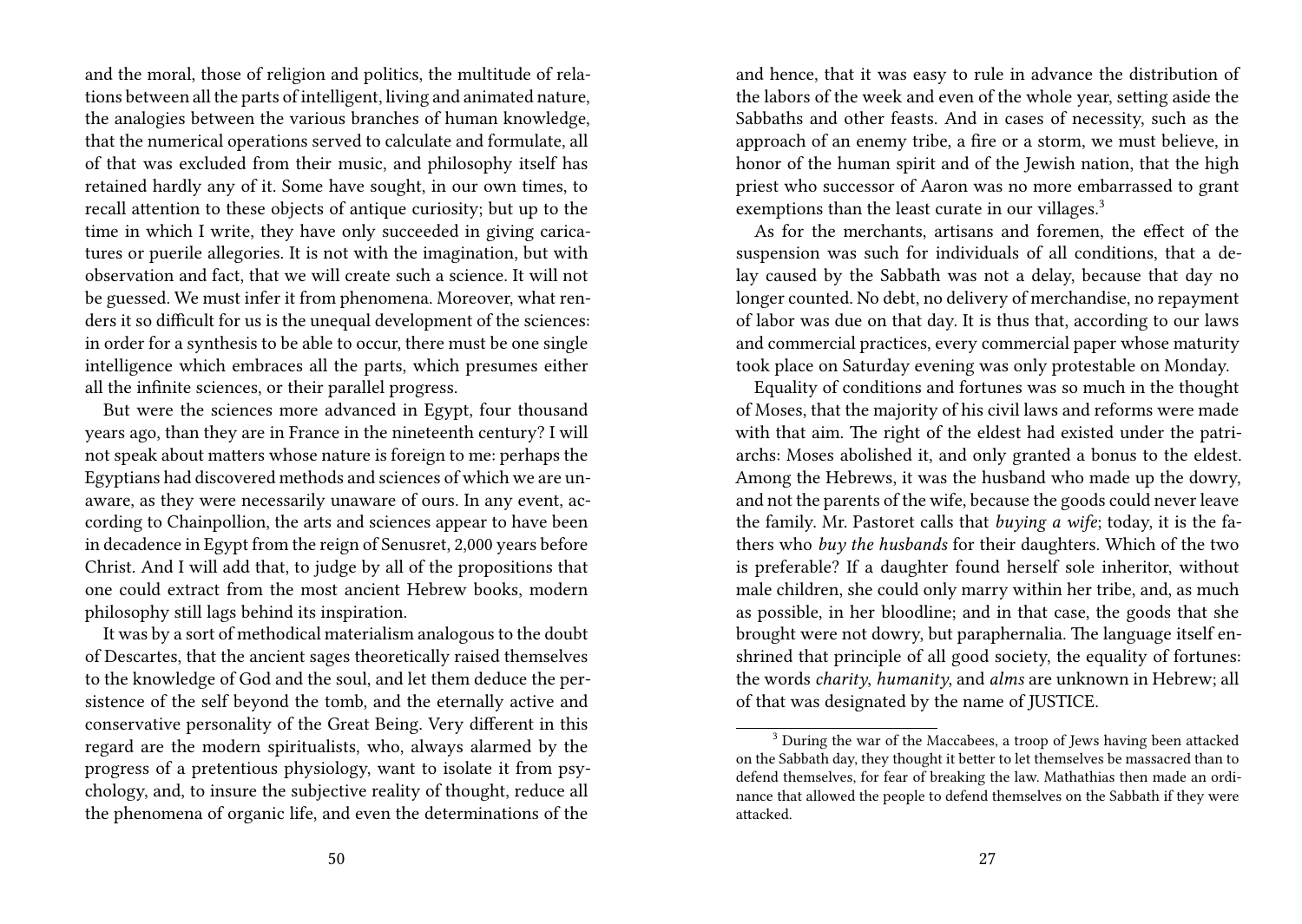But here an objection presents itself. Could Moses legitimately, and without injuring the right of free development of individual fortune, limit the right of property? In other words, is the equality conditions a natural institution? Is it equitable? Is it possible? On each of these points, I dare to answer in the affirmative.

Let me reassure you; I have no desire to warm over the theories from the famous discourse on *the inequality of conditions*; God forbid that I should here reclaim as an underpinning the ill-conceived thesis of the philosopher of Geneva! Rousseau has always appeared to me to have not understood the cause that he wanted to defend, and to have embarrassed himself in some of his baseless à priori arguments, when it was necessary to reason according to the relations of things. His principles of civil organization were like those of his politics, they were flawed at base: by founding right on human conventions, by making the law the expression of wills,—in short, by submitting justice and morals to the decision of the greatest number and the opinion of the majority,—he turned in a vicious circle: he sunk more and more into the abyss from which he thought to depart, and absolved the society that he accused. Not being able, at this moment, without leaving the scope of my discourse, to give myself to a deep discussion of this matter, I will content myself with submitting to the judgment of the reader the following propositions, urged solely by fraternity and solidarity, and whose necessary conclusion will be the same as Moses derived. Moreover, if I do not disavow the agrarian law, neither do I cast myself as its defender; I only want to prove to all the monopolizers of labor, exploiters of the proletariat, autocrats or feudal lords of industry, hoarders and triple-armored proprietors, that the right to work and live, given to a crowd of men who do not enjoy it, whatever one says, will be on the part of the beneficiaries not a bonus, but a restitution.

1. The man who comes into the world is not a usurper and intruder; a member of the great human family, he is seated at the common table: society is not a master to accept or reject

exposition of which constituted what we call the *doctrine of crises*. From that doctrine followed not only several indications useful in the treatment of illness, but also some important considerations on hygiene and the physical education of children. It would perhaps not be impossible to still draw from it some views on the manner of regulating the labors of the mind, of seizing the moments when the disposition gives it the most strength and lucidity, to conserve all its freshness, by wearying it inappropriately, when the state of remission commands it to rest. Everyone can observe in themselves these alternations of activity and languor in the exercise of thought: but what would be truly useful would be to restore its periods to fixed laws, taken in nature, and from which one could draw some rules of conduct applicable, by means of certain individual modifications, to the diverse circumstances of climate, temperament, age, in short, to all the cases where men can be found…

"Such is the data from which the different founders of religious orders began, who, by hygienic practices more or less happily combined, strove to adapt minds and character to the sort of life of which they had conceived the plan." (Cabanis, *Relations of the Physical and the Moral.*)

It is through an error of memory or attention that Cabanis proclaims Pythagoras *the first who applied mathematical calculation to the study of man*. Long before that philosopher, the secrets of numbers were known. What he knew of it himself was very little, and came to him from elsewhere. His glory is to have been their initiator and promoter in Magna Graecia. Nearly a thousand years before Pythagoras, Moses made use, in his legislation, of all the science of the Egyptians; and that science, already old in that period, appears to have consisted above all in a sort of metaphysics of rhythm and number, of which it is perhaps easier to conceive the general reason than to find the principles and facts. The Greeks retained something of it, which they expressed by the name of *mousiki*, which included aesthetics, moral science, poetry, oratory, and grammar, and which we properly call *music*. But the relations of the physical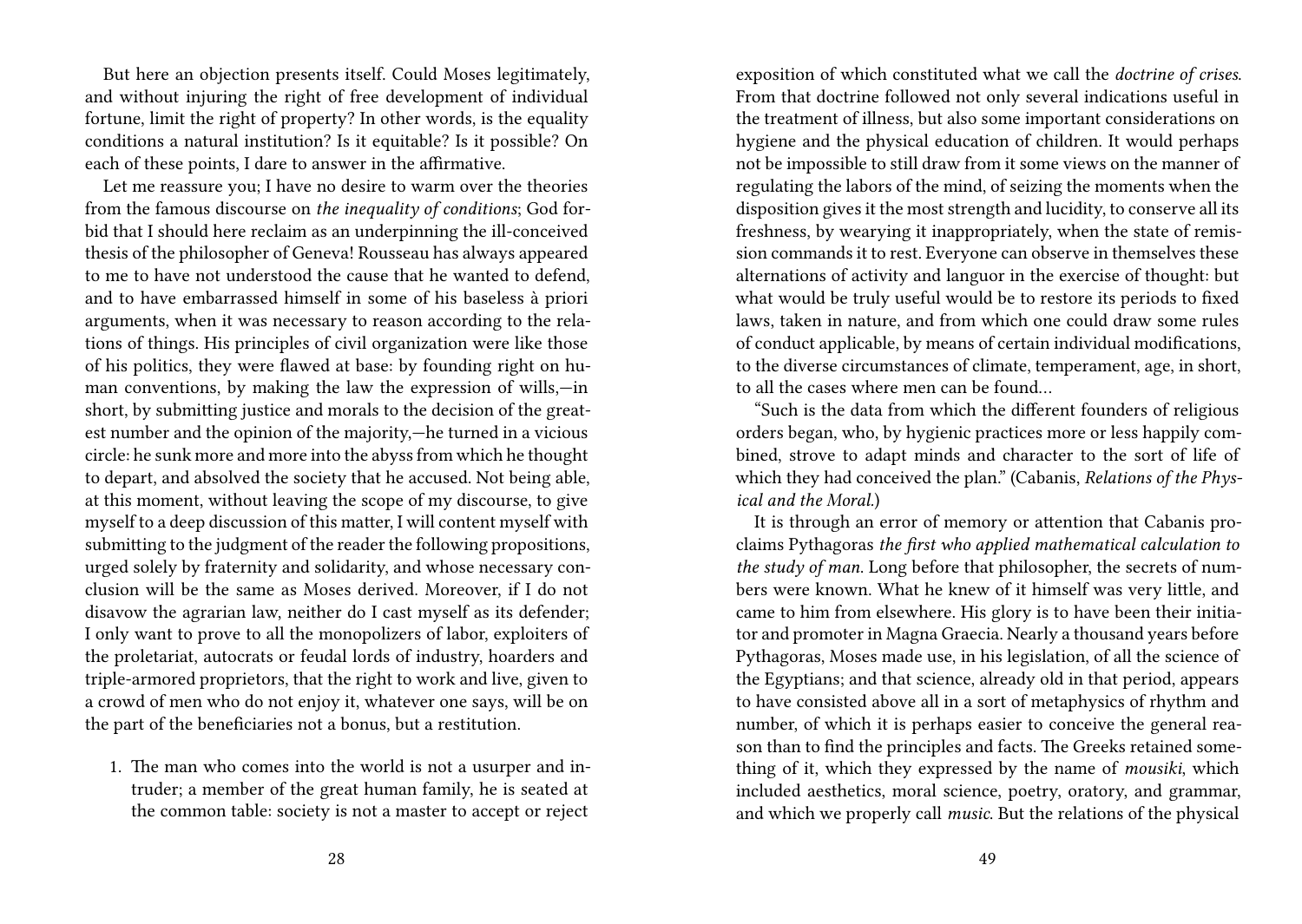Doubtless no one expects me to respond to these questions: they are the despair of all science and modern erudition, and I pity whoever, facing this same matter, does not perceive that abyss. The origin of the week is unknown: as for the law of proportion between the duration of labor and that of relaxation, we don't even suspect the reason, and I do not believe that it has excited the attention of the economists and physiologists. Our ignorance is complete on all these things. Excuse me, then, if, lacking positive documents, I find myself reduced to giving some reports on that ancient philosophy, which, in the times of Moses, already bore the same fruits.

"Going back to the first days of humanity, we see the men who cultivated wisdom occupied particularly with three principal objects, directly relative to the perfecting of human faculties, of morals, and of happiness. 1) They studied man, healthy and ill, in order to know the laws which rule him, and to learn to preserve him and bring him health. 2) They tried to draw up some rules to direct their minds in the search for useful truths, and laid out their lessons, either on the particular methods of the arts or on philosophy, whose more general methods embrace them all. 3) Finally, they observed the mutual relations of men, but in that determination they included as necessary data some more mobile circumstances, such as time, place, governments, and religions; and from them arose for them all the precepts of conduct and all the principles of morals."

I would observe in passing that it is this linking of the moral and physical in the mind of the ancient legislators which has contributed everywhere to the assumption of a primitive pantheism, or worship of the soul of the world.

Pythagoras was the first who applied mathematical calculation to the study of man. He wanted to subject the phenomena of life to mechanical formulas; he perceived between these periods of feverish activity, of development or decline in animals, and certain regular combinations or recurrences of numbers, relations that the experience of the centuries seems to have confirmed, and the systematic

him. If the fact of his birth does not give him any right over his fellows, neither does it make him their slave.

- 2. The right to live belongs to all: existence is the taking of possession of it; labor is its condition and means.
- 3. It is a crime to monopolize livelihoods; it is a crime to monopolize labor.
- 4. When a child is born, none of its brothers have a right to contest the newcomer's equal participation in the father's goods. Similarly, there are no junior members of a nation.
- 5. All the brothers have an equal duty to support the family: the same thing is true between the citizens.
- 6. After the death of the father, none can demand a share of the estate proportional to his age, to his strength, to the talent that he has been given, or to the services he says he has rendered: unequal division is essentially contrary to the spirit of the family. To accommodate one is to deny the other. — Just as the city recognizes neither pre-eminence, nor privileges of duties and employments: it accords to all the same favor and reward.
- 7. Man is a transient on the earth: the same soil which feeds him has fed his father and will feed his children. The domain of man, no matter is object, is not absolute: the enjoyment of goods must be ruled by the law.
- 8. We punish the man who burns down his house or puts fire to his crops; in this we do not have in view only the security of the neighbor and guest, but we also want to make it understood that, the man always receiving more from society than he could give back to it, what he produces no longer belongs to him. The artisan, the writer, and the artist, each in that which concerns his work, must be subject to that law.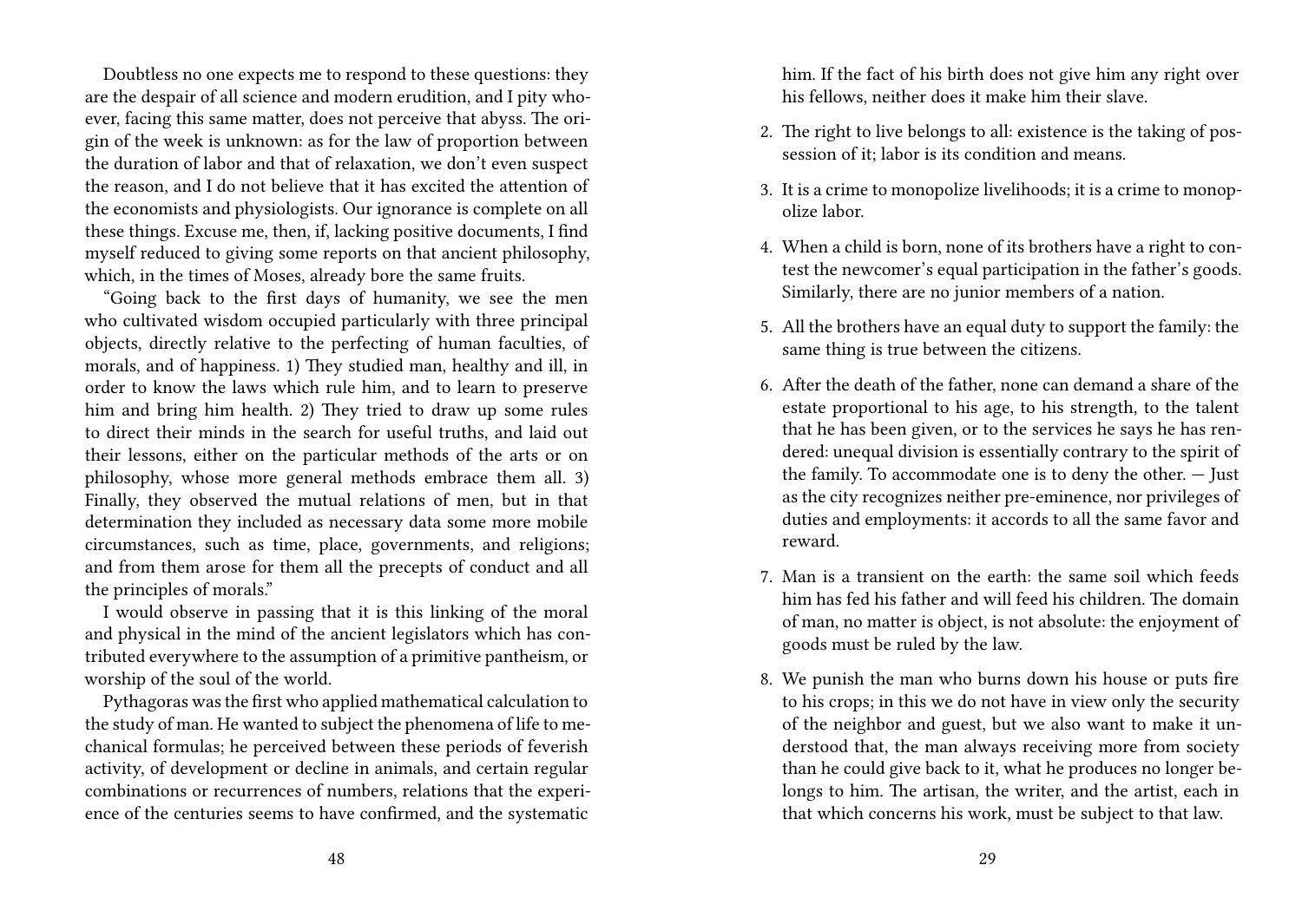A moment will suffice to appreciate what distance there is between such a doctrine and that of Jean-Jacques: the one established the respective rights of the citizens on the familial regime; the other on conventions and contracts, which always carry a germ of the arbitrary, and give rise to all sorts of despotism.

What pity they inspire in me, these makers of tear-stained homilies, these *friends of the people*, these *friends of the working class*, these *friends of the human race*, these *philanthropists* of every sort, meditating at their ease on the evils of their fellows, who suffer, in a feeble idleness, because the poor have only six days of toil, and never conclude anything from the insufficiency of their wages, except: "You must work! You must save!" Like that doctor who, treating a patient with scrofula, constantly applied a new patch to a new ulcer, and only neglected to try to purify the mass of the blood, these doctors always have on hand some topical of recent invention and rare effectiveness: nothing is forgotten by them, except one thing with which they hardly troubled themselves, which is to turn to the source of the evil. But let us not fear that they will engage in that search, which would infallibly lead them where they never want to look, at themselves. With their capital, their machines, their privileges, they invade all, and then they become indignant that one takes labor from the laborer. As much as they can, they leave nothing for anyone to do, and they cry that the people waste their time; all magnificent in their flourishing idleness, they say to the journeyman without work: "Work!" And then, when the canker of pauperism comes to trouble their sleep with its hideous visions, when the exhausted sufferer writhes on his pallet, when the starving proletarian howls in the street, then they propose some prize for the extinction of begging, they give dances for the poor, they got to the show, they throw parties, they hold lotteries for the indigent, they take pleasure in giving alms, and they applaud themselves! Ah! If the wisdom of modern times is exhausted for such lovely results, such was not the spirit of all of antiquity, nor the teaching of Jesus Christ.

Moses made the most powerful spring of his policy, and it is to that fact that we are still indebted for the only hygienic habits which triumph over popular apathy. I will linger no more on this section; for, if I exhausted all the reflections that the metamorphosis of the malign Sunday would suggest, if I countered in a thousand ways that vulgar thesis, I would not depart from this same idea. I would fatigue the attention without enlightening the mind. We must see the thing from higher up. Let us eliminate all pointless discussion.

*Rest is necessary to health; Now, Sunday commands rest; Thus Sunday is beneficial to health*

Thus would an inattentive observer reason, concluding too quickly from coexistence to likeness. This syllogism lacks precision, because rest is not linked to the celebration of Sunday in such a way that, the latter being suppressed, the former would be irrevocably lost. Where Sunday is no longer respected, it is clear that one does not labor more—and perhaps one will labor less. In the second place, the argument misses the question; for it is not here a question of rest in itself, an excellent thing, which has few detractors. Rest is the father of movement, generator of strength and companion of labor. Rest, taken moderately and at useful times, sustains courage, enlivens thought, fortifies the will, and makes virtue invincible. But all that has nothing to do with our subject: it is not as the sanction of rest that Sunday exerts an influence on hygiene.

What matters is this fixed and regular periodicity, which cuts, at equal intervals, into the succession of works and days. Why this constant symmetry? Why six days of labor, rather than five or seven? Why the week, rather than a period of ten days? What statistician first observed that in ordinary times the period of labor should be to the period of rest in a ration of 6 to 1, and according to what law? That the two periods should alternate, and why?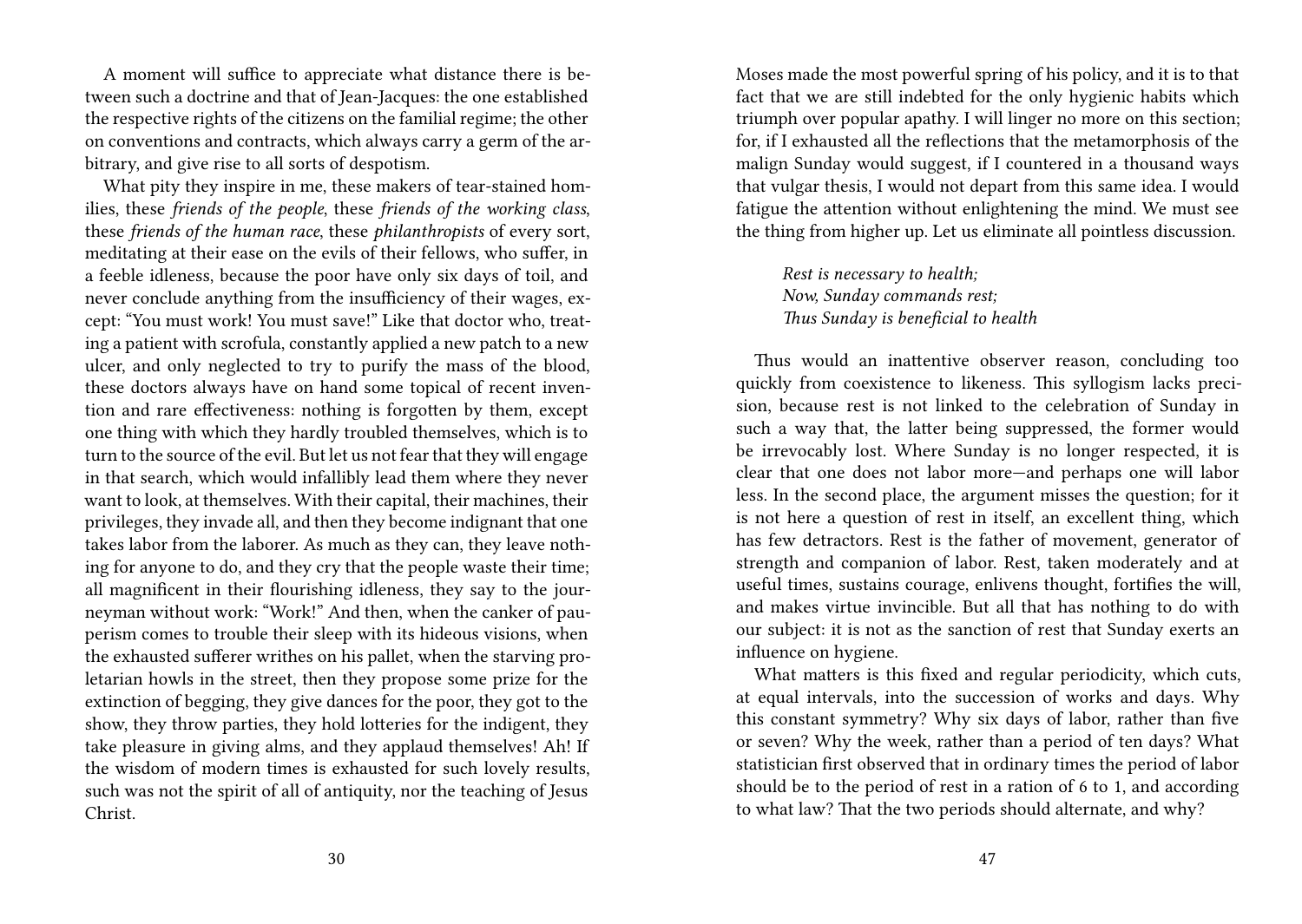know if, by reversing the order of the question proposed, I could reasonably flatter myself that I had fulfilled the law of progression so recommended by the rhetoricians. However, I do not despair of succeeding: the reader will decide if my boldness has been felicitous.

There is no doubt that Moses, in establishing the law of the Sabbath, had in mind the health of the people and the healthiness of their homes; and if he did not invoke this motive in the Decalogue, it is because he avoided with the most extreme circumspection allowing human motives to appear in his laws. He had observed that where the mysterious and impenetrable did not exist, reason, too soon satisfied, is uncontrollable, faith vanishes, and obedience slackens. Moses thus prescribe nothing in particular for the Sabbath with regard to hygiene, judiciously awaiting the effects of his institutions and of the numberless guarantees with which he surrounded them, which he would certainly have had more trouble obtaining by a rule regarding property. If he was not mistaken in his predictions, things should develop by themselves; he had only to command that which would produce by itself the zeal for religion and competition in propriety. Don't we see every day the most laudable efforts of authority fail before the indifference and idleness of individuals? The walls are covered with immense placards on the public roads, the cleaning of the sewers, the removal of refuse, the care of trees, etc.; what effect results from all this prefectorial eloquence? The people allow themselves to be eaten away at by gangrenous humors and infected by miasmas, rather than remove what poisons them. The insects eat them and they do not stir. But let opinion, the point of honor or passion be mixed in, and the people will work miracles: they will drain lakes, move mountains, exterminate swarming breeds; after which, not being able to believe in the prodigies that its strength gives birth to, they will glorify heroes and geniuses for it. That contradiction of the human mind, which accuses in such a conclusive manner the preponderance of sentiment over reason, and which the makers of passional theories have explained so little,

We know the parable related in Matthew, Chapter 20, in which Jesus Christ proposes as a model the head of a family who had risen early in the morning to send out laborers to his vineyard. He paid one denier per day. As he had occasion to pass through the place several times during the day, each time that he saw some daylaborers without work, he brought them to his vineyard. When night came, he gave everyone one denier. There were murmurs and protestations: We have carried the burden of the day and heat, said some, while those have done almost nothing, and they are treated like us!—My friend, said the householder to one of the malcontents, I have done you no wrong: didn't you agree with me on one denier? Take then what is due to you, and go your way: if it pleases me to give to one as to another; can't I do what seems good to me, and must I cease to be human because you are envious? With me the last are like the first, and the first like the last.

This is the moral tale which has so revolted the equitable reason of the philosophers, and of which I have not always thought without outrage, though I ask pardon for it from the divine wisdom of the author of the Gospels. What truth is taught to us in that lesson of the householder? The very same truth of which I have just presented, in the form of a proposition, the principal corollaries: that every inequality of birth, of age, of strength or ability, vanishes before the right of the individual to produce their subsistence, which is expressed by the equality of conditions and goods; that the differences of aptitude or skill in the workers, and of quantity or quality in the execution of the work, disappear in the social labor, when all the members have done their *best*, because then they have done their *duty*; in short, that the disproportion of power in individuals is neutralized by the general effort. Here again is the condemnation of all those theories of division in proportion to merit or capacity, increasing or decreasing according to capital, labor or talent, theories whose immorality is flagrant, since they are diametrically opposed to the familial right, basis of the civil right, and since they violate the liberty of the laborer and ignore the fact of collective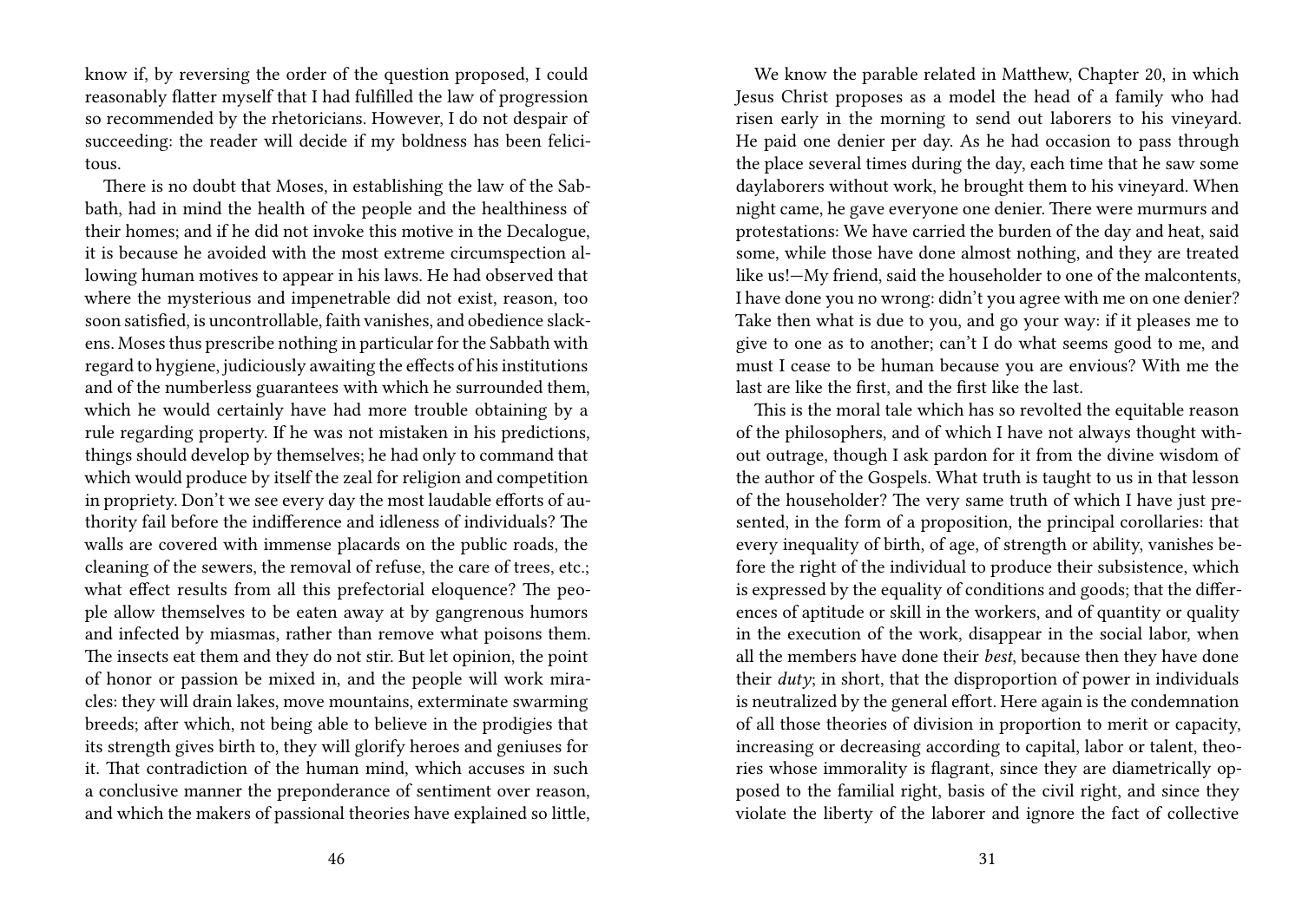production, the unique safeguard against the exaggeration of every relative superiority; theories founded on the bases of sentiments and the vilest of the passions, since they only turn on selfishness; theories, finally, which, to the shame of their magnificent authors, contain, after all, only the rejuvenation and rehabilitation, under perhaps more regular forms, of the same civilization that they denigrate while imitating it, a civilization which is worth nothing, but which they resuscitate. Nature, said these sectarians, shows us inequality everywhere: let us follow its indications. — Yes, responds Jesus Christ, but inequality is the law of the beasts, not of men. — Harmony is the daughter of inequality. — Lying sophist, harmony is equilibrium in diversity. — Remove this balance, you will destroy the harmony.

I halt myself, for I would not dare pursue this sacrilegious colloquy further. When Jesus Christ, explaining to the people the different articles of the Decalogue, taught them that polygamy had been permitted to the ancients because of the rudeness of their intelligence, but that it had not been thus in the beginning; that a bad desire is equal to a fornication consummated; that insult and affront are as reprehensible as murder and blows; that he is a parricide who says to his poor father: "This morning I have prayed to God for you; that will benefit you." He said nothing of the 8th commandment, which concerned theft, judging the hardness of heart of his audience still too great for the truth that he had to speak. After eighteen centuries, are we worthy to hear it?

Equality of conditions is in conformity with reason and it is an irrefutable right. It is in the spirit of Christianity, and it is the aim of society. The legislation of Moses demonstrates that it can be attained. That sublime dogma, so frightening in our time, has its roots in the most intimate depths of the conscience, where it is mixed up with the very notion of justice and right. *Thou shalt not steal*, says the Decalogue, which is to say, with the vigor of the original

thoughts will merge. That is all that I ask, until I see you again." He left. Paris did not always give him work; his days of unemployment became fatal to him. At the instigations of some friends, Maxime joined a republican society. An invincible melancholy took hold of his soul and altered his character. "Do you know," he wrote to Marie, "why you are so poor, when so many shameless sorts live in luxury? Why I can't marry you, when so many men throw themselves into debauchery?… Do you know why I sometimes work on Sunday, when others play or indulge their boredom all week long?… God has allowed the good to be the first to suffer from the vices of the wicked, to teach them that it is up to them to prune society and make virtue flower again. If the just were never to complain, the wicked would never mend their ways; the contagion would always spread, and the world, soon all infected, would perish… Pray to God for me, Marie; that is all that a weak woman can do. But there are a million young men, virtuous and strong, all ready to rise up, who have sworn to save the nation… We will triumph or we will know how to die." Maxime was killed behind a barricade during the June days. From that time, his lover wore mourning. Orphaned from a young age and no longer having a mother, she attached herself to the aged mother of her fiancé. Her days were passed in labor and in the cares of a tender devotion. Every Sunday she was seen, in the dark chapel where she promised Maxime her heart and faith, assisting in the divine office. It is there that her heart, calm and resigned, was strengthened and purified in an ineffable love. And at night, after her prayers, heart full of the last words of Maxime,— *until I see you again,—* the sad Marie gazed sighing at the polar star.

### **IV**

It remains to examine the importance of the Sunday celebration with regard to public hygiene. This text will perhaps appear rather petty after the serious subjects that I have treated; and I do not

<sup>4</sup> The verb gandb means literally *to put aside*, *to hide*, *to retain*, *to divert*.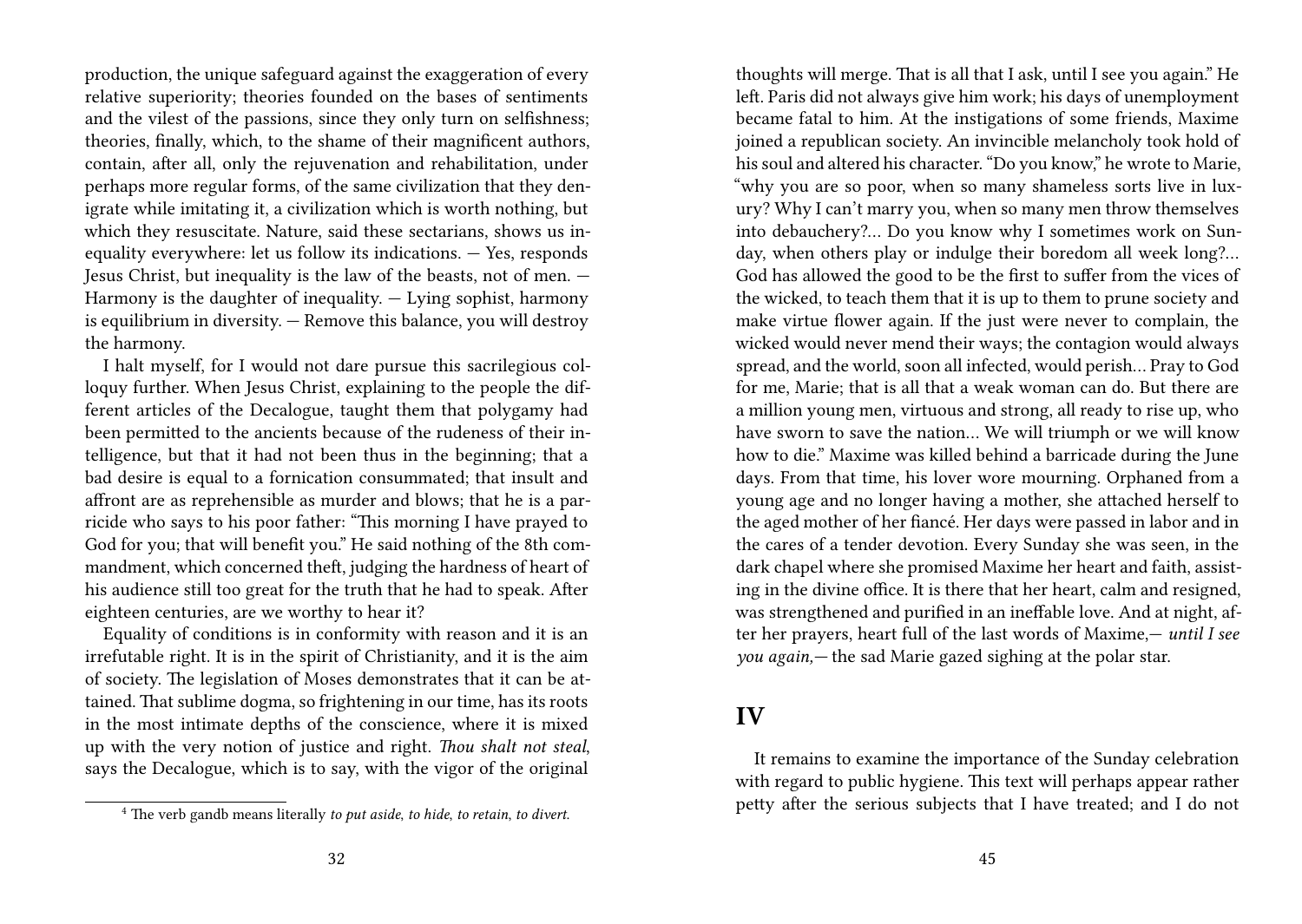ered the Christian *myths*,since it has left the *allegories* and *symbols* to raise itself up to the *absolute*, it is true to say that it has killed its foster-mother, and with the same blow committed suicide. Among the people, on the contrary, the lack of devotion does not exclude every religious idea. They can detest the priest, but never hate religion. They blaspheme against the dogmas and mysteries, and they prays at the graves and kneel at the blessings. And when faith no longer resonates for them, the poetry of Sunday still thrills.

Blonde Marie was loved by the young Maxime; Marie was a simple working woman, and in the naïveté of a first love; Maxime, a hard-working artisan, combined reason with youth. Nature seemed to have predestined these lovers to happiness, by blessing both with simplicity and modesty. Diligent at work every day of the week, Maxime tried hard to increase his savings; Marie braided in silence her wedding crown. They only saw each other on Sundays; but it was beautiful, it was solemn for them, this day when it was sung in heaven: *Love is stronger than death!* It spread the influence of religion and innocence over their mutual affection! True lovers are never sacrilegious: full of a loving respect, what would the young man have dared? What would the girl have allowed, beautiful in her modesty and the joy of the Sabbath? Alone with their love, they were under the protection of God. The revolution of July came suddenly to destroy such bliss. Maxime was told to provide for himself: no more work, no more joy. He resolved to move away for awhile and make for the capital. On the eve of his departure, a Sunday evening, he took Marie's hand, and, without speaking to her, led her to the church.—"If I remain faithful, how shall I find you, Marie?"—"Do as you say, and you may count on my faithfulness."— "Will you promise me before God?" She promised. They went out; the night was fine; Maxime, according to the custom of lovers who part ways, showed Marie the polar star and taught her to recognize its position.—"Your eyes will no longer meet mine," he said to her; "but every Sunday, at the same hour, I will look in that direction. Do the same, so that at a single instant, as our hearts are united, our

term, *lo thignob*, you will divert nothing, you will put nothing aside for yourself.<sup>4</sup> The expression is general, like the idea itself: it forbids not only theft committed with violence and by ruse, fraud and brigandage, but also every sort of gain acquired from others without their full agreement. It implies, in short, that every violation of equality of division, every premium arbitrarily demanded, and tyrannically collected, either in exchange, or from the labor of others, is a violation of communicative justice, it is a misappropriation. It is that depth of meaning that Jesus Christ had in mind in his parable of the workers in the vineyard, veiling by design some truths that it would have been dangerous to leave too uncovered, but that he did not want his disciples to be unaware of. Yes, he would have told them in his sublime language, if he had thought it useful to express himself without veils, he would have said to the ancients: "Thou shalt not steal. And I say unto you: Whoever imposes a tax on the field, the bullock, the ass or the coat of his brother, is a robber." Did he foresee that, despite the feeble attempts that have been made after his death, his doctrine would be unable to find its application for so long, and did he only want to entrust to his church a seed of salvation, which would be discovered again under more opportune circumstances? This is a possibility to which we cannot refuse our support, when we relate his thought to the anxious times in which we live.

Indeed, what do we see all around us? Here are some men, bored and discontented in the midst of opulence, and poor despite their wealth; there are some maneuvers which destitution prevents their reason and their soul from even dreaming of,—so that they are happy even when they find themselves working on Sunday! The excess of selfishness provokes general horror, some sophists indoctrinate the multitude, but a providential instinct still preserves us from their unintelligible systems, and, in the midst of all that, Christianity, finger resting on the Decalogue, and without explaining more, upholds the celebration of the day which renders us all equals by making us all brothers. Does it not tell us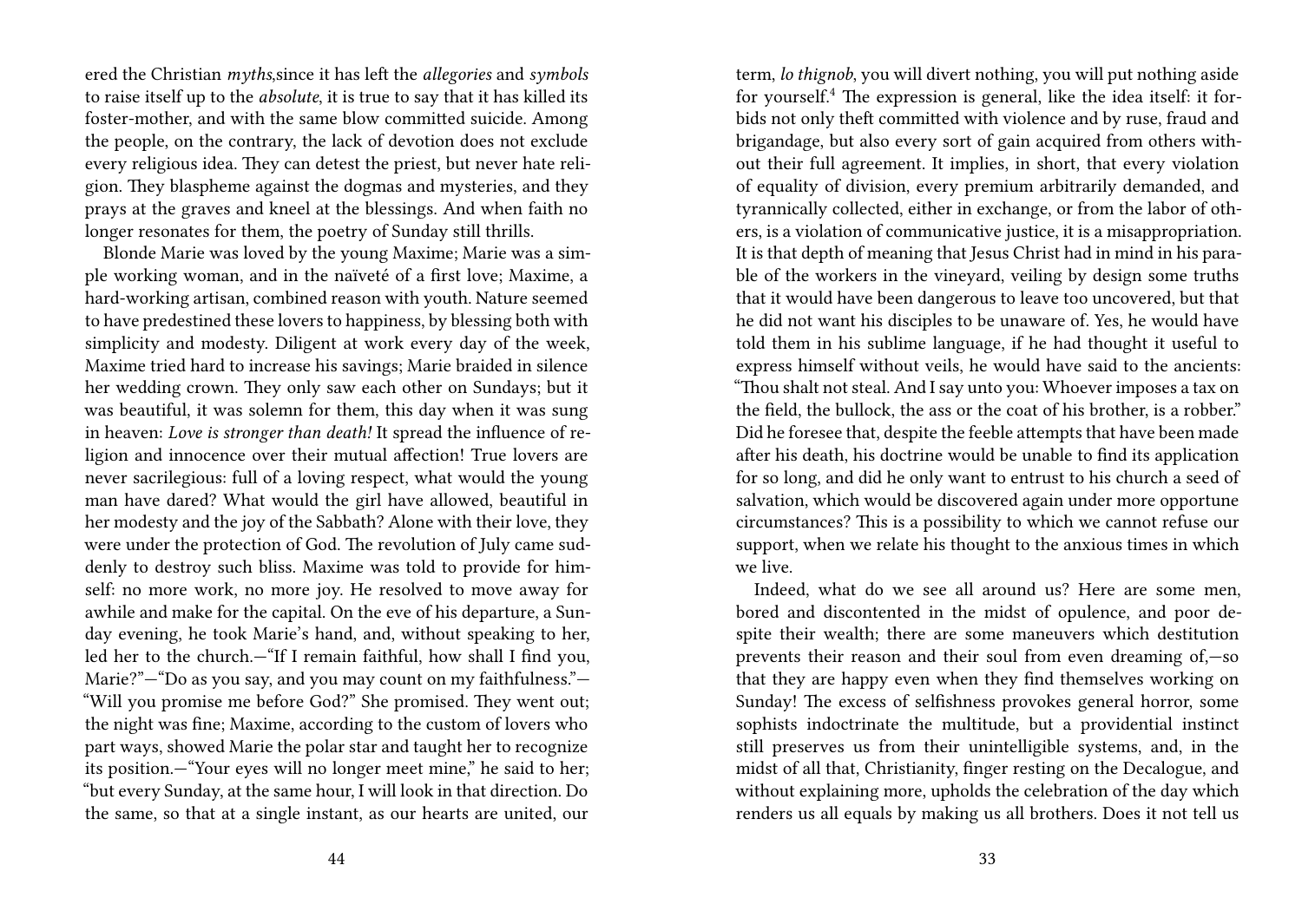clearly enough: there is a time to work and a time to rest.. If some among you have no rest, it is because others have too much leisure. Mortals, seek truth and justice; return to yourselves, repent, and reform…

Thanks should be given to the councils which, better advised than the abbots of the eighteenth century, have ruled inflexibly on the observation of Sunday: and may it please God that the respect for that day should still be as sacred for us as it has been for our fathers! The evil that gnaws at us would be more keenly felt, and the remedy perhaps more promptly perceived. It is up to the priests in particular to awaken spirits from their sleep: let them courageously grasp the noble mission which is offered to them, before others grasp it. *Property* has not yet made its martyrs: it is the last of the false gods. The question of the equality of conditions and fortunes has already been raised, but as a theory without principles: we must take it up again and go into it in all its truth. Preached in the name of God, and consecrated by the voice of the priest, it would spread like lightning: one would believe in the coming of the son of man. For it will be with that doctrine as with so many others: first it will be booed and loathed, then it will be taken into consideration, and discussion will be established; then it will be recognized as just at base, but illtimed; then finally, despite all the oppositions, it will triumph. But straight away a problem will present itself: *To find a state of social equality which would be neither community*, *nor despotism*, *nor allotment*, *nor anarchy*, *but liberty in order and independence in unity*. And this first problem being resolved, there remains a second: *to indicate the best method of transition*. That is the whole problem of humanity.

The equality of goods is a condition of liberty. Like liberty, the right of association, and the *republic*, are conditions of every civil and religious celebration: I need, in order to treat my subject thoroughly, to dwell on all the considerations which came before.

The firmest rampart of the institution of the Sabbath, and its most vigilant guardian, was the priesthood. The Levites did not form a were made! Hercules, at the end of adolescence, offered a sacrifice to Minerva. Standing before the altar, after having made some libations and singing hymns to the goddess, he waited, immobile and silent, until the flame had consumed the offering. Suddenly he saw two women appear, two immortals, Pleasure and Virtue, who, displaying their charms, demanded his homage. Pleasure flaunted all her seductions. Virtue offered labors and perils with an incorruptible glory. The young hero chose Virtue. Woe unto those who do not have the same vision! Great woe unto those who do not choose as did the son of Jupiter!

According to the preceding observations, the same cause suffices to explain both the energy that the moral sense can acquire, and the excesses where libertinism is plunged as a result of the observation of Sunday: that cause is the increase of activity given to the mind by the rest of the body. It is up to those charged with the protection of the customs, the education of the young and the direction of the public amusements, to turn to the advantage of morals an institution which, after religion itself, is the most precious remainder that we have preserved of the ancient wisdom, and the excellence of which is demonstrated by the very debaucheries for which it furnishes the occasion.

Among the upper classes, Sunday is no longer recognized; the days of the week all resemble one another. For those only occupied with speculations, intrigues and pleasures, it hardly matters what day it is; the intervals marked for rest no longer mean anything. The people sometimes holds back its passions for a week; the vices of the great are not deferred. Is the impiousness of the rich, established in their habits, incurable? The people, more faithful to its traditions and less open to attack in their character, are always under the hand of religion. I would even dare to suggest that with respect to Sunday the last glimmer of poetic fire is extinguished in the souls of our rhymers. It has been said: without religion, no poetry. It is necessary to add: without worship and without holidays, no religion. But since poetry, becoming *rationalist*, has raised the veils that cov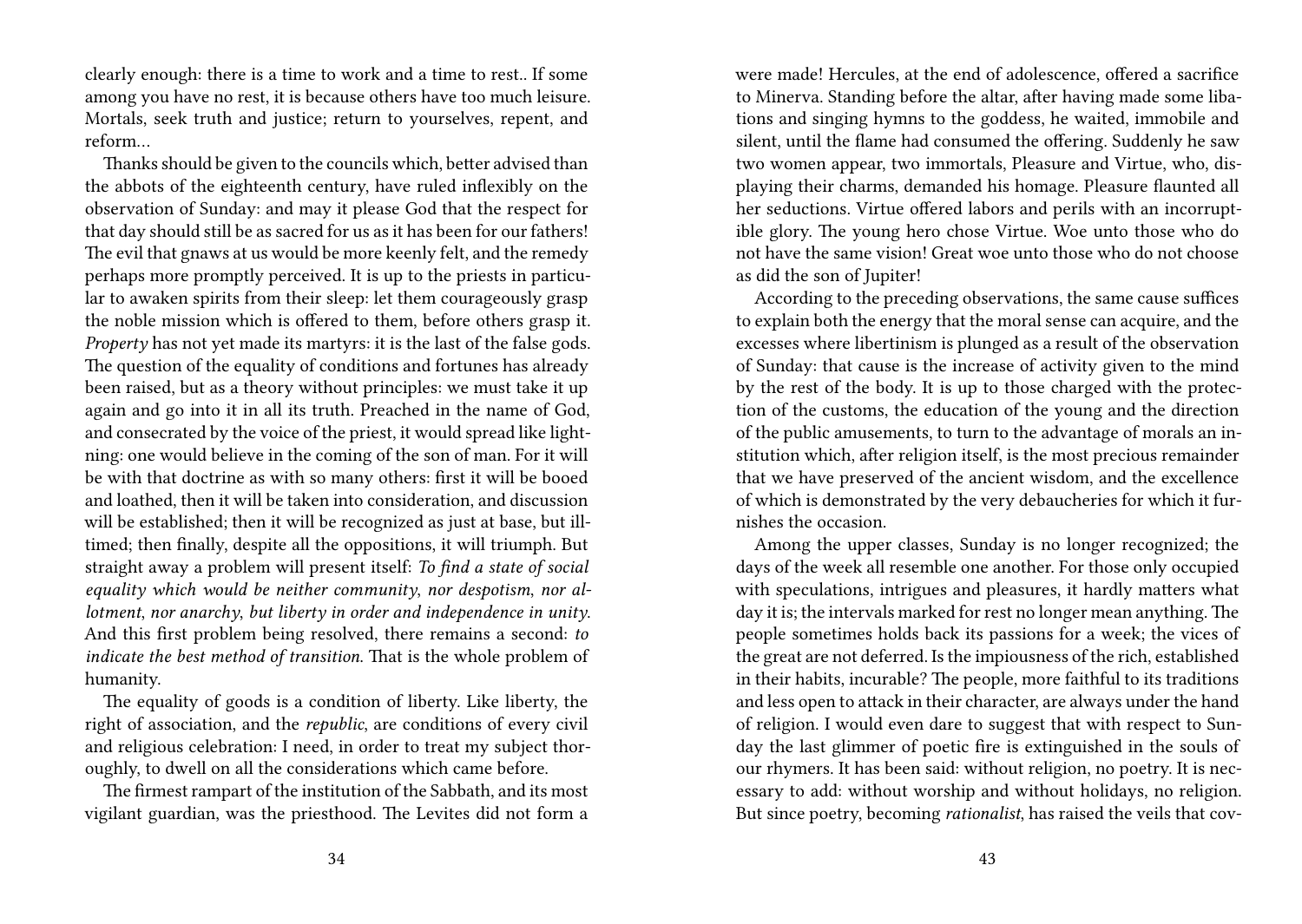stupid, the inconstancy of heart and understanding that exhausts them, and the dull paralysis that gnaws at them. When its partner lies idle, the spirit only goes more quickly: be careful, if you don't know how to feed its all-consuming activity, that it does not consume itself.

Happy is the man who knows how to shut himself us in the solitude of his heart! There he keeps company with himself; his imagination, his memories, and his reflections respond to him. Let him promenade then along the crowded streets, let him stop in the public squares, let him visit the monuments; or, more happily, let him wander across the fields and meadows, and breathe the air of the forests; it matters little. He meditates, and he dreams. Everywhere his heart, happy or sad, elegant or sublime, belongs to him. It is thus that he judges everything soundly, that his heart is detached, that his conscience is invigorated, that his will is sharpened, and that he feels virtue bound up in his chest. It is thus that he begins with God himself, and that he learns from him, in conversations that none will repeat, what it is to LIVE, and what it is to DIE. Oh! Then, as all things are reduced to their just value, how little worthy it appears that for their sake we hold onto life, or that for them we would seek death! We ask fearfully what the best remedy would be for the epidemic of suicide which multiplies its victims every day. That remedy, which we have sought everywhere except where it was to be found, was furnished by homeopathy. Make life contemptible, and we will no longer want to leave it; we only esteem it if we find it to be a burden. The stoic who, in prosperity, knows how to sacrifice his existence, also knows how to bear pain; he even denies that it is an evil. The disciple of Epicurus, lazily in love with life, curses it as soon as it no longer offers him pleasure. It is among the tombs, a skull in his hand, that he must preach against suicide.

What heroic self-sacrifices and heart-rending sacrifices were consummated internally in these inexpressible monologues of the holy days! What high thoughts, magnificent conceptions, descend into the soul of the philosopher and the poet! What generous resolutions

congregation placed apart from the republic and completely foreign to civil society. On the contrary, they were the grand spring, the king-pin of the State. Their Hebrew name, *cohanim*, means ministers or functionaries. Thus, besides the multiplying duties they fulfilled at the sacrifices, in the synagogues, the majority of the civil employments were entrusted to them. "Justice," says Fleury, whom I always cite because I can think or speak no better, "was administered by two sorts of officers, *sophetim* (judges), *soterim* (bailiffs, sergeants, archers, executioners). These charges were given, there was no distinction between the tribunals; the same judges decided case of conscience and closed civil or criminal trials. Thus, only a few different offices were needed, and few officers, in comparison with what we see today. For it is shameful for us to be a simple individual… everyone wants to be a public figure."

The Levites, like the *fetials* among the Romans,<sup>5</sup> made the declarations of war and called the people to arms. In the army, they marched in the first rank, sounded the trumpet, and led the combatants. It was good that the same men who in times of peace served as counsels and teachers, led the citizens into combat. Thus we have seen in the most heroic century of our history, when the armies of the kings invaded the homeland, more than one schoolmaster armed with a rifle, harangue his students, and, all together, singing the hymn of war, rush off to the field of batter, and conquer or die for liberty. Why shouldn't our priests emulate them?

The Levites alone administered nearly all the medicine, which was nearly limited to dietetics and hygiene. They were charged with the policing of lepers and all the legal impurities, which necessitated on their part some rather extended theoretical studies, and a painstaking diagnose. We can see in Leviticus the details of the prohibited foods, and the precautions taken to recognize the appearance of that formidable malady, leprosy.

<sup>5</sup> *Fetials*, that is *denuntiatores*, heralds. This word comes from the verb *facere*, taken in the sense *to speak*, just as the Hebrew *dabar* means at once *to do*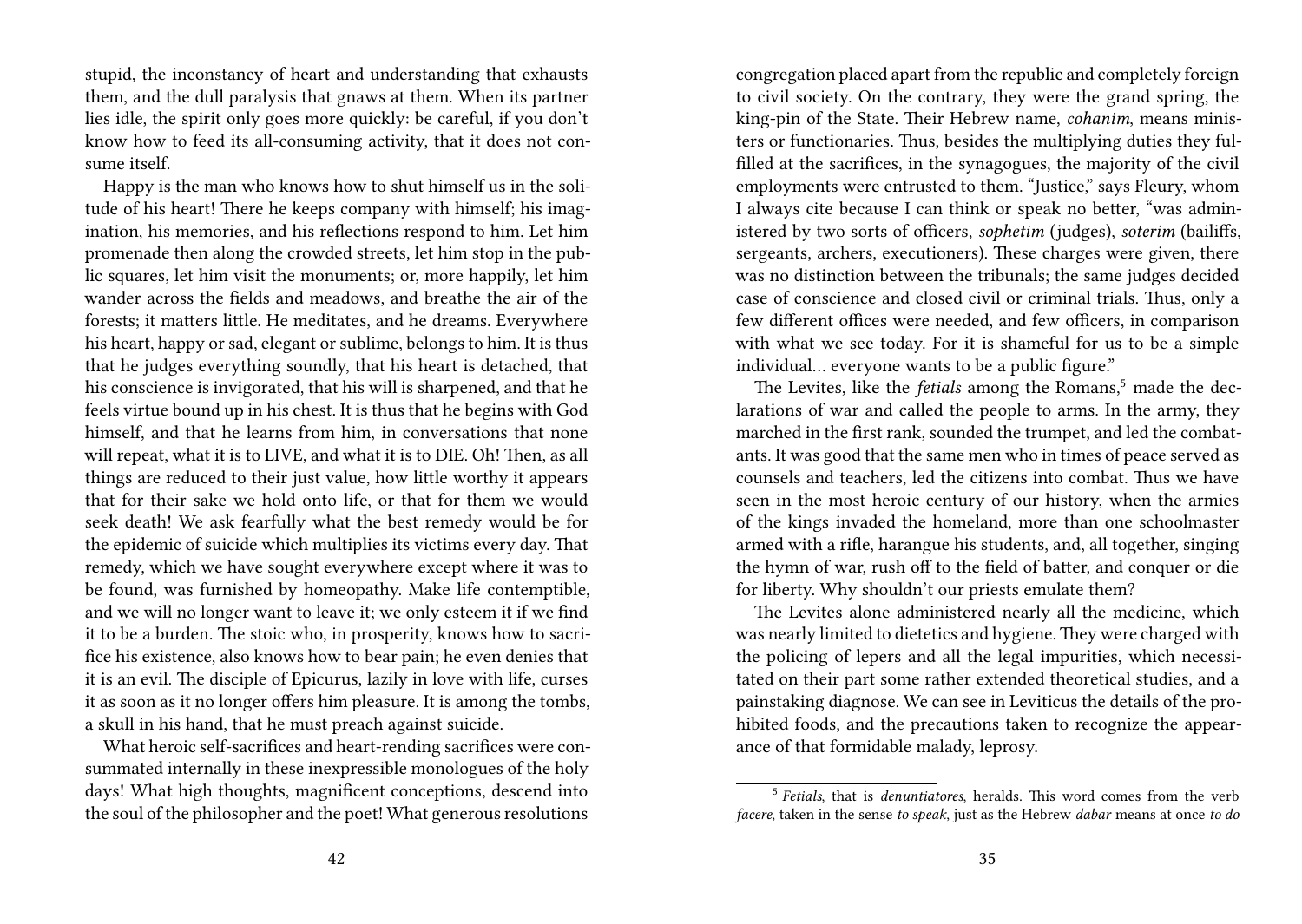After all that, one could believe that the preponderance of Levites in the body of the State was immense, and that it would constantly threaten the independence of the tribes: this was not the case at all. Among the Hebrews, there were no castes; or if you prefer, each tribe was the caste within the range of its territory. The Levites were the only cosmopolitans in the country and spread all through the nation according to the needs of their service. Having had no share in the division of the lands, they possessed no land of their own; they were only allowed to raise some herds on the margins of the towns where they lived. Their whole subsistence came from the people, by way of sacrifices and offering; these were the salaries that Moses had assigned to his public servants in a time and place where money was little used. The accuracy of their payment was only guaranteed by the Sabbath. Such was also the origin of the *casuel* paid to our own village priests. "The legislator, by entrusting the Levite to the generosity of the other families, wanted to increase the union of all. On his part, the child of Levi naturally clung to the law by which he held his means of living, to the peace and public abundance which brought abundance and peace to him. Even from self-interest, he had to respect that law in order for others to respect it; from self-interest, he had to publish it, so that no one forgot the precepts which sanctioned his right; finally, from self-interest, he had to oversee its full execution." (SALVADOR, *Institutions de Moses*.) But, since Moses did not permit castes or privileges, why assign one entire tribe to public functions, and exclude all the others? Why, introducing a necessary order into the State, did he not leave it to that order to recruit for itself from among all the people? First, it is not true that the priests were the only public functionaries: there existed in each town a communal council composed of all the heads of families, which chose from its own ranks a large number of public officers. There was besides a sort of senate or elected national representatives for each tribe. Finally, the nation had at its head a

found themselves delivered up to the mercy of circumstances and the first comer: it was there that their teacher awaited them. I have already said what occupations had been assigned by Moses to the Sabbath day. That great and holy man had wanted all the Hebrews, from the children to the elderly, to be able to walk, by his example, with the Lord, and to live in a permanent communication with him. That is demonstrated, indisputably, by a passage in the book of *Numbers*, where it is related that Moses having chosen seventy men to aid him in the details of government, these men were animated with the same spirit as him and prophesied. And when Joshua came to say: "Master, there are still two men who prophesy in the camp; stop them.—"May it please God," he responded, "that all the people should prophesy!" Let us say, in a slightly more human language, that nothing seemed more desirable to him than to maintain in the intelligence that tempered enthusiasm which produces knowledge of the good, the contemplation of ourselves and of the spectacle of nature.

The last night of the week is passed; the sun begins again its daily course; all the vegetation blooms and salutes the father of the day. Faithful to their instinct, the animals do not stop any more than the plants: the dormouse digs its burrow, the bird builds its nest, the bee collects pollen from the flowers. Nothing that lives suspends its labor: man alone stops for one day. What will he make of his long and drifting thoughts? He will hardly have roused himself from slumber, and already his inactivity will weigh on him: the evening arrives, and the day appears to him to have lasted for two days.

For frivolous spirits, Sunday is a day of unbearable rest, of frightening emptiness: they complain of the ennui which weighs them down. They blame the slowness of these unproductive hours, which they do not know how to spend. If they flee, in polite visits and worldly conversations, from the emptiness of their thoughts, they only add the void of the thoughts of others. From that arise the inventions of debauchery and the monstrous joys of the orgy.—Let those blame only themselves for the numbness that makes them

and *to say*, *speech* and *action*.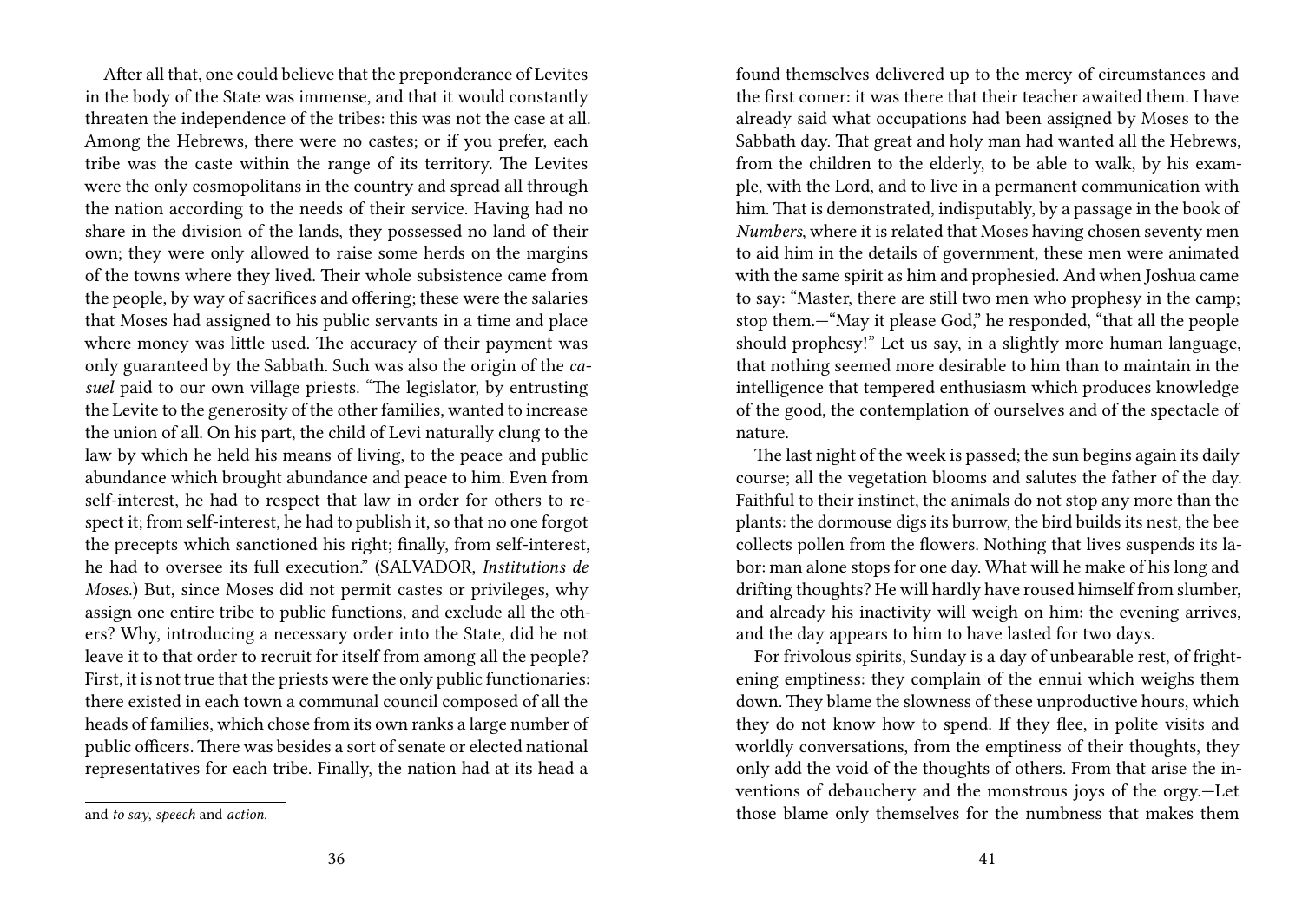from a rather vulgar accessory, scarcely worthy of respect or fear: it was, if I dare make use of this withering word, (which is, thank heavens, not from our language,) it was the *far niente*, doing nothing. A philosopher would not have been aware of it, but Moses seized it.

The ancients, greater observers than we like to believe, perhaps because we don't observe the same things, had remarked very well the effects of solitude on the morals of man. In solitude, the feeling of the infinite touches us, the passions fall silent; reason, clearer and more active, deploys all its strength and gives birth to miracles: character is strengthened and developed, imagination increases, the moral sense responds to the urgings of Divinity. The temples and oracles were placed by preference in remote places, planted thickly with trees, whose shadows invited meditation and contemplation. The wise, returned from the world and the passions, the lovers of the muses and nature, the legislators themselves, as well as the seers and poets, fled, sometimes in agreeable retreats, sometimes in frightening solitude, the indiscreet regard of the profane, who believed them to be in commerce with the gods. Solitude, when it is not the effect of a savage humor or a proud misanthropy, appeared to them the purest image of heavenly beatitude, and the fondest wish of a great soul would have been that all mortals know how to enjoy it and make themselves worthy of it. But if such is truly the highest destiny of man on the earth, in what sense is it sociable? How will its narrow residence suffice for a multitude of anchorites?

If Moses had had the power, he would never have had the thought to transform his farmers into effective hermits; he only wanted to make them men, to accustom them, by reflection, to seek the just and the true in everything. Thus he strove to create around them a solitude which would not destroy the greatest affluence, and which preserved all the prestige of a true isolation: that was the solitude of the Sabbath and the feasts. Constrained, under terrible penalties, to cease their labors for these solemn days, the Israelites submitted to the yoke of an unavoidable meditation; but, incapable by themselves of directing their attention and occupying their thought, they

supreme assembly, called the *Sanhedrin*, formed of the deputies of all the people. But by giving guardianship of the laws and such a great part of the executive power to the priesthood, Moses acted in conformity with the usages and opinions of his times. Everywhere, the priesthood was the privilege of certain families: India and Egypt are famous examples of this. Another reason for this conduct is that Moses desired the preservation of his work. After dividing the land between the eleven tribes, he had ordained that the Levites, salaried by the State, would have no place in Israel, because the principle of equality which was the basis of the constitution was incompatible with the accumulation of properties and places. To admit into the priestly order an individual capable of inheriting, would be to introduce property into public service public and to destroy the national equilibrium.—But, it is said, could Moses ordain that anyone who becomes a priest loses the ability to be an heir? I do not believe that this objection would be made by a jurist. The forethought of a legislator aims to make absolute laws and to avoid all qualification.

I believe that these quick reflections will not be regarded as beyond the scope of the work, since, taken in the context of our Sunday celebration, they encourage reflection, much more than a special discourse would, on the close affinity which unites the occupation of the priest with the happiness of the families. I will dispense then with making any comparison between the ancient and modern priesthood, and emphasize the common links, which we all know. It is on Sunday that the character of the priest, in its conciliatory and apostolic aspects, shines in all its brightness. The visit of the parish priest is the joy of the rural family. Sickness relieved, the poor rescued, the unfortunate soothed, hatred quelled, enemies reconciled, spouses reunited, and all through the work of the parish priest!… Now the priest, especially in the country, does not have much time at his disposal. He must seize the moments as they pass, and it is on Sunday that his duties multiply, his works bear the most beautiful fruits; it is on Sunday that he discovers all the good that he can do.